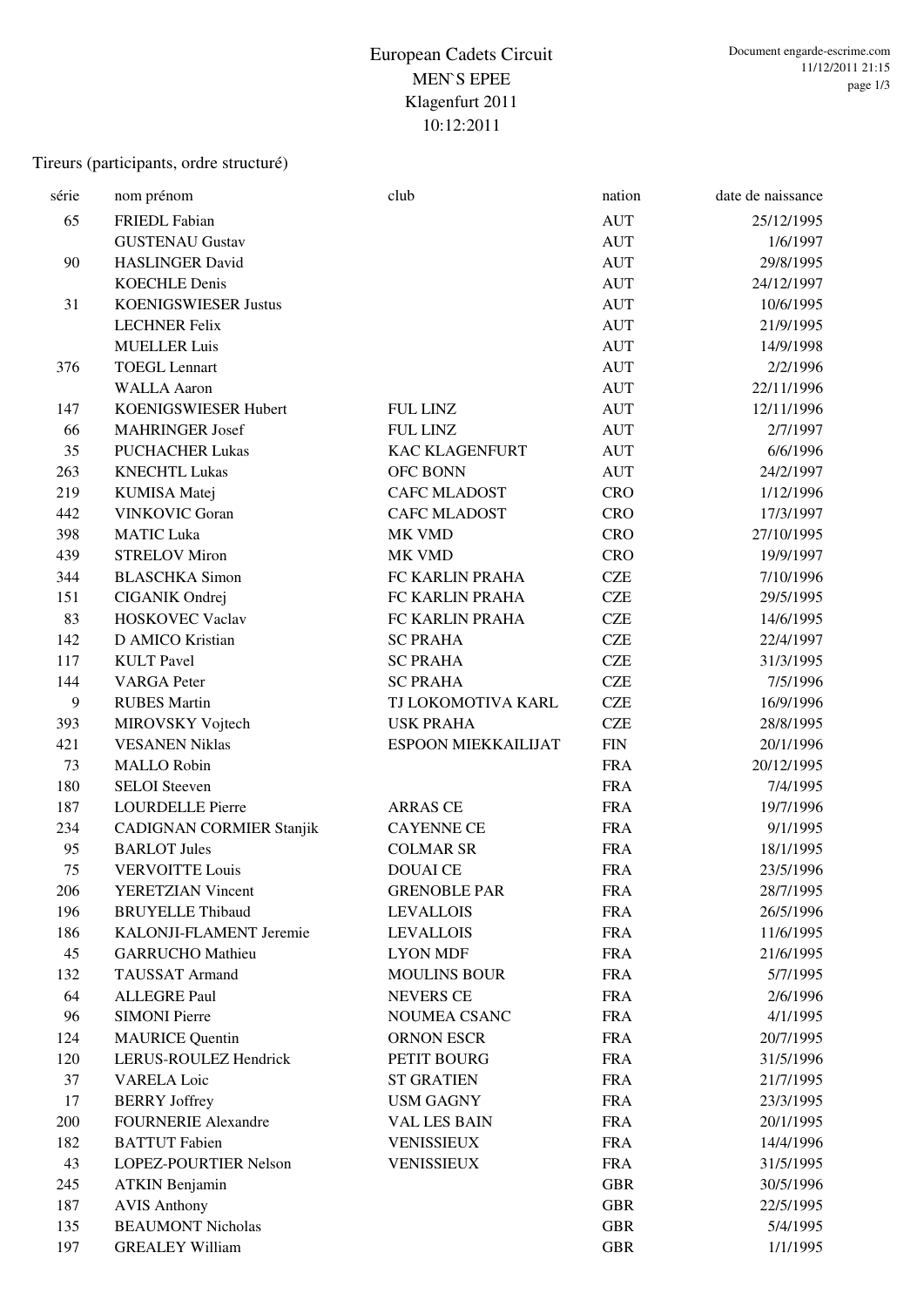Tireurs (participants, ordre structuré)

| série  | nom prénom                          | club                       | nation     | date de naissance |
|--------|-------------------------------------|----------------------------|------------|-------------------|
| 217    | <b>NICHOLS Harrison</b>             |                            | <b>GBR</b> | 6/6/1996          |
| 163    | <b>PECK Harry</b>                   |                            | <b>GBR</b> | 1/1/1996          |
| 129    | <b>PEPLOW Laurence</b>              |                            | <b>GBR</b> | 20/7/1995         |
| 309    | <b>WORMAN</b> Craig                 |                            | <b>GBR</b> | 20/3/1996         |
| 331    | <b>CURRAN-JONES Tomas</b>           | <b>BRIXTON FENCING CLU</b> | <b>GBR</b> | 10/10/1995        |
| 313    | <b>HORNBY Edgar</b>                 | <b>EGHAM FENCING CLUB</b>  | <b>GBR</b> | 4/4/1996          |
| 305    | <b>STEED Oliver</b>                 | <b>SKIPTON FENCING CLU</b> | <b>GBR</b> | 22/1/1997         |
|        | <b>HARVEY Thomas</b>                | TRURO FENCING CLUB         | <b>GBR</b> | 20/3/1995         |
| 486    | <b>OCHS</b> Vincent                 | FA WALDKIRCH               | <b>GER</b> | 16/12/1996        |
| 201    | <b>RIEDEL Alexander</b>             | FA WALDKIRCH               | <b>GER</b> | 30/5/1995         |
| 282    | <b>GEHLES Maximilian</b>            | FC TAUBERBISCHOFSHE        | <b>GER</b> | 20/1/1996         |
| 98     | <b>STUMPF Janek</b>                 | FC TAUBERBISCHOFSHE        | <b>GER</b> | 10/12/1995        |
| 349    | <b>WALTER Noe</b>                   | <b>OSNABRUCKER SC</b>      | <b>GER</b> | 25/10/1996        |
| 240    | <b>BOTT Wulf</b>                    | TG SCHWEINFUERT            | <b>GER</b> | 8/1/1996          |
| 354    | <b>WEIDLICH Christoph</b>           | <b>UFC FRANKFURT</b>       | <b>GER</b> | 8/1/1995          |
| 426    | <b>RETLER Lukas</b>                 | <b>VFL MARBURG</b>         | <b>GER</b> | 20/1/1997         |
| 36     | <b>BARIONOVI Riccardo</b>           |                            | <b>ITA</b> | 9/7/1995          |
| 201    | <b>BIANCO</b> Gabriele              |                            | <b>ITA</b> | 16/3/1996         |
| 327    | <b>CAMBURSANO</b> Andrea            |                            | <b>ITA</b> | 16/2/1995         |
|        | <b>CIPOLLONE Niccolo</b>            |                            | <b>ITA</b> | 2/10/1997         |
|        | DI COSTE Matteo                     |                            | <b>ITA</b> | 8/1/1995          |
| 385    | <b>GUGLIELMIN Giacomo</b>           |                            | <b>ITA</b> | 31/12/1996        |
| 34     | <b>LEONE Alberto</b>                |                            | <b>ITA</b> | 4/4/1995          |
| 149    | <b>MAISTO Davide Amodio</b>         |                            | <b>ITA</b> | 2/5/1996          |
| 159    | <b>TRAVAGLINO Stefano</b>           |                            | <b>ITA</b> | 25/3/1995         |
| 104    | <b>TRIVELLI Sergio</b>              |                            | <b>ITA</b> | 1/4/1996          |
| 389    | <b>VEZZANI</b> Gabriele             |                            | <b>ITA</b> | 29/4/1996         |
| 88     | VICHI Edoardo                       |                            | <b>ITA</b> | 12/5/1995         |
|        | <b>ABATE Riccardo</b>               | <b>CS CASALE</b>           | <b>ITA</b> | 9/5/1999          |
| 155    | EFROSININ Alexei                    | <b>CS FORLIVESE</b>        | <b>ITA</b> | 5/6/1995          |
| 107    | <b>TOSCA</b> Marco                  | <b>CS NAPOLI</b>           | <b>ITA</b> | 26/10/1995        |
|        | <b>MERENDI Manuele</b>              | <b>CS RAVENNATE DELLA</b>  | <b>ITA</b> | 19/1/1998         |
|        | PREZIOSI Alessio                    | <b>CS RAVENNATE DELLA</b>  | <b>ITA</b> | 23/10/1999        |
| 38     | <b>SCALZO</b> Giacomo               | <b>CUS CATANIA</b>         | <b>ITA</b> | 7/2/1995          |
| 60     | <b>CRECCHI Bernardo</b>             | <b>CUS SIENA ASD</b>       | <b>ITA</b> | 12/7/1995         |
|        | <b>LUCCI</b> Francesco              | <b>SCHERMA KOALA</b>       | <b>ITA</b> | 7/8/1995          |
| 377    | <b>CAMPILL Marco</b>                | <b>CE SUD</b>              | <b>LUX</b> | 11/12/1995        |
| 150    | <b>FRAPPIER Dominique</b>           | <b>CE SUD</b>              | <b>LUX</b> | 26/12/1996        |
| 56     | <b>GIANNOTTE Flavio</b>             | <b>CE SUD</b>              | <b>LUX</b> | 6/5/1995          |
| 5      | DE WIJN Zoa                         | <b>ZEEMACHT</b>            | <b>NED</b> | 31/8/1995         |
| 220    | <b>EDIN</b> Joakim                  | <b>BYGDO FEKTEKLUBB</b>    | <b>NOR</b> | 24/3/1995         |
| 13     | <b>LUND</b> Jonas                   | <b>BYGDO FEKTEKLUBB</b>    | <b>NOR</b> | 24/4/1995         |
| 108    | <b>AAGENAES Haakon</b>              | <b>NJARD FEKTING</b>       | <b>NOR</b> | 22/3/1995         |
| 112    | ERIKSEN Kai-Haakon                  | <b>NJARD FEKTING</b>       | <b>NOR</b> | 29/6/1995         |
| 267    | FLATEN Adam Albrigtsen              | NJARD FEKTING              | <b>NOR</b> | 23/9/1995         |
| 438    | <b>MANUM Bendik Mogens</b>          | <b>NJARD FEKTING</b>       | <b>NOR</b> | 10/4/1996         |
| 402    | <b>MED Johan-Andreas</b>            | NJARD FEKTING              | <b>NOR</b> | 23/11/1995        |
| 424    | <b>NORDVIK KROHN Otthar Andreas</b> | NJARD FEKTING              | <b>NOR</b> | 9/2/1996          |
| 281    | <b>BUDEK Karol</b>                  | <b>KKS KRAKOW</b>          | POL        | 8/8/1996          |
| 63     | <b>CIESLIK Pawel</b>                | PIAST GLIWICE              | POL        | 5/4/1995          |
| $\tau$ | <b>MAJGIER Sebastian</b>            | PIAST GLIWICE              | POL        | 13/3/1995         |
| 19     | <b>NIESTROJ</b> Daniel              | PIAST GLIWICE              | POL        | 8/6/1995          |
| 154    | <b>SZLAMA Patryk</b>                | PIAST GLIWICE              | POL        | 18/3/1996         |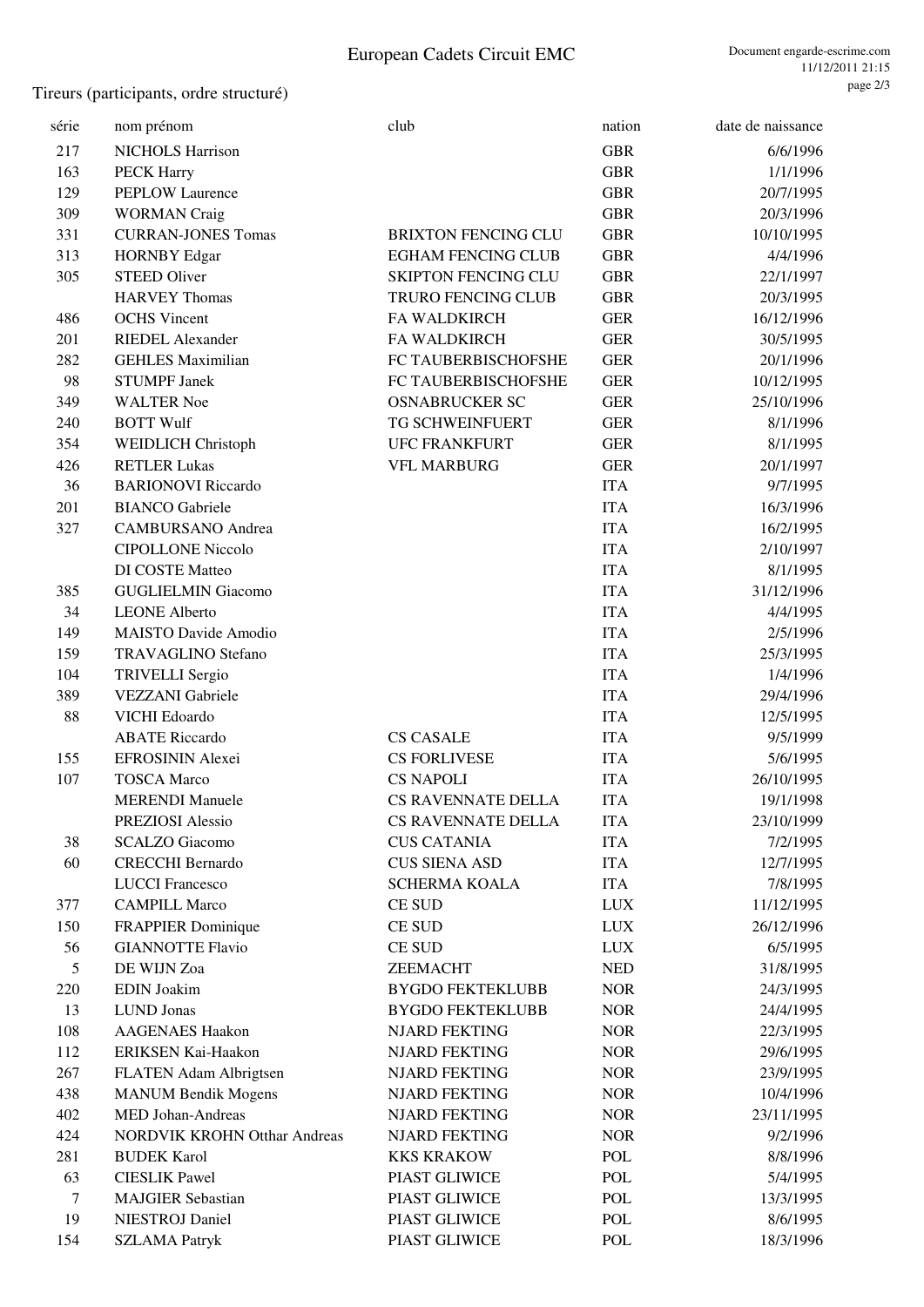Tireurs (participants, ordre structuré)

| série | nom prénom                   | club                       | nation     | date de naissance |
|-------|------------------------------|----------------------------|------------|-------------------|
| 199   | <b>TUREK Jakub</b>           | PIAST GLIWICE              | POL        | 12/3/1996         |
| 128   | <b>BIRO</b> David            | <b>CRISUL</b>              | <b>ROU</b> | 22/1/1999         |
| 26    | <b>CONSTANTINESCU Ioan</b>   | <b>CS ANEFS BUCURESTI</b>  | <b>ROU</b> | 6/6/1996          |
| 18    | DABIJA Adrian                | <b>CS ANEFS BUCURESTI</b>  | <b>ROU</b> | 16/2/1997         |
|       | <b>GEORGESCU Vlad</b>        | CS ANEFS BUCURESTI         | <b>ROU</b> | 11/1/1997         |
| 77    | <b>STIRBU Valentin</b>       | CS ANEFS BUCURESTI         | <b>ROU</b> | 10/11/1995        |
| 138   | <b>EPURESCU Andrei</b>       | <b>CSA STEAUA BUCUREST</b> | <b>ROU</b> | 2/9/1996          |
| 47    | <b>RADUCA Daniel</b>         | <b>CSA STEAUA BUCUREST</b> | <b>ROU</b> | 15/5/1995         |
| 209   | PIRVULEASA Ovidiu            | <b>LPS CRAIOVA</b>         | <b>ROU</b> | 5/9/1995          |
| 496   | <b>LEDINEK Timotej</b>       | <b>SK BRANIK</b>           | <b>SLO</b> | 9/10/1997         |
| 161   | ZMAUC-KVAR Ziga              | <b>SK BRANIK</b>           | <b>SLO</b> | 19/6/1995         |
| 327   | <b>MRAMOR Matevz</b>         | TABOR-LJUBLJANA            | <b>SLO</b> | 10/8/1995         |
| 417   | <b>VERAS-REGENT Timotej</b>  | TABOR-LJUBLJANA            | <b>SLO</b> | 1/11/1996         |
| 153   | <b>BUNDALO</b> Ivan          | MK OMLADINAC               | <b>SRB</b> | 30/1/1995         |
|       | PECANAC Slobodan             | MK OMLADINAC               | <b>SRB</b> | 23/5/1997         |
| 194   | <b>CETIC Danilo</b>          | MK POBEDNIK                | <b>SRB</b> | 11/12/1996        |
| 384   | <b>NADASKI Filip</b>         | MK SOKO                    | <b>SRB</b> | 29/11/1995        |
|       | <b>MARCILLE-OGIER Thomas</b> |                            | SUI        | 12/8/1996         |
| 417   | HUNGERBUEHLER Nicolas        | <b>CAL LAUSANNE</b>        | SUI        | 16/5/1996         |
| 318   | <b>PFISTER Bastien</b>       | <b>CAL LAUSANNE</b>        | SUI        | 4/9/1995          |
| 23    | <b>CIPAR Jan</b>             | <b>BSK BRATISLAVA</b>      | <b>SVK</b> | 25/3/1997         |
| 12    | <b>STEIS Lukas</b>           | <b>BSK BRATISLAVA</b>      | <b>SVK</b> | 21/4/1995         |
| 222   | <b>FABIAN Marcel</b>         | <b>KSS ZVOLEN</b>          | <b>SVK</b> | 28/5/1995         |
| 229   | <b>ILLE Simon</b>            | SLAVIA UK BRATISLAV        | <b>SVK</b> | 28/12/1997        |
| 269   | <b>KRAUS</b> Peter           | SLAVIA UK BRATISLAV        | <b>SVK</b> | 30/11/1995        |
| 283   | MICHALIK Samuel              | <b>SLAVIA UK BRATISLAV</b> | <b>SVK</b> | 3/7/1997          |
| 136   | <b>VENCOVSKY Pavel</b>       | SLAVIA UK BRATISLAV        | <b>SVK</b> | 9/11/1995         |
| 505   | <b>ZLACKY Filip</b>          | <b>SLAVIA UK BRATISLAV</b> | <b>SVK</b> | 15/12/1997        |
| 24    | VAGGO Victor                 | <b>KF99</b>                | <b>SWE</b> | 14/2/1995         |
| 409   | <b>TELLANDER Felix</b>       | <b>LFK</b>                 | <b>SWE</b> | 9/3/1995          |
| 256   | <b>EKLUND Edvin</b>          | <b>MF19</b>                | <b>SWE</b> | 20/1/1995         |
| 463   | <b>JOKINEN Simon</b>         | $\mathbf{U}\mathbf{F}$     | <b>SWE</b> | 20/5/1995         |
| 332   | <b>STEINBOCK Daniel</b>      | UF                         | <b>SWE</b> | 11/2/1996         |
| 98    | NYGARD Oskar                 | <b>WFF</b>                 | <b>SWE</b> | 26/2/1995         |
|       | <b>TULUK Servet Mehmet</b>   |                            | <b>TUR</b> | 1/6/1998          |
| 105   | <b>ODEVCI Hasan Barkant</b>  | <b>AFYON ESKRIM GSK</b>    | <b>TUR</b> | 2/6/1996          |
| 20    | <b>GOKBULUT Orkun</b>        | <b>KONYA FERDI</b>         | TUR        | 8/4/1997          |
| 30    | <b>UYANIK Ozan</b>           | <b>MERSIN BUYUKSEHIR B</b> | <b>TUR</b> | 2/9/1995          |
|       |                              |                            |            |                   |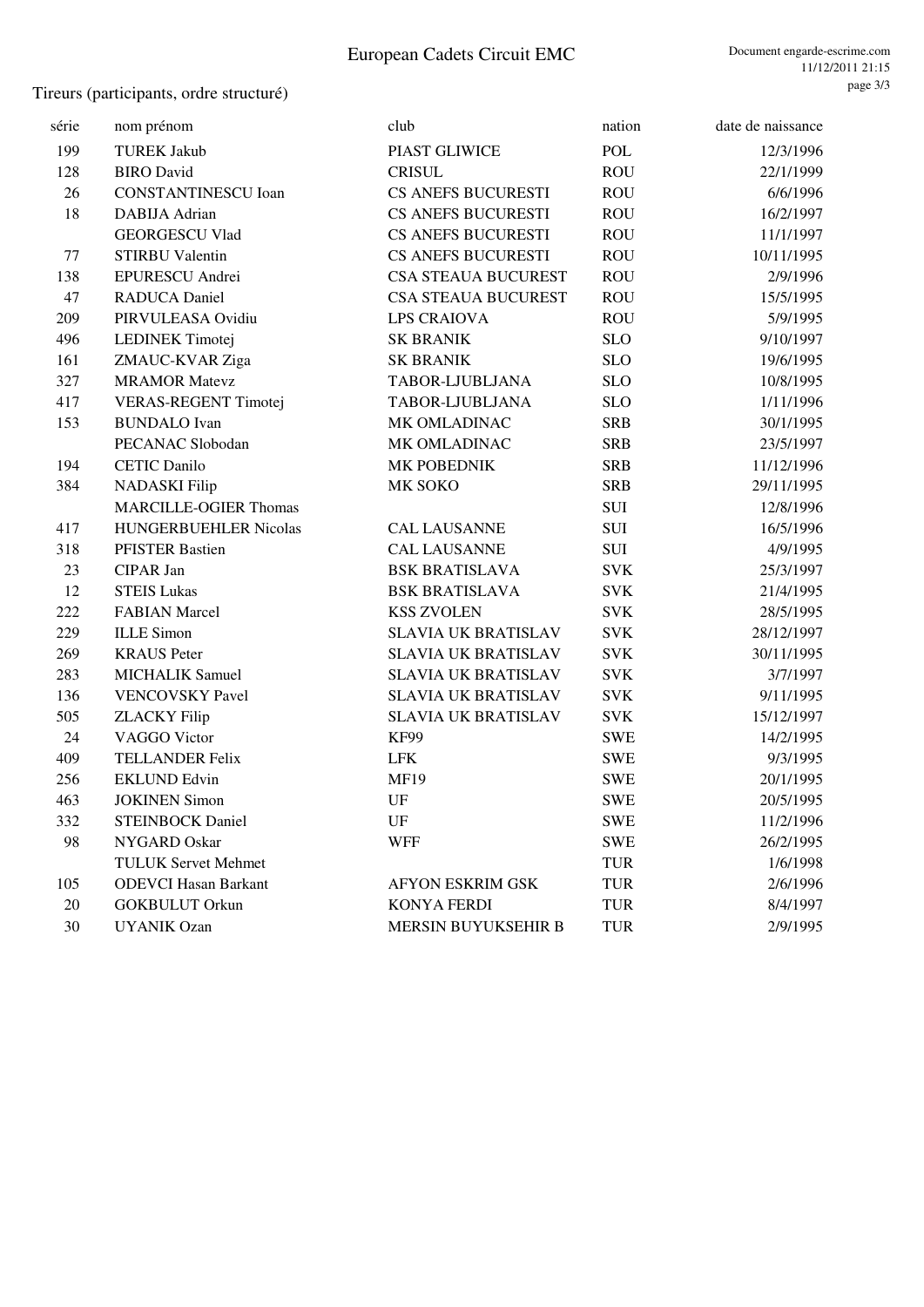#### Formule de la compétition

141 tireurs

2 tours de poules

Tour No 1 141 tireurs 21 poules (15 poules de 7, 6 poules de 6) Décalage par : nations, clubs 112 qualifiés

Tour No 2 112 tireurs 16 poules de 7 Décalage par : nations, clubs 88 qualifiés

Qualification à la fin des poules sur 2 tours Classement à la fin des poules sur 2 tours

\_\_\_\_\_\_\_\_\_\_\_\_\_\_\_\_\_\_\_\_\_\_\_\_\_\_\_\_\_\_\_\_\_

Élimination directe : 88 tireurs

Tableau principal 4 qualifiés

Tableau des battus du tableau de 32 8 qualifiés

Tableaux E-F 4 qualifiés

Tableau G 4 qualifiés

Tableau final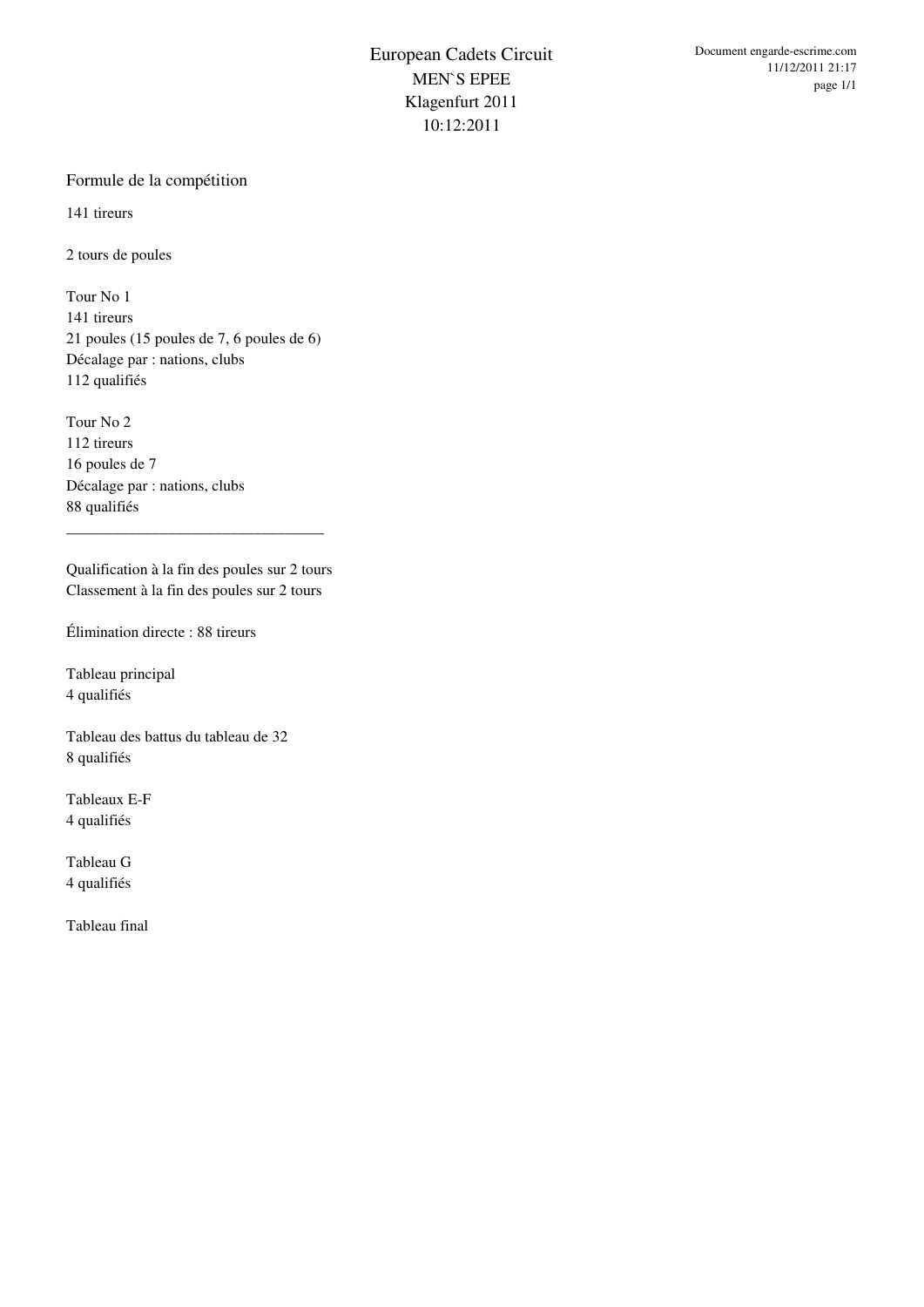V/M ind. TD rg

 $V/M$  ind. TD

#### Poules, tour No 1

# Poule No 1 8:30 piste No 1

Arbitre: LOIBNEGGER Thomas AUT KAC KLAGENFURT, STEFAN Benjamin AUT

| <b>AAGENAES Haakon</b>          |        | V |   | $\mathbf{V}$   | <b>NOR</b> | 0.833 |       | 26 | 2              |
|---------------------------------|--------|---|---|----------------|------------|-------|-------|----|----------------|
| DE WIJN Zoa                     |        |   |   |                | <b>NED</b> | 0.833 | 17    | 28 |                |
| <b>CADIGNAN CORMIER Stanjik</b> |        | V |   | X)             | <b>FRA</b> | 0.667 |       | 25 | 3              |
| <b>BOTT Wulf</b>                | V4     |   |   | $\overline{4}$ | <b>GER</b> | 0.500 |       | 24 | $\overline{4}$ |
| <b>TULUK Servet Mehmet</b>      | ∸      |   |   |                | <b>TUR</b> | 0.000 | $-19$ | 11 | 7              |
| <b>ZLACKY Filip</b>             | ി<br>∸ |   | V |                | <b>SVK</b> | 0.167 | -14   | 14 | 6              |
| <b>KULT</b> Pavel               |        | V |   |                | <b>CZE</b> | 0.500 |       | 21 |                |
|                                 |        |   |   |                |            |       |       |    |                |

Poule No 2 8:30 piste No 2 Arbitre: BARTH Jean-Marie FRA NANTES NEC, MULLER Francois FRA COLMAR SR

|                              |                |              |   |          |   |          |            | V/M   | ind.  | TD | rg             |
|------------------------------|----------------|--------------|---|----------|---|----------|------------|-------|-------|----|----------------|
| <b>TOSCA Marco</b>           |                | $\mathbf{V}$ | V | 3        |   |          | <b>ITA</b> | 0.833 | 15    | 28 |                |
| <b>ERIKSEN Kai-Haakon</b>    | $\overline{4}$ | V            | V | 3        |   |          | <b>NOR</b> | 0.500 | 4     | 25 | $\overline{4}$ |
| <b>ILLE Simon</b>            |                |              | 4 | 3        |   |          | <b>SVK</b> | 0.167 | $-12$ | 15 | -6             |
| <b>WALLA Aaron</b>           |                |              |   | 4        | ∍ | 1        | <b>AUT</b> | 0.167 | $-15$ | 14 | $\tau$         |
| <b>ATKIN Benjamin</b>        | V4             | $\mathbf{V}$ | V |          |   | $\Omega$ | <b>GBR</b> | 0.833 |       | 24 | 3              |
| <b>MARCILLE-OGIER Thomas</b> |                | ◠            | V | 3        |   | 3        | <b>SUI</b> | 0.167 | $-9$  | 18 | 5              |
| <b>MAJGIER Sebastian</b>     |                | V)           |   | $\bf{T}$ |   |          | <b>POL</b> | 0.833 | 14    | 27 |                |

Poule No 3 8:30 piste No 3 Arbitre: MUELLER Simon AUT, CODARIN Lorenzo ITA

|                             |        |                |    |   |              |              |            | V/M   | ind.  | TD | rg             |
|-----------------------------|--------|----------------|----|---|--------------|--------------|------------|-------|-------|----|----------------|
| <b>RUBES Martin</b>         |        |                |    |   | $\mathbf{V}$ | $\mathbf{V}$ | <b>CZE</b> | 1.000 | 21    | 30 |                |
| <b>GEORGESCU Vlad</b>       |        |                |    | V | $\theta$     | $\Omega$     | <b>ROU</b> | 0.333 | $-13$ | 13 | 5              |
| <b>ODEVCI Hasan Barkant</b> |        | $\overline{4}$ |    | V |              | 4            | <b>TUR</b> | 0.167 | -8    | 17 | 6              |
| LERUS-ROULEZ Hendrick       |        | $\mathbf{V}$   |    | V |              | $\mathbf{V}$ | <b>FRA</b> | 0.833 | 13    | 26 | $2^{1}$        |
| LEDINEK Timotej             |        | 2              |    |   |              | 0            | <b>SLO</b> | 0.000 | $-26$ | 4  |                |
| <b>EKLUND Edvin</b>         | $\sim$ | $\mathbf{V}$   | v  | V |              | V            | <b>SWE</b> | 0.667 | 12    | 25 | $\mathcal{E}$  |
| <b>FABIAN Marcel</b>        | ◠      | $\mathbf{V}$   | V) |   |              |              | <b>SVK</b> | 0.500 |       | 20 | $\overline{4}$ |

Poule No 4 8:30 piste No 4

Arbitre: CAPEK Martin CZE, RENAULT Julien FRA GRENOBLE PAR

|                         |                   |              |   |                |              |                |            | V/M   | ind.  | TD | rg             |
|-------------------------|-------------------|--------------|---|----------------|--------------|----------------|------------|-------|-------|----|----------------|
| <b>STEIS Lukas</b>      |                   |              |   | V4             | v            | 4              | <b>SVK</b> | 0.667 |       | 26 | $\overline{4}$ |
| <b>OCHS</b> Vincent     | 4                 |              |   |                | 4            | $\overline{4}$ | <b>GER</b> | 0.167 | -9    | 20 | -6             |
| <b>MAURICE Quentin</b>  |                   | V            |   |                | $\mathbf{V}$ | $\overline{4}$ | <b>FRA</b> | 0.667 | 8     | 27 | 3              |
| <b>TRIVELLI Sergio</b>  | $\mathbf{a}$<br>J | $\mathbf{V}$ |   |                | V            | V4             | <b>ITA</b> | 0.833 | 9     | 27 |                |
| <b>KNECHTL Lukas</b>    | ◠                 | V            |   |                |              | ∠              | <b>AUT</b> | 0.333 | -7    | 19 | .5             |
| <b>NICHOLS Harrison</b> |                   | $\mathbf{V}$ | v |                | V            |                | <b>GBR</b> | 0.833 | 6     | 28 | 2              |
| PECANAC Slobodan        | ◠                 | 4            |   | $\overline{4}$ | ◠            | $\overline{4}$ | <b>SRB</b> | 0.000 | $-12$ | 18 |                |

Poule No 5 8:30 piste No 5

Arbitre: DI COSTE Laurino ITA, MARIANO REFUGIO Kristian Angeli ITA

|                          |              |                |   |   |   |   |            | V / IVI | mu.  | ΙIJ | 1g             |
|--------------------------|--------------|----------------|---|---|---|---|------------|---------|------|-----|----------------|
| <b>KOECHLE Denis</b>     |              | ∍              |   |   |   |   | <b>AUT</b> | 0.333   | -9   | 19  | 6              |
| <b>STUMPF Janek</b>      |              |                |   | V |   |   | <b>GER</b> | 0.667   | 4    | 26  | 3              |
| <b>YERETZIAN Vincent</b> | 4            |                |   | V |   |   | <b>FRA</b> | 0.667   |      | 28  | 2              |
| LUND Jonas               |              |                |   |   |   |   | <b>NOR</b> | 0.667   |      | 26  |                |
| <b>VINKOVIC Goran</b>    | V            | $\bigcap$<br>∠ | 4 | 3 | 2 | 4 | <b>CRO</b> | 0.167   | -8   | 20  | 7              |
| <b>BIRO</b> David        | $\mathbf{V}$ | $\mathbf{V}$   |   |   |   |   | <b>ROU</b> | 0.500   | $-2$ | 21  |                |
| <b>KRAUS</b> Peter       | 4            | $\mathbf{V}$   | 4 |   |   |   | <b>SVK</b> | 0.500   | - 1  | 25  | $\overline{4}$ |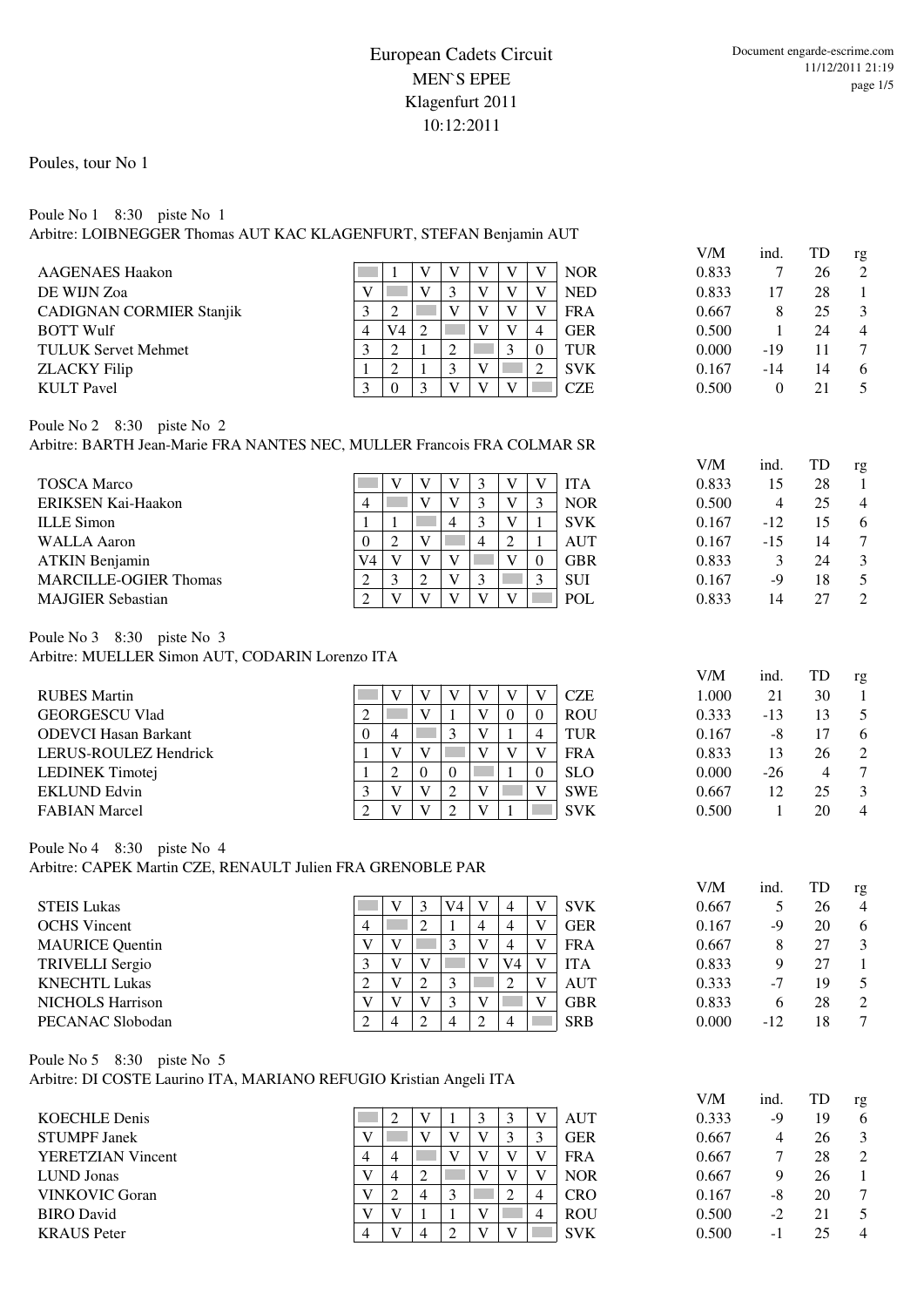#### Poule No 6 8:30 piste No 6 Arbitre: BOKES Tomas SVK BSK BRATISLAVA

|                                             |                |                |                |                |              |          |          |            | V/M   | ind.     | TD | rg             |
|---------------------------------------------|----------------|----------------|----------------|----------------|--------------|----------|----------|------------|-------|----------|----|----------------|
| NYGARD Oskar                                |                | V              | V              |                | 3            | V        | V        | <b>SWE</b> | 0.833 | 16       | 28 |                |
| <b>BERRY</b> Joffrey                        | 2              |                | 4              | V              | V4           | V        | V4       | <b>FRA</b> | 0.667 | 3        | 24 | 2              |
| <b>PEPLOW Laurence</b>                      | 2              | V              |                | V              | V            |          | V        | <b>GBR</b> | 0.667 | $-1$     | 23 | 3              |
| <b>EDIN</b> Joakim                          | $\Omega$       | $\overline{4}$ | 4              |                | V            | V        | V        | <b>NOR</b> | 0.500 | $\Omega$ | 23 | 4              |
| <b>MERENDI Manuele</b>                      | V              |                | 3              | $\Omega$       |              | V        | $\theta$ | <b>ITA</b> | 0.333 | $-12$    | 14 | 6              |
| <b>BUDEK Karol</b>                          | 2              | 3              | $\mathbf{V}$   | 4              | 4            |          | V        | POL        | 0.333 | 2        | 23 | 5              |
| <b>STRELOV Miron</b>                        |                | 3              | 3              | 4              | V            | $\Omega$ |          | <b>CRO</b> | 0.167 | $-8$     | 16 | 7              |
| Poule No 7 8:30 piste No 7                  |                |                |                |                |              |          |          |            |       |          |    |                |
| Arbitre: BUZZATTI Gabriele ITA CS PORDENONE |                |                |                |                |              |          |          |            |       |          |    |                |
|                                             |                |                |                |                |              |          |          |            | V/M   | ind.     | TD | rg             |
| <b>FLATEN Adam Albrigtsen</b>               |                | 4              | $\overline{2}$ | V              | 3            | $V_4$    | 3        | <b>NOR</b> | 0.333 | $-3$     | 21 | 6              |
| <b>BEAUMONT Nicholas</b>                    | V              |                | V              | 2              | $\mathbf{0}$ | V        | V        | <b>GBR</b> | 0.667 |          | 22 | $\overline{4}$ |
| <b>SIMONI</b> Pierre                        | V <sub>3</sub> | $\overline{4}$ |                | $\overline{4}$ | V            | V        | V        | <b>FRA</b> | 0.667 | 8        | 26 |                |
| DABIJA Adrian                               | 3              | V              | V              |                | V            | V        |          | <b>ROU</b> | 0.667 | 2        | 24 | 3              |
| <b>KUMISA Matej</b>                         | V              | V              |                | 3              |              | V        | V        | <b>CRO</b> | 0.667 | 5        | 24 | 2              |

| KUMISA Matej           | $\mathbf{V}$ | $\mathbf{v}$             |                |               |             | $\mathbf{V}$ |        | <b>CRO</b> | 0.667 |     | $\sim$<br>24 |                          |
|------------------------|--------------|--------------------------|----------------|---------------|-------------|--------------|--------|------------|-------|-----|--------------|--------------------------|
| <b>GUSTENAU Gustav</b> | ັ            | $\mathbf{0}$             | $\overline{ }$ | $\rightarrow$ | $\sim$<br>ັ |              | ⌒<br>∼ | <b>AUT</b> | 0.000 | -16 |              |                          |
| <b>JOKINEN Simon</b>   | $\mathbf{v}$ | $\overline{\phantom{0}}$ | ↗              | $\mathbf{v}$  | $\sim$      | $\mathbf{V}$ |        | <b>SWE</b> | 0.500 |     | 24           | $\overline{\phantom{0}}$ |
|                        |              |                          |                |               |             |              |        |            |       |     |              |                          |

#### Poule No 8 8:30 piste No 8 Arbitre: FUEREDER Philipp AUT OELFK OBEROSTERREICH

|                |                |                |                |                |                |                |            | V I TAT | ուս.     | ⊥  | 15 |
|----------------|----------------|----------------|----------------|----------------|----------------|----------------|------------|---------|----------|----|----|
|                | $\overline{2}$ | V              | V              | 3              | V              | 1              | <b>ROU</b> | 0.500   | $-4$     | 21 | 5  |
| V              |                | $\mathbf{V}$   | V              | $\mathbf{V}$   | V              | V              | <b>FRA</b> | 1.000   | 18       | 30 |    |
| 3              | $\overline{4}$ |                | 4              | 4              | V              | 4              | <b>GER</b> | 0.167   | $-5$     | 24 | 7  |
| $\overline{4}$ | 3              | V              |                | $\overline{4}$ | $\overline{2}$ | V              | POL        | 0.333   | $-4$     | 23 | 6  |
| V              |                | V              | V              |                | 4              | 3              | <b>NOR</b> | 0.500   | $-3$     | 23 | 4  |
| 3              |                | $\overline{4}$ | V              | V              |                | V              | <b>SVK</b> | 0.500   | $\theta$ | 23 | 2  |
| V              |                | V              | 3              | V              | $\overline{2}$ |                | <b>GBR</b> | 0.500   | $-2$     | 21 | 3  |
|                |                |                |                |                |                |                |            |         |          |    |    |
|                |                |                |                |                |                |                |            |         |          |    |    |
|                |                |                |                |                |                |                |            | V/M     | ind.     | TD | rg |
|                | V              | V              | V <sub>4</sub> | V              | V              | V              | <b>ITA</b> | 1.000   | 14       | 29 | 1  |
| $\overline{4}$ |                | $\mathbf{V}$   | 3              | $\mathbf{V}$   | $\theta$       | V              | <b>TUR</b> | 0.500   | 1        | 22 | 3  |
| $\overline{2}$ | $\overline{0}$ |                | 2              | V              | V              | V              | <b>FRA</b> | 0.500   | $-4$     | 19 | 4  |
| $\overline{2}$ | V4             | V              |                | V4             | V              | 3              | <b>ITA</b> | 0.667   | 5        | 23 | 2  |
| 3              | 3              | 4              | 3              |                | V              | V              | <b>SVK</b> | 0.333   | $-2$     | 23 | 5  |
| $\theta$       | V              | 3              | 2              | 2              |                | 4              | <b>AUT</b> | 0.167   | $-9$     | 16 | 7  |
| 4              | $\overline{4}$ |                | V4             | 4              | V              |                | <b>GER</b> | 0.333   | $-5$     | 22 | 6  |
|                |                |                |                |                |                |                |            |         |          |    |    |
|                |                |                |                |                |                |                |            |         |          |    |    |
|                |                |                |                |                |                |                |            | V/M     | ind.     | TD | rg |
|                | V              | V              | 3              | 3              | 2              |                | <b>GBR</b> | 0.500   | 2        | 23 | 3  |
| $\overline{2}$ |                | V              | V              | $\mathbf{0}$   | $\overline{2}$ | 2              | <b>AUT</b> | 0.333   | $-10$    | 16 | 6  |
|                | 3              |                | 3              | $\overline{c}$ | $\overline{0}$ | 3              | <b>NOR</b> | 0.000   | $-18$    | 12 |    |
| $\mathbf{V}$   | 3              | V              |                | $\mathbf{V}$   | 3              | $\mathfrak{D}$ | <b>FRA</b> | 0.500   | $-2$     | 23 | 5  |
|                |                |                |                |                |                |                | V          |         |          |    |    |

- 
- EPURESCU Andrei  $|V|V|V|4| = 3 |V|$  ROU VICHI Edoardo  $V | V | V | V | V | V | W | T A$

| V/M   | ind. | TD                | rg |
|-------|------|-------------------|----|
| 0.500 | -4   | 21                | 5  |
| 1.000 | 18   | 30                | 1  |
| 0.167 | -5   | 24                | 7  |
| 0.333 | -4   | 23                | 6  |
| 0.500 | $-3$ | 23                | 4  |
| 0.500 | 0    | 23                | 2  |
| ስ ደስስ | ◠    | $\mathbf{\Omega}$ | ↑  |

|                                     |   |   |                |              |   |    |            | V/M   | ind.  | TD  | rg             |
|-------------------------------------|---|---|----------------|--------------|---|----|------------|-------|-------|-----|----------------|
| STEED Oliver                        |   | V |                |              |   | N) | <b>GBR</b> | 0.500 |       | 23  | 3              |
| <b>MUELLER Luis</b>                 | ∠ |   |                | $\mathbf{U}$ |   |    | <b>AUT</b> | 0.333 | $-10$ | 16  | -6             |
| <b>NORDVIK KROHN Otthar Andreas</b> |   |   | 3              |              | O |    | <b>NOR</b> | 0.000 | $-18$ | 12  | 7              |
| <b>FOURNERIE Alexandre</b>          |   | ◠ |                |              |   |    | <b>FRA</b> | 0.500 | $-2$  | 23  | .5             |
| <b>EPURESCU Andrei</b>              |   |   | $\overline{4}$ |              |   | V  | <b>ROU</b> | 0.667 | 11    | 27  | 2              |
| VICHI Edoardo                       |   |   |                |              |   | V  | <b>ITA</b> | 1.000 | 18    | 30  |                |
| CIPAR Jan                           |   | V |                |              |   |    | <b>SVK</b> | 0.500 | $-1$  | 2.1 | $\overline{4}$ |
|                                     |   |   |                |              |   |    |            |       |       |     |                |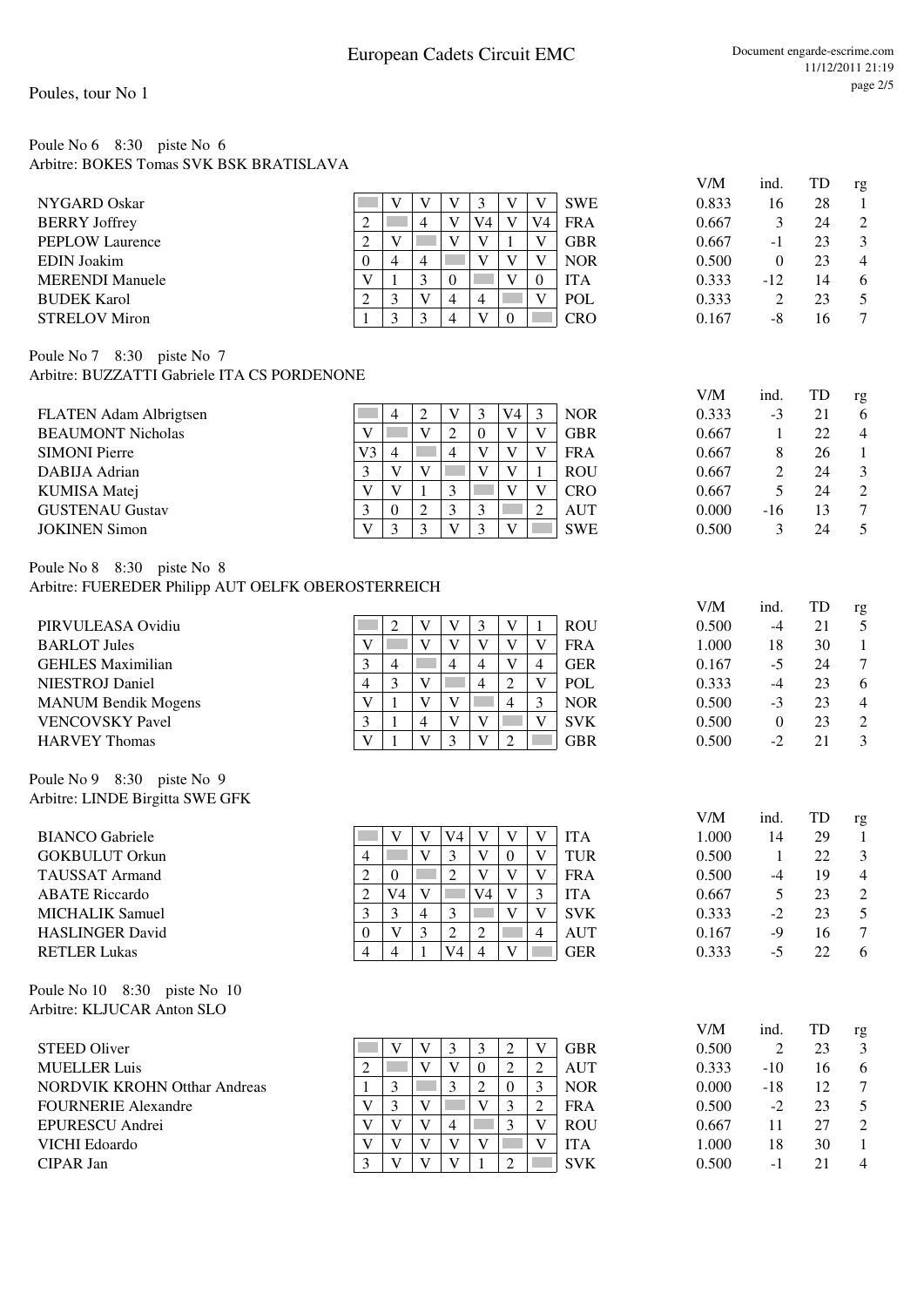#### Poule No 11 8:30 piste No 11 Arbitre: KATHAN Leonard AUT FTSJ FELDKIRCH

| <b>BRUYELLE Thibaud</b>     |
|-----------------------------|
| <b>WORMAN</b> Craig         |
| D AMICO Kristian            |
|                             |
| <b>STIRBU Valentin</b>      |
| DI COSTE Matteo             |
| <b>VERAS-REGENT Timotej</b> |
| VAGGO Victor                |

Poule No 12 8:30 piste No 12 Arbitre: OTHMANOVA Sona SVK

| <b>CIPOLLONE Niccolo</b>    |
|-----------------------------|
| <b>LOURDELLE Pierre</b>     |
| <b>CONSTANTINESCU</b> Ioan  |
| <b>VEZZANI</b> Gabriele     |
| <b>KOENIGSWIESER Hubert</b> |
| <b>HORNBY Edgar</b>         |
| <b>HOSKOVEC Vaclav</b>      |

Poule No 13 8:30 piste No 13 Arbitre: HAYNES John GBR

Poule No 14 8:30 piste No 14 Arbitre: NYCZ Krzysztof POL

| <b>PREZIOSI</b> Alessio     |                |                          |    |           |                | V4 |    | <b>ITA</b> | 0.500 | - 1                      | $\bigcap$ |  |
|-----------------------------|----------------|--------------------------|----|-----------|----------------|----|----|------------|-------|--------------------------|-----------|--|
| <b>KOENIGSWIESER Justus</b> |                |                          | 4  |           |                |    |    | <b>AUT</b> | 0.667 |                          |           |  |
| <b>VERVOITTE Louis</b>      |                |                          |    |           |                |    |    | <b>FRA</b> | 0.500 |                          |           |  |
| <b>MAISTO Davide Amodio</b> |                |                          |    |           |                |    |    | <b>ITA</b> | .000  |                          | 30        |  |
| <b>VESANEN Niklas</b>       | $\overline{ }$ |                          |    |           |                |    |    | <b>FIN</b> | 0.000 | $-20$                    |           |  |
| <b>MRAMOR Matevz</b>        |                |                          | V4 | $\Lambda$ | V <sub>2</sub> |    | V) | <b>SLO</b> | 0.500 | $\overline{\phantom{0}}$ |           |  |
| RIEDEL Alexander            |                | $\overline{\phantom{a}}$ |    |           |                |    |    | <b>GER</b> | 0.333 |                          | 24        |  |
|                             |                |                          |    |           |                |    |    |            |       |                          |           |  |

#### Poule No 15 8:30 piste No 15 Arbitre: BERECZK Andrej SVK BSK BRATISLAVA

| <b>CURRAN-JONES Tomas</b>    |  | V            | V)           | $\mathbf{V}$ | <b>GBR</b> | 0.600 |       | 20 |  |
|------------------------------|--|--------------|--------------|--------------|------------|-------|-------|----|--|
| <b>LEONE Alberto</b>         |  |              |              | 4            | <b>ITA</b> | 0.800 | 14    | 24 |  |
| <b>FRIEDL</b> Fabian         |  |              |              | N)           | <b>AUT</b> | 0.200 | $-10$ |    |  |
| <b>HUNGERBUEHLER Nicolas</b> |  | V            |              | 4            | <b>SUI</b> | 0.200 | -0    | ١b |  |
| <b>FRAPPIER Dominique</b>    |  | 4            |              |              | <b>LUX</b> | 0.400 | - 1   | 20 |  |
| <b>BATTUT</b> Fabien         |  | $\mathbf{V}$ | $\mathbf{V}$ | V            | <b>FRA</b> | 0.800 |       | つく |  |
|                              |  |              |              |              |            |       |       |    |  |

| Document engarde-escrime.com |
|------------------------------|
| 11/12/2011 21:19             |
| page 3/5                     |

|                         |    |    |    |   |            | .     | ----- |    | - 2 |
|-------------------------|----|----|----|---|------------|-------|-------|----|-----|
| <b>BRUYELLE Thibaud</b> |    |    |    |   | <b>FRA</b> | 0.500 |       | 26 |     |
| <b>WORMAN Craig</b>     |    |    |    | 4 | <b>GBR</b> | 0.333 | - 1   |    | 6   |
| D AMICO Kristian        |    |    | V  |   | <b>CZE</b> | 1.000 | 12    | 30 |     |
| STIRBU Valentin         | ◠  |    |    | 4 | <b>ROU</b> | 0.000 | -15   | 14 |     |
| <b>DI COSTE Matteo</b>  | V4 | V4 |    |   | <b>ITA</b> | 0.667 |       |    |     |
| VERAS-REGENT Timotej    |    |    | -0 |   | <b>SLO</b> | 0.500 | -6    | 19 |     |
| VAGGO Victor            |    |    | V  |   | <b>SWE</b> | 0.500 |       | າາ | Δ   |
|                         |    |    |    |   |            |       |       |    |     |

| <b>CIPOLLONE Niccolo</b> |   |  |  | <b>ITA</b> | 0.333 | -0    |    |  |
|--------------------------|---|--|--|------------|-------|-------|----|--|
| LOURDELLE Pierre         |   |  |  | <b>FRA</b> | 1.000 |       | 30 |  |
| CONSTANTINESCU Ioan      |   |  |  | <b>ROU</b> | 0.333 | -     |    |  |
| VEZZANI Gabriele         |   |  |  | <b>ITA</b> | 0.667 |       | 28 |  |
| KOENIGSWIESER Hubert     | 0 |  |  | <b>AUT</b> | 0.333 | $-10$ | 18 |  |
| HORNBY Edgar             |   |  |  | <b>GBR</b> | 0.333 |       |    |  |
| HOSKOVEC Vaclav          |   |  |  | <b>CZE</b> | 0.500 | -     |    |  |

| <b>GUGLIELMIN Giacomo</b> |   |           |   |        |          | <b>ITA</b> | 0.800 |     |    |  |
|---------------------------|---|-----------|---|--------|----------|------------|-------|-----|----|--|
| <b>VARGA</b> Peter        |   |           | A | А      |          | <b>CZE</b> | aband |     |    |  |
| <b>UYANIK Ozan</b>        | ∸ | A         |   |        | $\Delta$ | TUR        | 0.400 |     |    |  |
| <b>LUCCI</b> Francesco    |   | X         |   | V      |          | <b>ITA</b> | 0.800 |     | 24 |  |
| <b>PFISTER Bastien</b>    |   | X         |   |        |          | <b>SUI</b> | 0.200 | -10 |    |  |
| KALONJI-FLAMENT Jeremie   |   | $\Lambda$ |   |        |          | <b>FRA</b> | 0.600 |     | 20 |  |
| <b>MAHRINGER Josef</b>    |   |           |   | $\sim$ |          | <b>AUT</b> | 0.200 | -11 |    |  |

|   | ٢Z | 2 | ۲Z | V4 |    | <b>ITA</b>      |
|---|----|---|----|----|----|-----------------|
| O |    |   |    |    | Ū  | AU <sup>'</sup> |
|   |    |   |    |    |    | FR/             |
|   |    |   |    |    | O  | <b>ITA</b>      |
| 2 |    |   |    |    |    | <b>FIN</b>      |
|   |    |   | V2 |    | V) | <b>SLC</b>      |
|   |    |   |    |    |    | <b>GEI</b>      |

| 0.333 | -3    | 22 | 6              |
|-------|-------|----|----------------|
| 1.000 | 12    | 30 | 1              |
| 0.000 | $-15$ | 14 | 7              |
| 0.667 | 3     | 23 | $\overline{c}$ |
| 0.500 | -6    | 19 | 5              |
| 0.500 | 3     | 22 | 4              |
|       |       |    |                |
|       |       |    |                |
| V/M   | ind.  | TD | rg             |
| 0.333 | -6    | 22 | 6              |
|       |       |    |                |

V/M ind. TD rg

| 1.000 | 13    | 30 |   |
|-------|-------|----|---|
| 0.333 | -1    | 26 | 5 |
| 0.667 | 6     | 28 | 2 |
| 0.333 | $-10$ | 18 | 7 |
| 0.333 | 3     | 25 | 4 |
| 0.500 | -5    | 22 | 3 |
|       |       |    |   |

| V/M   | ind.  | TD | rg |
|-------|-------|----|----|
| 0.800 | 7     | 22 | 2  |
| aband |       |    | 7  |
| 0.400 | 0     | 17 | 4  |
| 0.800 | 13    | 24 | 1  |
| 0.200 | $-10$ | 12 | 5  |
| 0.600 | 1     | 20 | 3  |
| 0.200 | -11   | 13 | 6  |
|       |       |    |    |

| V/M   | ind.           | TD | rg |
|-------|----------------|----|----|
| 0.500 | $-3$           | 21 | 5  |
| 0.667 | 6              | 27 | 2  |
| 0.500 | 3              | 25 | 3  |
| 1.000 | 13             | 30 | 1  |
| 0.000 | $-20$          | 7  | 7  |
| 0.500 | $-1$           | 21 | 4  |
| 0.333 | $\mathfrak{D}$ | 24 | 6  |
|       |                |    |    |

| V/M   | ind.           | TD | rg |
|-------|----------------|----|----|
| 0.600 | $\mathfrak{D}$ | 20 | 3  |
| 0.800 | 14             | 24 | 1  |
| 0.200 | $-10$          | 14 | 6  |
| 0.200 | -8             | 16 | 5  |
| 0.400 | $-3$           | 20 | 4  |
| 0.800 | 5              | 23 | 2  |
|       |                |    |    |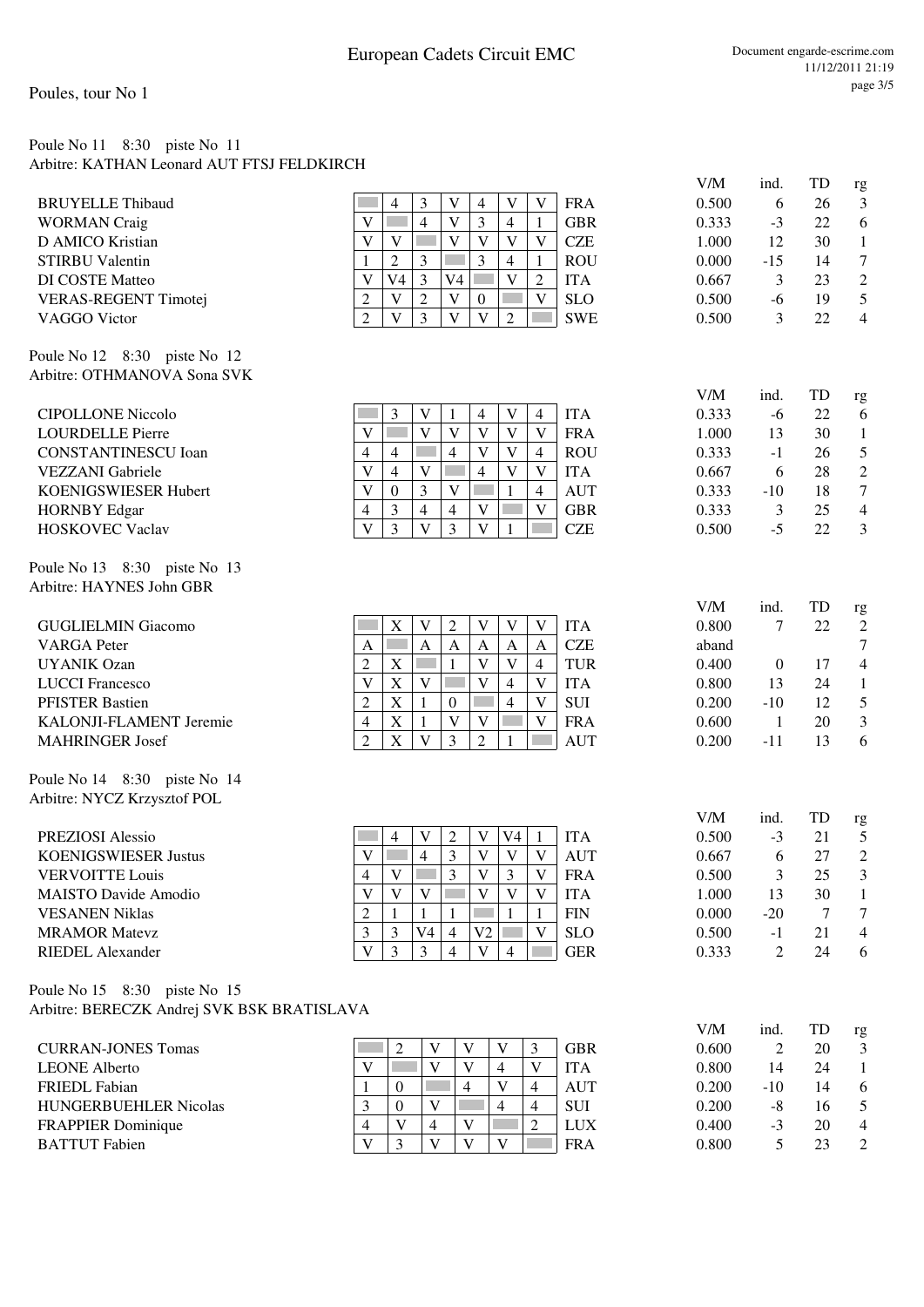#### Poules, tour No 1

#### Poule No 16 8:30 piste No 16 Arbitre: ASH Tom GBR

|                                               |                |                |                |                         |   |                |            | V/M   | ind.     | TD | rg               |
|-----------------------------------------------|----------------|----------------|----------------|-------------------------|---|----------------|------------|-------|----------|----|------------------|
| CIGANIK Ondrej                                |                | 2              | $\overline{4}$ |                         | 2 | V              | <b>CZE</b> | 0.200 | $-8$     | 14 | 5                |
| <b>MALLO</b> Robin                            | V              |                | 3              | $\overline{\mathbf{V}}$ | V | V              | <b>FRA</b> | 0.800 | 13       | 23 | $\mathbf{1}$     |
| <b>PUCHACHER Lukas</b>                        | V              | V4             |                | V                       | 3 | V              | <b>AUT</b> | 0.800 | 3        | 22 | 3                |
| <b>TUREK Jakub</b>                            | V              | $\mathbf{0}$   | $\overline{4}$ |                         | 1 | V              | POL        | 0.400 | $-1$     | 15 | $\overline{4}$   |
| <b>CAMBURSANO</b> Andrea                      | V              | 3              | V              | V <sub>3</sub>          |   | V              | <b>ITA</b> | 0.800 | 9        | 21 | $\boldsymbol{2}$ |
| <b>TELLANDER Felix</b>                        | $\overline{2}$ |                | 3              | $\overline{2}$          |   |                | <b>SWE</b> | 0.000 | $-16$    | 9  | 6                |
| Poule No 17 8:30 piste No 17                  |                |                |                |                         |   |                |            |       |          |    |                  |
| Arbitre: WARGALLA Archim GER                  |                |                |                |                         |   |                |            |       |          |    |                  |
|                                               |                |                |                |                         |   |                |            | V/M   | ind.     | TD | rg               |
| <b>BUNDALO</b> Ivan                           |                | V              | V              | V<br>4                  | 3 | $\overline{4}$ | <b>SRB</b> | 0.500 | 5        | 26 | 4                |
| <b>BARIONOVI Riccardo</b>                     | $\theta$       |                |                | V                       |   | V              | <b>ITA</b> | 0.333 | -11      | 13 | 6                |
| <b>STEINBOCK Daniel</b>                       | 3              | V              |                | 3<br>V                  | 3 | V              | <b>SWE</b> | 0.500 | 7        | 24 | 3                |
| <b>GREALEY William</b>                        | V              | 2              | V              | V                       | V | V              | <b>GBR</b> | 0.833 | 6        | 27 | $\mathbf{1}$     |
| <b>MED Johan-Andreas</b>                      | $\overline{4}$ | V              |                | $\overline{4}$          | 4 | 3              | <b>NOR</b> | 0.167 | $-5$     | 21 | $\tau$           |
| <b>ALLEGRE Paul</b>                           | V4             | $\mathbf{V}$   | V              | $\overline{2}$<br>V     |   | V <sub>4</sub> | <b>FRA</b> | 0.833 | 6        | 25 | $\sqrt{2}$       |
| <b>LECHNER Felix</b>                          | V              | $\overline{c}$ | $\theta$       | 3<br>V                  | 3 |                | <b>AUT</b> | 0.333 | $-8$     | 18 | 5                |
| Poule No 18 8:30 piste No yellow              |                |                |                |                         |   |                |            |       |          |    |                  |
| Arbitre: SCHMEDLER Michael AUT KAC KLAGENFURT |                |                |                |                         |   |                |            |       |          |    |                  |
|                                               |                |                |                |                         |   |                |            | V/M   | ind.     | TD | rg               |
| <b>SZLAMA Patryk</b>                          |                | V              | V              | V                       | 3 | V              | <b>POL</b> | 0.800 | 9        | 23 | $\sqrt{2}$       |
| <b>CETIC Danilo</b>                           | $\overline{c}$ |                | $\overline{4}$ | $\overline{4}$          | 3 | V              | <b>SRB</b> | 0.200 | -6       | 18 | 5                |
| <b>VARELA Loic</b>                            | 3              | V              |                | 4                       | 3 | V              | <b>FRA</b> | 0.400 | $\theta$ | 20 | 4                |
| <b>MATIC Luka</b>                             | $\mathbf{1}$   | V              | V              |                         |   | V              | <b>CRO</b> | 0.600 | $-3$     | 17 | 3                |
| <b>CRECCHI Bernardo</b>                       | V              | V              | V              | V                       |   | V              | <b>ITA</b> | 1.000 | 14       | 25 | $\mathbf{1}$     |
| <b>BLASCHKA</b> Simon                         | 3              | 4              |                | $\overline{2}$          | 1 |                | <b>CZE</b> | 0.000 | $-14$    | 11 | 6                |

Poule No 19 8:30 piste No blue Arbitre: GRUBER Michael AUT

|                                    |                |   |                |             |                |            |       |     |    | - 0 |
|------------------------------------|----------------|---|----------------|-------------|----------------|------------|-------|-----|----|-----|
| <b>SELOI</b> Steeven               |                | 2 | $\overline{4}$ |             |                | <b>FRA</b> | 0.600 |     | 21 | p   |
| <b>CIESLIK Pawel</b>               |                |   | 3              |             | $\overline{0}$ | <b>POL</b> | 0.200 | -7  | .5 |     |
| <b>SCALZO</b> Giacomo              |                |   |                | 4           | V              | <b>ITA</b> | 0.800 |     | 24 |     |
| ZMAUC-KVAR Ziga                    | 3              |   | V              |             |                | <b>SLO</b> | 0.600 | - 1 | 19 | 4   |
| <b>WALTER Noe</b>                  | 3              | V | $\overline{4}$ |             |                | <b>GER</b> | 0.600 |     | 22 |     |
| MIROVSKY Vojtech                   | $\overline{2}$ |   | 2              | $\mathbf 3$ | 3              | <b>CZE</b> | 0.200 | -9  |    | 6   |
|                                    |                |   |                |             |                |            |       |     |    |     |
| Poule No 20 8:30<br>piste No green |                |   |                |             |                |            |       |     |    |     |
| Arbitre: KLEINBERGER Sandra AUT    |                |   |                |             |                |            |       |     |    |     |

WEIDLICH Christoph  $\boxed{ }$   $\boxed{ }$   $\boxed{ }$   $\boxed{ }$   $\boxed{ }$   $\boxed{ }$   $\boxed{ }$   $\boxed{ }$   $\boxed{ }$   $\boxed{ }$   $\boxed{ }$   $\boxed{ }$   $\boxed{ }$   $\boxed{ }$   $\boxed{ }$   $\boxed{ }$   $\boxed{ }$   $\boxed{ }$   $\boxed{ }$   $\boxed{ }$   $\boxed{ }$   $\boxed{ }$   $\boxed{ }$   $\boxed{ }$   $\boxed{ }$   $\boxed{ }$   $\boxed{ }$   $\boxed{ }$   $\boxed{ }$ LOPEZ-POURTIER Nelson  $V = 3$   $V = V V$  FRA<br>
0.800 8 3 3 1 8RB NADASKI Filip  $\begin{array}{|c|c|c|c|c|c|c|}\n\hline\n0 & V & 3 & 3 & 1 & SRB \\
\hline\nAVIS Anthony & & & & 4 & 0 & V & 3 & 3 \\
\hline\n\end{array}$ AVIS Anthony  $\begin{array}{|c|c|c|c|c|c|c|c|c|} \hline 4 & 0 & \text{V} & \text{ } \end{array}$   $\begin{array}{|c|c|c|c|c|c|c|c|} \hline 3 & 3 & 3 & \text{GBR} \end{array}$ EFROSININ Alexei  $\begin{vmatrix} 4 & 4 & V & V \end{vmatrix}$  V  $\begin{vmatrix} 1 & 0 & 0 \\ 0 & 1 & 0 \\ 0 & 0 & 0 \end{vmatrix}$  V  $\begin{vmatrix} 1 & 0 & 0 \\ 0 & 1 & 0 \\ 0 & 1 & 0 \end{vmatrix}$ GIANNOTTE Flavio  $V | 2 | V | 3 | W$  LUX

| V/M   | ind. | TD | rg |
|-------|------|----|----|
| 0.600 | 3    | 21 | 3  |
| 0.200 | $-7$ | 15 | 5  |
| 0.800 | 6    | 24 | 1  |
| 0.600 | -1   | 19 | 4  |
| 0.600 | 8    | 22 | 2  |
| 0.200 | -9   | 15 | 6  |
|       |      |    |    |

| V/M   | ind.           | TD | rg             |
|-------|----------------|----|----------------|
| 0.600 | 5              | 23 | $\mathfrak{D}$ |
| 0.800 | 8              | 23 | 1              |
| 0.200 | -11            | 12 | 6              |
| 0.200 | -8             | 15 | 5              |
| 0.600 | 4              | 23 | 3              |
| 0.600 | $\mathfrak{D}$ | 20 |                |
|       |                |    |                |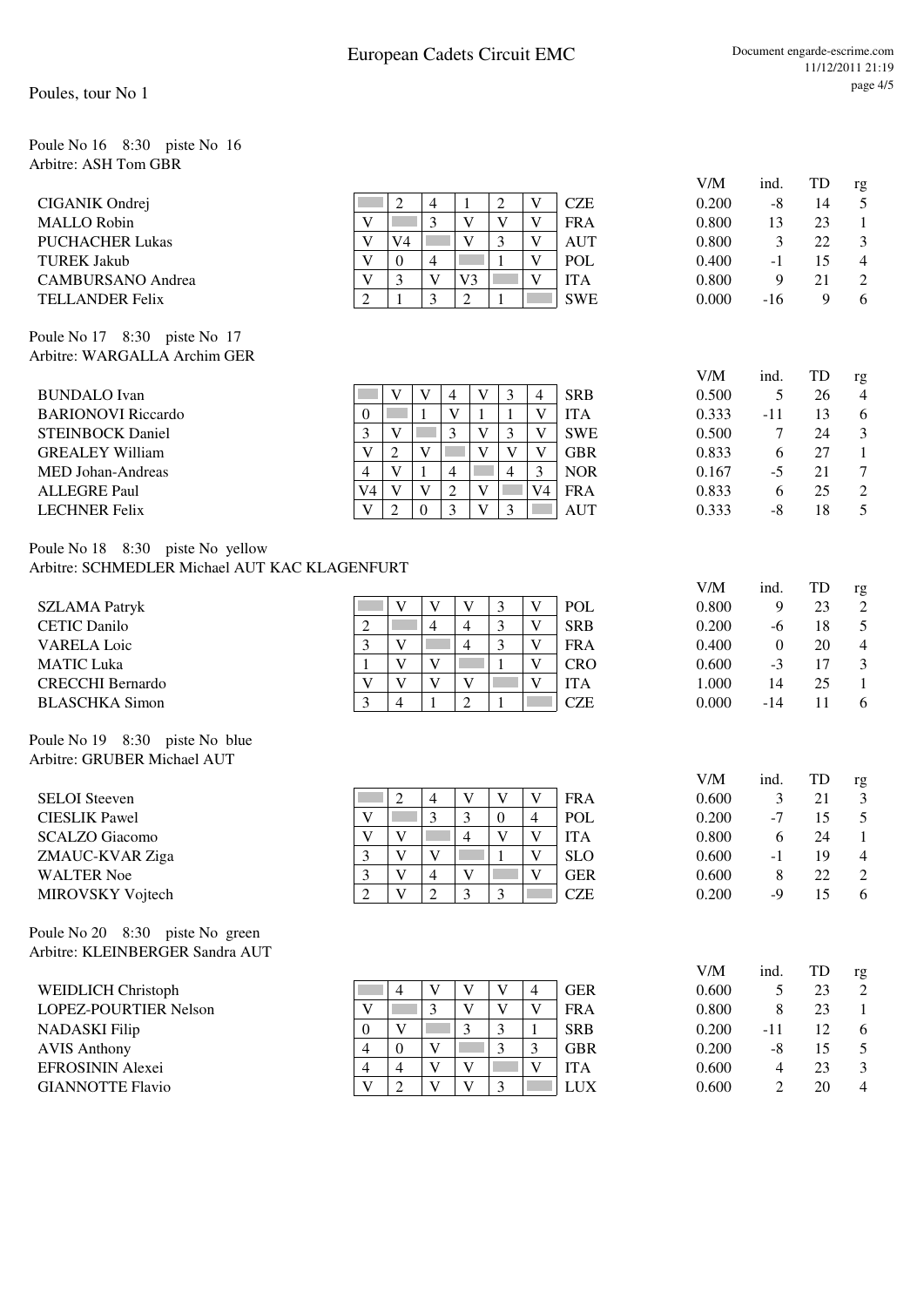Poules, tour No 1

#### Poule No 21 8:30 piste No red Arbitre: YADLOVSKYY Yevheniy NOR

| <b>GARRUCHO</b> Mathieu   |
|---------------------------|
| <b>TRAVAGLINO Stefano</b> |
| <b>PECK Harry</b>         |
| RADUCA Daniel             |
| <b>CAMPILL Marco</b>      |
| <b>TOEGL</b> Lennart      |

|                         |   |              |  |                |            | V I VI | mu. | ⊥  | 고 논 |
|-------------------------|---|--------------|--|----------------|------------|--------|-----|----|-----|
| <b>GARRUCHO Mathieu</b> |   |              |  |                | <b>FRA</b> | 0.800  |     |    |     |
| TRAVAGLINO Stefano      |   |              |  |                | ITA        | 0.600  |     | 20 |     |
| PECK Harry              | ∼ |              |  |                | <b>GBR</b> | 0.400  |     | 20 |     |
| <b>RADUCA Daniel</b>    |   | $\mathbf{V}$ |  |                | <b>ROU</b> | 0.600  |     |    |     |
| <b>CAMPILL Marco</b>    |   |              |  |                | LUX        | 0.400  | -6  |    |     |
| TOEGL Lennart           |   |              |  | $\overline{ }$ | AUT        | 0.200  | -4  |    |     |

| V/M   | ind. | TD | rg                          |
|-------|------|----|-----------------------------|
| 0.800 | 7    | 23 |                             |
| 0.600 | 1    | 20 | $\mathcal{D}_{\mathcal{L}}$ |
| 0.400 | 2    | 20 | 4                           |
| 0.600 | 0    | 18 | 3                           |
| 0.400 | -6   | 16 | 5                           |
| 0.200 |      | 18 |                             |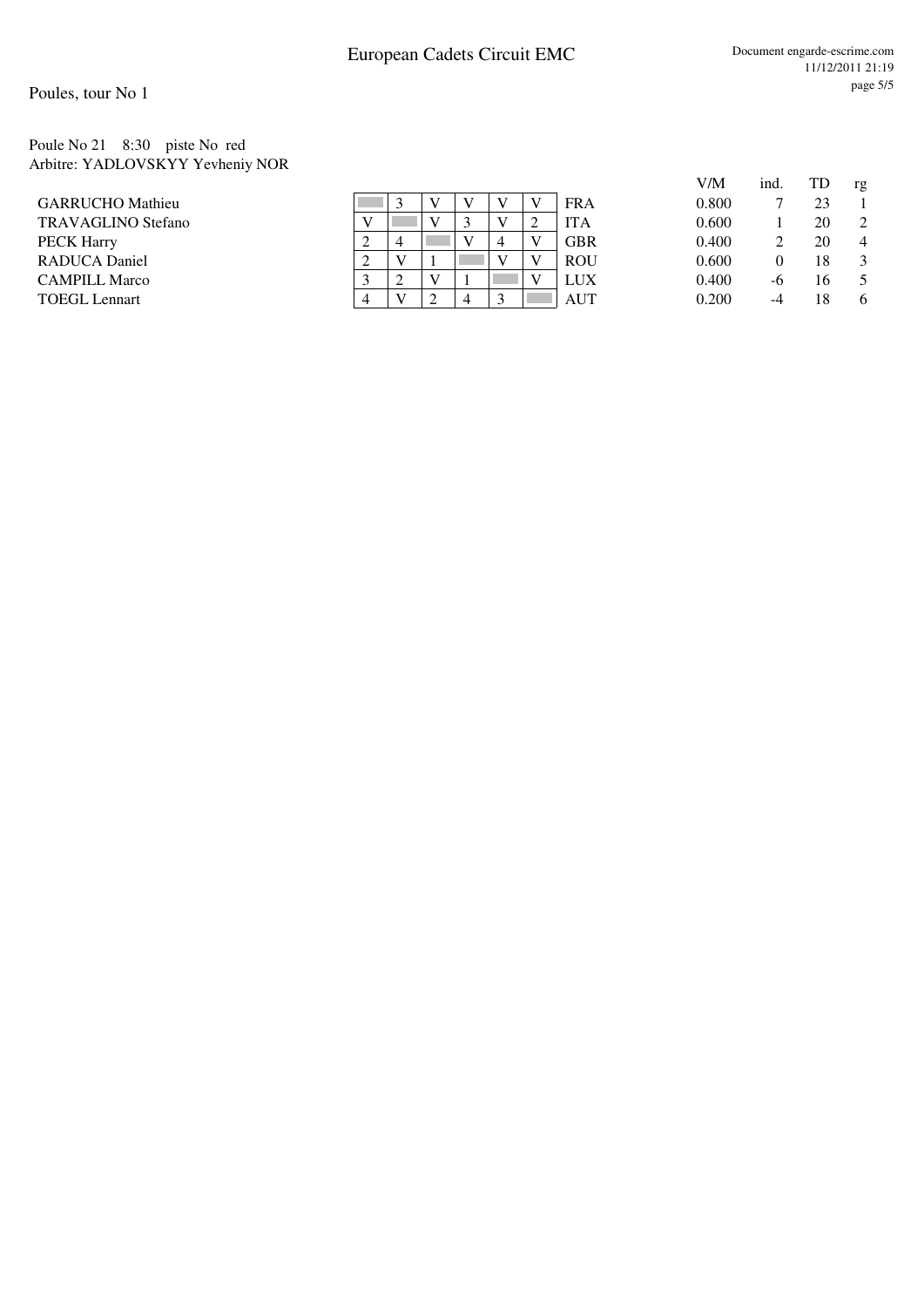### Classement, tour No 1 (ordre des rangs)

| rang           | nom prénom                      | nation     | vic/match | ind.           | TD | groupe   |
|----------------|---------------------------------|------------|-----------|----------------|----|----------|
| 1              | <b>RUBES</b> Martin             | <b>CZE</b> | 1.000     | 21             | 30 | qualifié |
| $\overline{2}$ | <b>BARLOT Jules</b>             | <b>FRA</b> | 1.000     | 18             | 30 | qualifié |
| $\mathbf{2}$   | VICHI Edoardo                   | <b>ITA</b> | 1.000     | 18             | 30 | qualifié |
| $\overline{4}$ | <b>BIANCO</b> Gabriele          | <b>ITA</b> | 1.000     | 14             | 29 | qualifié |
| 5              | <b>CRECCHI Bernardo</b>         | <b>ITA</b> | 1.000     | 14             | 25 | qualifié |
| 6              | <b>LOURDELLE Pierre</b>         | <b>FRA</b> | 1.000     | 13             | 30 | qualifié |
| 6              | <b>MAISTO Davide Amodio</b>     | <b>ITA</b> | 1.000     | 13             | 30 | qualifié |
| 8              | D AMICO Kristian                | <b>CZE</b> | 1.000     | 12             | 30 | qualifié |
| 9              | DE WIJN Zoa                     | <b>NED</b> | 0.833     | 17             | 28 | qualifié |
| 10             | NYGARD Oskar                    | <b>SWE</b> | 0.833     | 16             | 28 | qualifié |
| 11             | <b>TOSCA</b> Marco              | <b>ITA</b> | 0.833     | 15             | 28 | qualifié |
| 12             | <b>MAJGIER Sebastian</b>        | <b>POL</b> | 0.833     | 14             | 27 | qualifié |
| 13             | LERUS-ROULEZ Hendrick           | <b>FRA</b> | 0.833     | 13             | 26 | qualifié |
| 14             | <b>TRIVELLI Sergio</b>          | <b>ITA</b> | 0.833     | 9              | 27 | qualifié |
| 15             | <b>AAGENAES Haakon</b>          | <b>NOR</b> | 0.833     | $\tau$         | 26 | qualifié |
| 16             | <b>NICHOLS Harrison</b>         | <b>GBR</b> | 0.833     | 6              | 28 | qualifié |
| 17             | <b>GREALEY William</b>          | <b>GBR</b> | 0.833     | 6              | 27 | qualifié |
| 18             | <b>ALLEGRE Paul</b>             | <b>FRA</b> | 0.833     | 6              | 25 | qualifié |
| 19             | <b>ATKIN Benjamin</b>           | <b>GBR</b> | 0.833     | 3              | 24 | qualifié |
| 20             | <b>LEONE Alberto</b>            | <b>ITA</b> | 0.800     | 14             | 24 | qualifié |
| 21             | <b>LUCCI</b> Francesco          | <b>ITA</b> | 0.800     | 13             | 24 | qualifié |
| 22             | <b>MALLO Robin</b>              | <b>FRA</b> | 0.800     | 13             | 23 | qualifié |
| 23             | <b>SZLAMA Patryk</b>            | <b>POL</b> | 0.800     | 9              | 23 | qualifié |
| 24             | <b>CAMBURSANO</b> Andrea        | <b>ITA</b> | 0.800     | 9              | 21 | qualifié |
| 25             | LOPEZ-POURTIER Nelson           | <b>FRA</b> | 0.800     | 8              | 23 | qualifié |
| 26             | <b>GARRUCHO</b> Mathieu         | <b>FRA</b> | 0.800     | $\tau$         | 23 | qualifié |
| 27             | <b>GUGLIELMIN Giacomo</b>       | <b>ITA</b> | 0.800     | $\tau$         | 22 | qualifié |
| 28             | <b>SCALZO</b> Giacomo           | <b>ITA</b> | 0.800     | 6              | 24 | qualifié |
| 29             | <b>BATTUT</b> Fabien            | <b>FRA</b> | 0.800     | 5              | 23 | qualifié |
| 30             | <b>PUCHACHER Lukas</b>          | <b>AUT</b> | 0.800     | 3              | 22 | qualifié |
| 31             | <b>EKLUND Edvin</b>             | <b>SWE</b> | 0.667     | 12             | 25 | qualifié |
| 32             | EPURESCU Andrei                 | <b>ROU</b> | 0.667     | 11             | 27 | qualifié |
| 33             | <b>LUND</b> Jonas               | <b>NOR</b> | 0.667     | 9              | 26 | qualifié |
| 34             | <b>MAURICE Quentin</b>          | <b>FRA</b> | 0.667     | 8              | 27 | qualifié |
| 35             | <b>SIMONI Pierre</b>            | <b>FRA</b> | 0.667     | 8              | 26 | qualifié |
| 36             | <b>CADIGNAN CORMIER Stanjik</b> | <b>FRA</b> | 0.667     | 8              | 25 | qualifié |
| 37             | <b>YERETZIAN Vincent</b>        | <b>FRA</b> | 0.667     | 7              | 28 | qualifié |
| 38             | <b>VEZZANI</b> Gabriele         | <b>ITA</b> | 0.667     | 6              | 28 | qualifié |
| 39             | <b>KOENIGSWIESER Justus</b>     | <b>AUT</b> | 0.667     | 6              | 27 | qualifié |
| 40             | <b>STEIS Lukas</b>              | <b>SVK</b> | 0.667     | 5              | 26 | qualifié |
| 41             | <b>KUMISA</b> Matej             | <b>CRO</b> | 0.667     | 5              | 24 | qualifié |
| 42             | <b>ABATE Riccardo</b>           | <b>ITA</b> | 0.667     | 5              | 23 | qualifié |
| 43             | <b>STUMPF Janek</b>             | <b>GER</b> | 0.667     | $\overline{4}$ | 26 | qualifié |
| 44             | <b>BERRY</b> Joffrey            | <b>FRA</b> | 0.667     | 3              | 24 | qualifié |
| 45             | DI COSTE Matteo                 | <b>ITA</b> | 0.667     | 3              | 23 | qualifié |
| 46             | DABIJA Adrian                   | <b>ROU</b> | 0.667     | $\overline{2}$ | 24 | qualifié |
| 47             | <b>BEAUMONT Nicholas</b>        | <b>GBR</b> | 0.667     | $\mathbf{1}$   | 22 | qualifié |
| 48             | <b>PEPLOW Laurence</b>          | <b>GBR</b> | 0.667     | $-1$           | 23 | qualifié |
| 49             | <b>WALTER Noe</b>               | <b>GER</b> | 0.600     | $\,$ 8 $\,$    | 22 | qualifié |
| 50             | WEIDLICH Christoph              | <b>GER</b> | 0.600     | 5              | 23 | qualifié |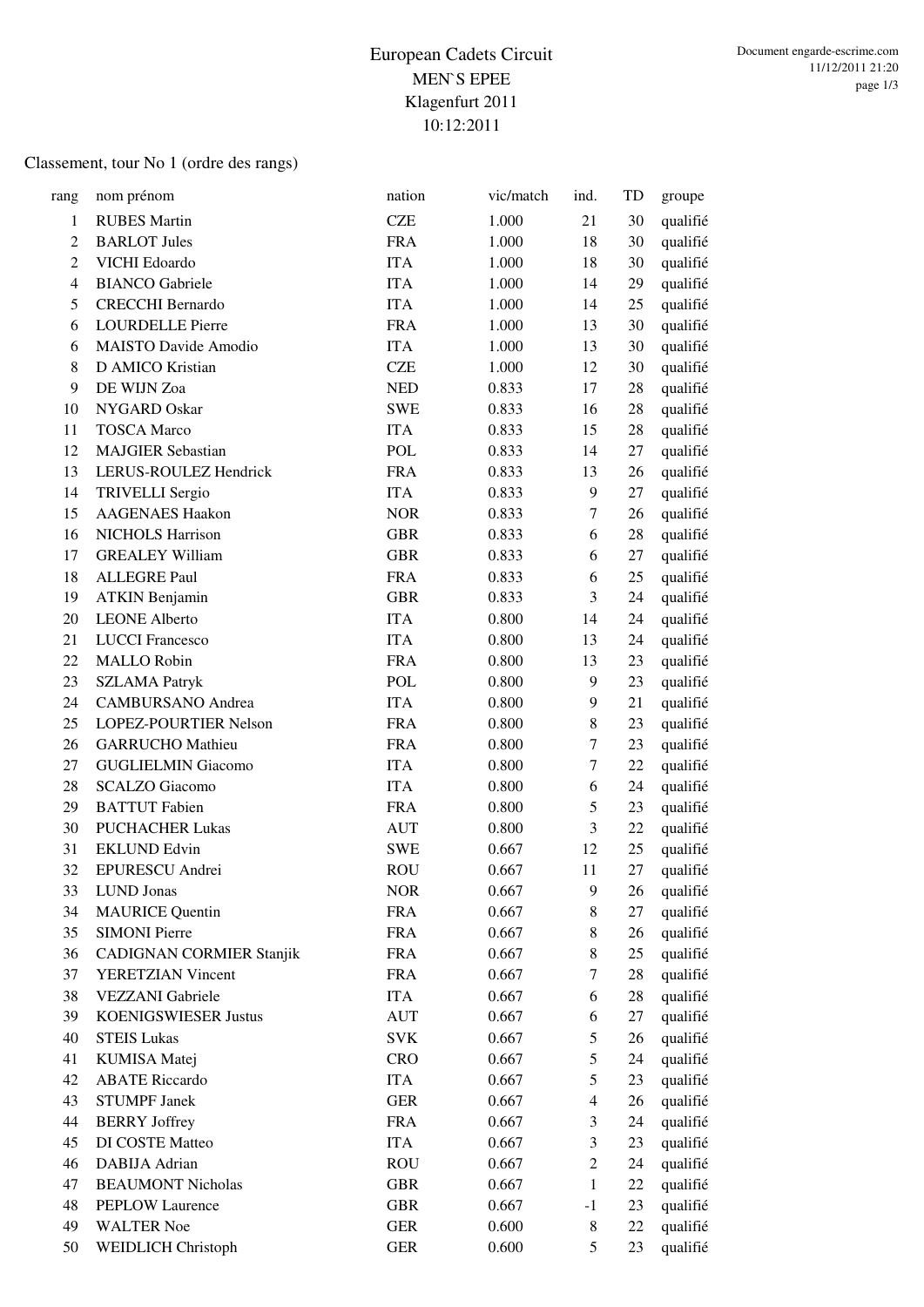Classement, tour No 1 (ordre des rangs)

| rang | nom prénom                                  | nation                   | vic/match | ind.                               | TD       | groupe   |
|------|---------------------------------------------|--------------------------|-----------|------------------------------------|----------|----------|
| 51   | EFROSININ Alexei                            | <b>ITA</b>               | 0.600     | $\overline{4}$                     | 23       | qualifié |
| 52   | <b>SELOI</b> Steeven                        | <b>FRA</b>               | 0.600     | 3                                  | 21       | qualifié |
| 53   | <b>CURRAN-JONES Tomas</b>                   | <b>GBR</b>               | 0.600     | $\mathfrak{2}$                     | 20       | qualifié |
| 53   | <b>GIANNOTTE Flavio</b>                     | <b>LUX</b>               | 0.600     | $\overline{c}$                     | 20       | qualifié |
| 55   | KALONJI-FLAMENT Jeremie                     | <b>FRA</b>               | 0.600     | $\mathbf{1}$                       | 20       | qualifié |
| 55   | <b>TRAVAGLINO Stefano</b>                   | <b>ITA</b>               | 0.600     | $\mathbf{1}$                       | 20       | qualifié |
| 57   | <b>RADUCA Daniel</b>                        | <b>ROU</b>               | 0.600     | $\boldsymbol{0}$                   | 18       | qualifié |
| 58   | ZMAUC-KVAR Ziga                             | <b>SLO</b>               | 0.600     | $-1$                               | 19       | qualifié |
| 59   | <b>MATIC Luka</b>                           | <b>CRO</b>               | 0.600     | $-3$                               | 17       | qualifié |
| 60   | <b>STEINBOCK Daniel</b>                     | <b>SWE</b>               | 0.500     | $\tau$                             | 24       | qualifié |
| 61   | <b>BRUYELLE Thibaud</b>                     | <b>FRA</b>               | 0.500     | 6                                  | 26       | qualifié |
| 62   | <b>BUNDALO</b> Ivan                         | <b>SRB</b>               | 0.500     | 5                                  | 26       | qualifié |
| 63   | ERIKSEN Kai-Haakon                          | <b>NOR</b>               | 0.500     | $\overline{4}$                     | 25       | qualifié |
| 64   | <b>VERVOITTE Louis</b>                      | <b>FRA</b>               | 0.500     | $\mathfrak{Z}$                     | 25       | qualifié |
| 65   | <b>JOKINEN</b> Simon                        | <b>SWE</b>               | 0.500     | 3                                  | 24       | qualifié |
| 66   | VAGGO Victor                                | <b>SWE</b>               | 0.500     | 3                                  | 22       | qualifié |
| 67   | <b>STEED Oliver</b>                         | <b>GBR</b>               | 0.500     | $\overline{2}$                     | 23       | qualifié |
| 68   | <b>BOTT Wulf</b>                            | <b>GER</b>               | 0.500     | $\mathbf{1}$                       | 24       | qualifié |
| 69   | <b>GOKBULUT Orkun</b>                       | <b>TUR</b>               | 0.500     | $\mathbf{1}$                       | 22       | qualifié |
| 70   | <b>FABIAN Marcel</b>                        | <b>SVK</b>               | 0.500     | $\mathbf{1}$                       | 20       | qualifié |
| 71   | <b>EDIN</b> Joakim                          | <b>NOR</b>               | 0.500     | $\boldsymbol{0}$                   | 23       |          |
| 71   |                                             |                          |           |                                    |          | qualifié |
| 73   | <b>VENCOVSKY Pavel</b><br><b>KULT</b> Pavel | <b>SVK</b><br><b>CZE</b> | 0.500     | $\overline{0}$<br>$\boldsymbol{0}$ | 23<br>21 | qualifié |
|      |                                             |                          | 0.500     |                                    |          | qualifié |
| 74   | <b>KRAUS</b> Peter                          | <b>SVK</b>               | 0.500     | $-1$                               | 25       | qualifié |
| 75   | <b>CIPAR Jan</b>                            | <b>SVK</b>               | 0.500     | $-1$                               | 21       | qualifié |
| 75   | <b>MRAMOR Matevz</b>                        | <b>SLO</b>               | 0.500     | $-1$                               | 21       | qualifié |
| 77   | <b>FOURNERIE Alexandre</b>                  | <b>FRA</b>               | 0.500     | $-2$                               | 23       | qualifié |
| 78   | <b>BIRO</b> David                           | <b>ROU</b>               | 0.500     | $-2$                               | 21       | qualifié |
| 78   | <b>HARVEY Thomas</b>                        | <b>GBR</b>               | 0.500     | $-2$                               | 21       | qualifié |
| 80   | <b>MANUM Bendik Mogens</b>                  | <b>NOR</b>               | 0.500     | $-3$                               | 23       | qualifié |
| 81   | <b>PREZIOSI</b> Alessio                     | <b>ITA</b>               | 0.500     | $-3$                               | 21       | qualifié |
| 82   | PIRVULEASA Ovidiu                           | <b>ROU</b>               | 0.500     | $-4$                               | 21       | qualifié |
| 83   | TAUSSAT Armand                              | <b>FRA</b>               | 0.500     | $-4$                               | 19       | qualifié |
| 84   | <b>HOSKOVEC Vaclav</b>                      | <b>CZE</b>               | 0.500     | $-5$                               | 22       | qualifié |
| 85   | <b>VERAS-REGENT Timotej</b>                 | <b>SLO</b>               | 0.500     | $-6$                               | 19       | qualifié |
| 86   | <b>PECK Harry</b>                           | <b>GBR</b>               | 0.400     | 2                                  | 20       | qualifié |
| 87   | <b>VARELA Loic</b>                          | <b>FRA</b>               | 0.400     | $\boldsymbol{0}$                   | 20       | qualifié |
| 88   | <b>UYANIK Ozan</b>                          | <b>TUR</b>               | 0.400     | $\boldsymbol{0}$                   | 17       | qualifié |
| 89   | <b>TUREK Jakub</b>                          | POL                      | 0.400     | $-1$                               | 15       | qualifié |
| 90   | FRAPPIER Dominique                          | <b>LUX</b>               | 0.400     | $-3$                               | 20       | qualifié |
| 91   | <b>CAMPILL Marco</b>                        | <b>LUX</b>               | 0.400     | $-6$                               | 16       | qualifié |
| 92   | <b>HORNBY Edgar</b>                         | <b>GBR</b>               | 0.333     | 3                                  | 25       | qualifié |
| 93   | RIEDEL Alexander                            | <b>GER</b>               | 0.333     | $\boldsymbol{2}$                   | 24       | qualifié |
| 94   | <b>BUDEK Karol</b>                          | POL                      | 0.333     | $\overline{2}$                     | 23       | qualifié |
| 95   | <b>CONSTANTINESCU Ioan</b>                  | <b>ROU</b>               | 0.333     | $-1$                               | 26       | qualifié |
| 96   | MICHALIK Samuel                             | <b>SVK</b>               | 0.333     | $-2$                               | 23       | qualifié |
| 97   | <b>WORMAN</b> Craig                         | <b>GBR</b>               | 0.333     | $-3$                               | 22       | qualifié |
| 98   | FLATEN Adam Albrigtsen                      | <b>NOR</b>               | 0.333     | $-3$                               | 21       | qualifié |
| 99   | NIESTROJ Daniel                             | POL                      | 0.333     | $-4$                               | 23       | qualifié |
| 100  | <b>RETLER Lukas</b>                         | <b>GER</b>               | 0.333     | $-5$                               | 22       | qualifié |
| 101  | <b>CIPOLLONE Niccolo</b>                    | <b>ITA</b>               | 0.333     | $-6$                               | 22       | qualifié |
| 102  | <b>KNECHTL Lukas</b>                        | <b>AUT</b>               | 0.333     | $-7$                               | 19       | qualifié |
| 103  | <b>LECHNER Felix</b>                        | <b>AUT</b>               | 0.333     | -8                                 | 18       | qualifié |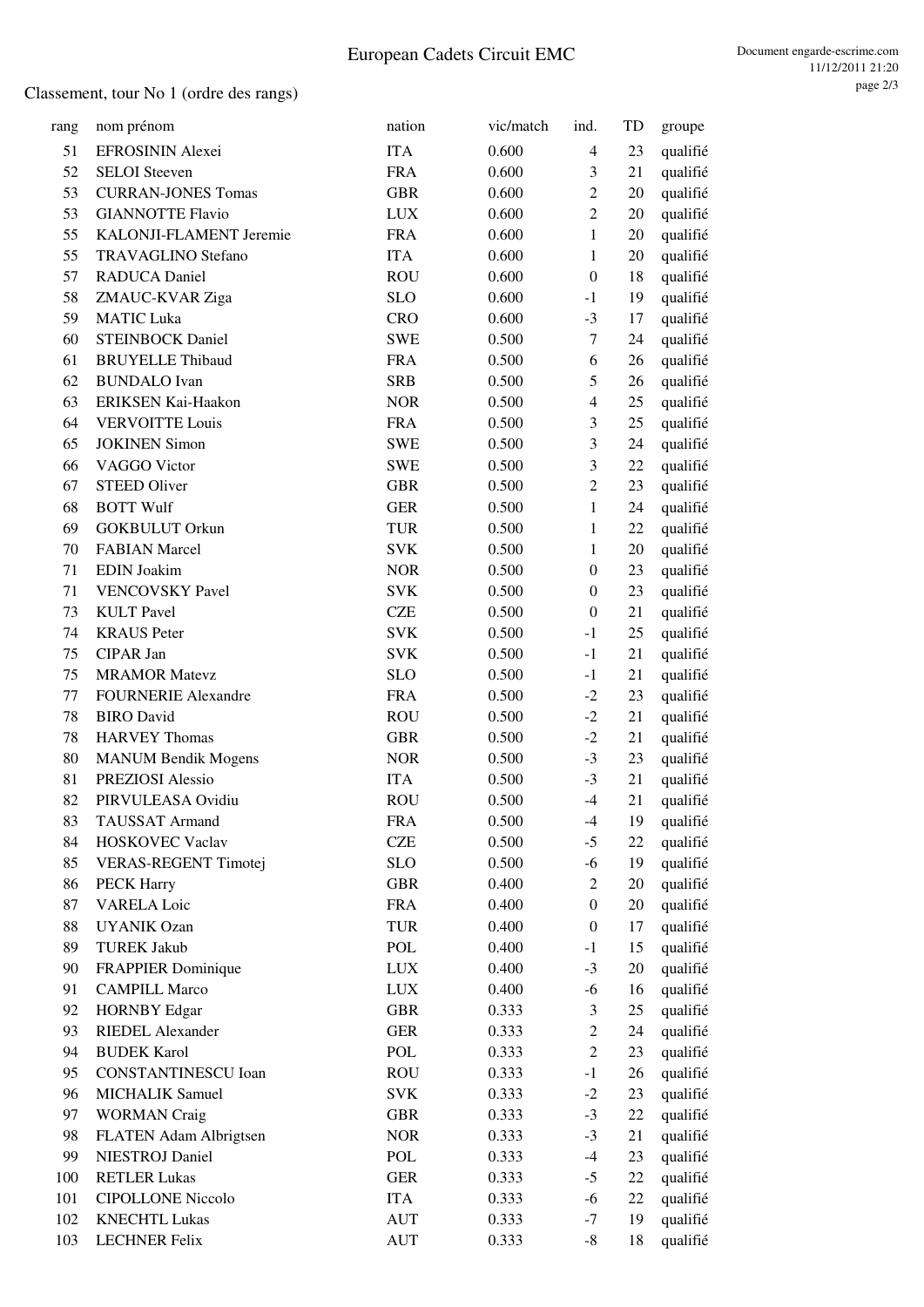### Classement, tour No 1 (ordre des rangs)

| rang | nom prénom                          | nation     | vic/match | ind.        | TD | groupe   |
|------|-------------------------------------|------------|-----------|-------------|----|----------|
| 104  | <b>KOECHLE Denis</b>                | <b>AUT</b> | 0.333     | $-9$        | 19 | qualifié |
| 105  | KOENIGSWIESER Hubert                | <b>AUT</b> | 0.333     | $-10$       | 18 | qualifié |
| 106  | <b>MUELLER Luis</b>                 | <b>AUT</b> | 0.333     | $-10$       | 16 | qualifié |
| 107  | <b>BARIONOVI Riccardo</b>           | <b>ITA</b> | 0.333     | $-11$       | 13 | qualifié |
| 108  | <b>MERENDI Manuele</b>              | <b>ITA</b> | 0.333     | $-12$       | 14 | qualifié |
| 109  | <b>GEORGESCU Vlad</b>               | <b>ROU</b> | 0.333     | $-13$       | 13 | qualifié |
| 110  | <b>TOEGL Lennart</b>                | <b>AUT</b> | 0.200     | $-4$        | 18 | qualifié |
| 111  | <b>CETIC Danilo</b>                 | <b>SRB</b> | 0.200     | $-6$        | 18 | qualifié |
| 112  | <b>CIESLIK Pawel</b>                | POL        | 0.200     | $-7$        | 15 | qualifié |
| 113  | <b>HUNGERBUEHLER Nicolas</b>        | SUI        | 0.200     | $-8$        | 16 | éliminé  |
| 114  | <b>AVIS Anthony</b>                 | <b>GBR</b> | 0.200     | $\mbox{-}8$ | 15 | éliminé  |
| 115  | CIGANIK Ondrej                      | <b>CZE</b> | 0.200     | $-8$        | 14 | éliminé  |
| 116  | MIROVSKY Vojtech                    | <b>CZE</b> | 0.200     | $-9$        | 15 | éliminé  |
| 117  | <b>FRIEDL Fabian</b>                | <b>AUT</b> | 0.200     | $-10$       | 14 | éliminé  |
| 118  | <b>PFISTER Bastien</b>              | SUI        | 0.200     | $-10$       | 12 | éliminé  |
| 119  | <b>MAHRINGER Josef</b>              | <b>AUT</b> | 0.200     | $-11$       | 13 | éliminé  |
| 120  | <b>NADASKI</b> Filip                | <b>SRB</b> | 0.200     | $-11$       | 12 | éliminé  |
| 121  | <b>GEHLES Maximilian</b>            | <b>GER</b> | 0.167     | $-5$        | 24 | éliminé  |
| 122  | MED Johan-Andreas                   | <b>NOR</b> | 0.167     | $-5$        | 21 | éliminé  |
| 123  | <b>VINKOVIC Goran</b>               | <b>CRO</b> | 0.167     | $\mbox{-}8$ | 20 | éliminé  |
| 124  | <b>ODEVCI Hasan Barkant</b>         | <b>TUR</b> | 0.167     | $-8$        | 17 | éliminé  |
| 125  | <b>STRELOV Miron</b>                | <b>CRO</b> | 0.167     | $-8$        | 16 | éliminé  |
| 126  | <b>OCHS</b> Vincent                 | <b>GER</b> | 0.167     | $-9$        | 20 | éliminé  |
| 127  | <b>MARCILLE-OGIER Thomas</b>        | SUI        | 0.167     | $-9$        | 18 | éliminé  |
| 128  | <b>HASLINGER David</b>              | <b>AUT</b> | 0.167     | $-9$        | 16 | éliminé  |
| 129  | <b>ILLE</b> Simon                   | <b>SVK</b> | 0.167     | $-12$       | 15 | éliminé  |
| 130  | <b>ZLACKY Filip</b>                 | <b>SVK</b> | 0.167     | $-14$       | 14 | éliminé  |
| 131  | <b>WALLA Aaron</b>                  | <b>AUT</b> | 0.167     | $-15$       | 14 | éliminé  |
| 132  | PECANAC Slobodan                    | <b>SRB</b> | 0.000     | $-12$       | 18 | éliminé  |
| 133  | <b>BLASCHKA</b> Simon               | <b>CZE</b> | 0.000     | $-14$       | 11 | éliminé  |
| 134  | <b>STIRBU Valentin</b>              | <b>ROU</b> | 0.000     | $-15$       | 14 | éliminé  |
| 135  | <b>GUSTENAU Gustav</b>              | <b>AUT</b> | 0.000     | $-16$       | 13 | éliminé  |
| 136  | <b>TELLANDER Felix</b>              | <b>SWE</b> | 0.000     | $-16$       | 9  | éliminé  |
| 137  | <b>NORDVIK KROHN Otthar Andreas</b> | <b>NOR</b> | 0.000     | $-18$       | 12 | éliminé  |
| 138  | <b>TULUK Servet Mehmet</b>          | <b>TUR</b> | 0.000     | $-19$       | 11 | éliminé  |
| 139  | <b>VESANEN Niklas</b>               | <b>FIN</b> | 0.000     | $-20$       | 7  | éliminé  |
| 140  | LEDINEK Timotej                     | <b>SLO</b> | 0.000     | $-26$       | 4  | éliminé  |
| 141  | <b>VARGA</b> Peter                  | <b>CZE</b> | abandon   |             |    | abandon  |
|      |                                     |            |           |             |    |          |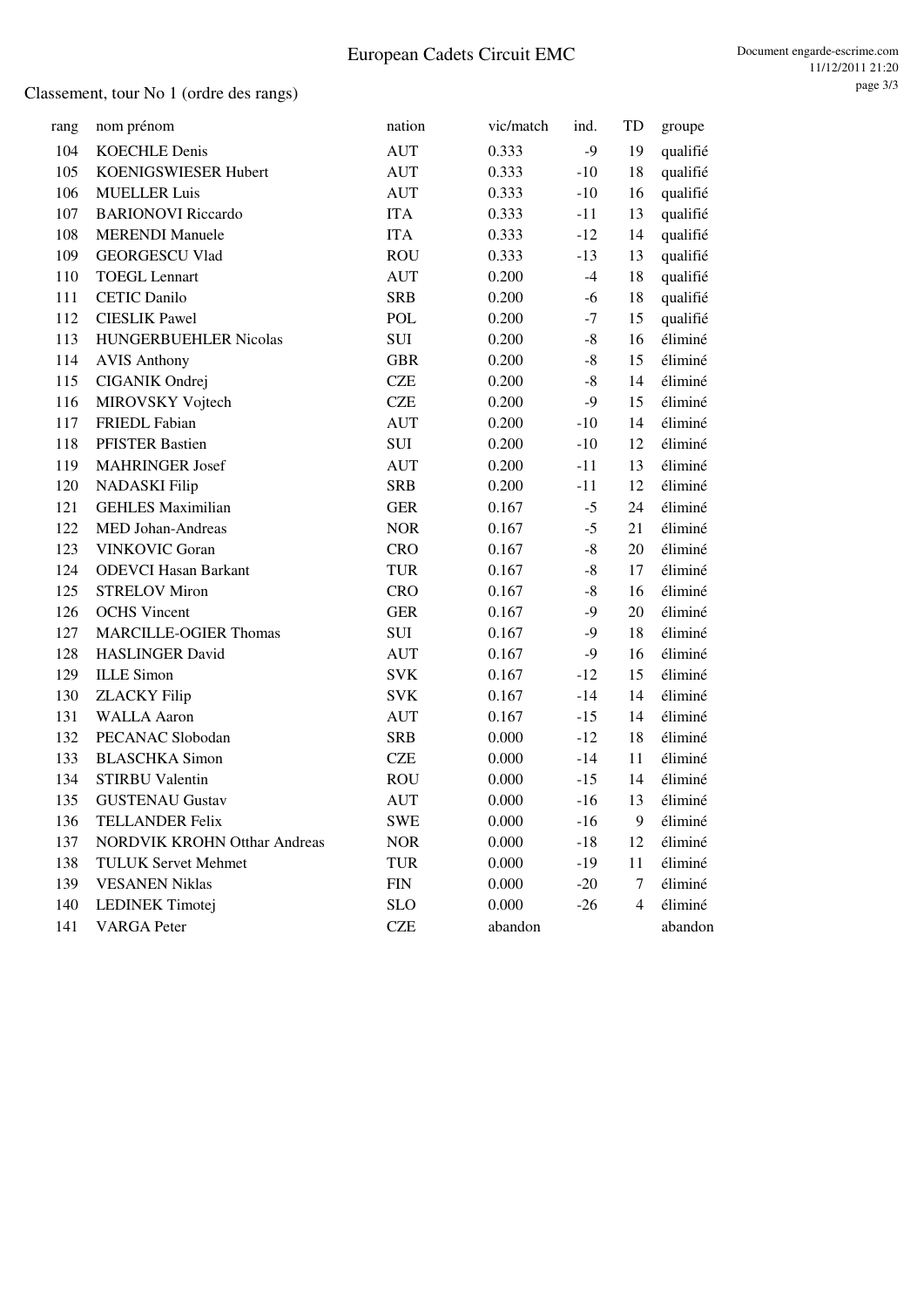Poules, tour No 2

#### Poule No 1 11:00 piste No 1 Arbitre: FUEREDER Philipp AUT OELFK OBEROSTERREICH, STEFAN Benjamin AUT

|                                                                                                                         |   |          |                |                |   |                |                |            | V/M   | ind.  | TD | rg                   |
|-------------------------------------------------------------------------------------------------------------------------|---|----------|----------------|----------------|---|----------------|----------------|------------|-------|-------|----|----------------------|
| <b>TRAVAGLINO</b> Stefano                                                                                               |   | 3        |                |                | V | V              |                | <b>ITA</b> | 0.500 | -6    | 20 | 5                    |
| LUND Jonas                                                                                                              | V |          | V              |                | V | V              | 4              | <b>NOR</b> | 0.833 | 13    | 29 | $\overline{2}$       |
| <b>WORMAN</b> Craig                                                                                                     | V | 4        |                | V              | V | 4              | 1              | <b>GBR</b> | 0.500 | 5     | 24 | 3                    |
| KALONJI-FLAMENT Jeremie                                                                                                 | 4 | 3        | 2              |                | V | 4              |                | <b>FRA</b> | 0.167 | -8    | 19 | 6                    |
| <b>MICHALIK Samuel</b>                                                                                                  | 3 | $\Omega$ |                | $\overline{2}$ |   | $\overline{4}$ |                | <b>SVK</b> | 0.000 | $-19$ | 11 | $\tau$               |
| <b>EPURESCU Andrei</b>                                                                                                  | 4 |          | V              | V              | V |                | 4              | <b>ROU</b> | 0.500 | $-3$  | 24 | $\overline{4}$       |
| <b>RUBES</b> Martin                                                                                                     | V | V        | V              |                | V | v              |                | <b>CZE</b> | 1.000 | 18    | 30 | 1                    |
|                                                                                                                         |   |          |                |                |   |                |                |            |       |       |    |                      |
| Poule No $2 \quad 11:00 \quad \text{piste No} \quad 2$<br>Arbitre: MUELLER Simon AUT, BERECZK Andrej SVK BSK BRATISLAVA |   |          |                |                |   |                |                |            | V/M   | ind.  | TD | rg                   |
| <b>MAURICE Quentin</b>                                                                                                  |   | V        | 2              | V              | V | $\overline{4}$ | $\overline{4}$ | <b>FRA</b> | 0.500 | 5     | 25 | 3                    |
| <b>STEED Oliver</b>                                                                                                     | 3 |          |                | V              | V | $\overline{4}$ | V              | <b>GBR</b> | 0.500 | 3     | 23 | $\overline{4}$       |
| VICHI Edoardo                                                                                                           | V | V        |                | V              | V | V              | V              | <b>ITA</b> | 1.000 | 16    | 30 | $\mathbf{1}$         |
| <b>CONSTANTINESCU</b> Ioan                                                                                              |   |          |                |                | 3 | V              | V              | <b>ROU</b> | 0.333 | $-11$ | 16 | 6                    |
| <b>BOTT Wulf</b>                                                                                                        |   |          | $\overline{4}$ | V              |   | 4              | V              | <b>GER</b> | 0.333 | $-4$  | 20 | 5                    |
| <b>EKLUND</b> Edvin                                                                                                     | V | V        | 4              | 3              | V |                | V              | <b>SWE</b> | 0.667 | 1     | 27 | 2<br>$7\phantom{.0}$ |

Poule No 3 11:00 piste No 3

Arbitre: YADLOVSKYY Yevheniy NOR, HAYNES John GBR

|                             |             |    |                |   |          |              |            | V/M   | ind.  | TD | rg            |
|-----------------------------|-------------|----|----------------|---|----------|--------------|------------|-------|-------|----|---------------|
| <b>RETLER Lukas</b>         |             |    | $\overline{4}$ |   |          | 4            | <b>GER</b> | 0.000 | $-15$ | 15 |               |
| <b>KOENIGSWIESER Justus</b> |             |    |                | V |          | $\mathbf{V}$ | <b>AUT</b> | 0.667 | 4     | 26 | $\mathcal{E}$ |
| <b>BUDEK Karol</b>          | V           |    |                |   | $\theta$ | ◠            | POL        | 0.333 | -7    | 17 | 6             |
| <b>SCALZO</b> Giacomo       | v           | V) |                | V |          | 3            | <b>ITA</b> | 0.833 | 10    | 28 |               |
| <b>GOKBULUT Orkun</b>       | 4           | V  |                |   |          | 3            | <b>TUR</b> | 0.333 | -7    | 19 | .5            |
| <b>BARLOT</b> Jules         | 4           | V  | $\overline{4}$ |   |          | V            | <b>FRA</b> | 0.667 |       | 28 | 2             |
| <b>JOKINEN</b> Simon        | $\mathbf 3$ |    |                |   | $\sim$   |              | <b>SWE</b> | 0.667 |       | 26 | $\mathcal{R}$ |

Poule No 4 11:00 piste No 4 Arbitre: KLJUCAR Anton SLO, CODARIN Lorenzo ITA

|                        |                   |                |                |                |              |                |            | V/M   | ind. | TD | rg             |
|------------------------|-------------------|----------------|----------------|----------------|--------------|----------------|------------|-------|------|----|----------------|
| <b>VERVOITTE Louis</b> |                   |                | 4              |                | v            | V              | <b>FRA</b> | 0.500 | - 1  | 23 | -6             |
| <b>PUCHACHER Lukas</b> | ി                 |                | $\overline{4}$ | $\overline{4}$ |              | $\mathbf{V}$   | <b>AUT</b> | 0.167 | -11  | 18 |                |
| VAGGO Victor           |                   |                |                |                | $\mathbf{V}$ | 4              | <b>SWE</b> | 0.667 |      | 27 | 2              |
| <b>SIMONI Pierre</b>   |                   | V              |                |                | 4            | $\overline{4}$ | <b>FRA</b> | 0.667 |      | 28 |                |
| RIEDEL Alexander       | $\mathbf{\Omega}$ | $\mathbf{V}$   | 4              |                |              |                | <b>GER</b> | 0.500 |      | 25 | $\overline{4}$ |
| <b>NIESTROJ</b> Daniel | 4                 | $\overline{4}$ |                |                |              |                | POL        | 0.500 | - 1  | 25 | .5             |
| <b>BIANCO</b> Gabriele |                   |                |                | 4              | ◠            |                | <b>ITA</b> | 0.500 | 4    | 25 | $\mathcal{E}$  |

Poule No 5 11:00 piste No 5

Arbitre: GRUBER Michael AUT, BARTH Jean-Marie FRA NANTES NEC

|                          |        |                |                |    |   |   |            | V/M   | ind. | TD | rg             |
|--------------------------|--------|----------------|----------------|----|---|---|------------|-------|------|----|----------------|
| <b>CRECCHI Bernardo</b>  |        | 3              | v              | 4  | v |   | <b>ITA</b> | 0.333 | O    | 24 | $\overline{4}$ |
| <b>KULT</b> Pavel        |        |                |                |    |   |   | <b>CZE</b> | 0.333 | -8   | 19 | $\tau$         |
| <b>BATTUT</b> Fabien     | ◠<br>∸ | $\overline{4}$ |                |    | V | ∠ | <b>FRA</b> | 0.333 | $-3$ | 22 | -6             |
| <b>CIPOLLONE Niccolo</b> |        |                |                |    | V |   | <b>ITA</b> | 0.500 | -3   | 22 | 3              |
| <b>HORNBY Edgar</b>      | ◠<br>∠ | $\mathbf{V}$   | $\overline{4}$ | -4 |   | 4 | <b>GBR</b> | 0.333 | $-3$ | 24 | .5             |
| <b>STEIS Lukas</b>       |        |                |                |    |   |   | <b>SVK</b> | 1.000 | 13   | 30 |                |
| ERIKSEN Kai-Haakon       |        |                |                |    |   | 4 | <b>NOR</b> | 0.667 |      | 28 | 2              |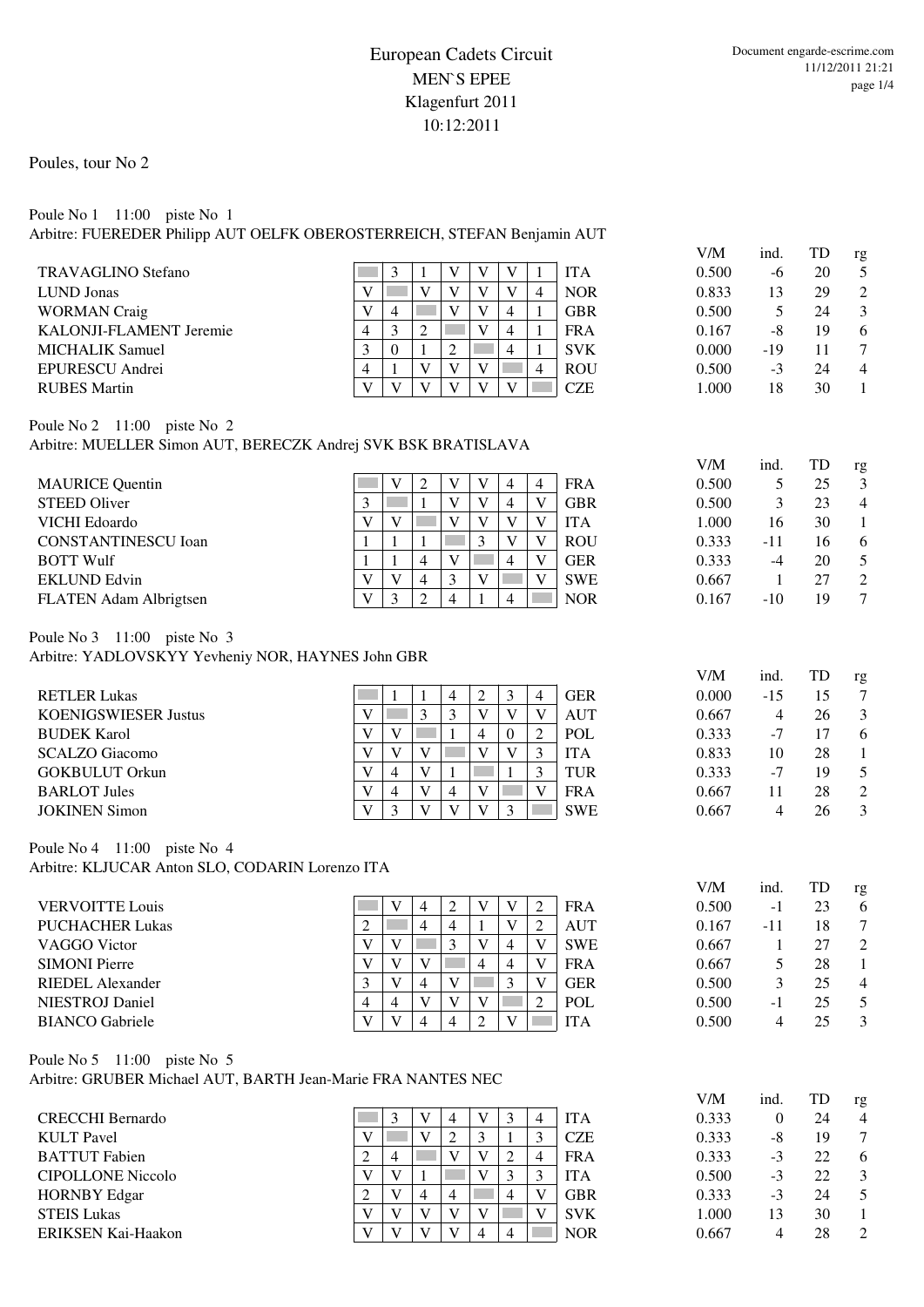#### Poule No 6 11:00 piste No 6 Arbitre: NYCZ Krzysztof POL, MARIANO REFUGIO Kristian Angeli ITA

|                             |   |          |                |    |    |    |            | V / IVI | шч. | ΙU | -18            |
|-----------------------------|---|----------|----------------|----|----|----|------------|---------|-----|----|----------------|
| <b>GARRUCHO</b> Mathieu     |   |          |                |    |    |    | <b>FRA</b> | 0.833   |     | 27 |                |
| <b>KNECHTL Lukas</b>        |   |          | $\overline{4}$ | V4 |    | V4 | <b>AUT</b> | 0.667   |     | 25 | 2              |
| <b>FABIAN Marcel</b>        | ∠ |          |                |    | V4 |    | <b>SVK</b> | 0.667   |     | 24 | 3              |
| KUMISA Matej                |   | 3        |                |    | 4  | V  | <b>CRO</b> | 0.333   |     | 25 | 6              |
| <b>BUNDALO</b> Ivan         |   |          |                |    |    |    | <b>SRB</b> | 0.500   |     | 23 | $\overline{4}$ |
| <b>CAMPILL Marco</b>        |   | $\Omega$ |                |    |    |    | <b>LUX</b> | 0.000   | -17 |    | $\tau$         |
| <b>MAISTO Davide Amodio</b> |   |          |                |    | V  |    | <b>ITA</b> | 0.500   |     | 23 | 4              |

#### Poule No 7 11:00 piste No 7

Arbitre: BOKES Tomas SVK BSK BRATISLAVA, BUZZATTI Gabriele ITA CS PORDENONE

| V<br><b>LOURDELLE</b> Pierre<br><b>FRA</b><br>0.667                    | 26<br>4<br>18 | 3              |
|------------------------------------------------------------------------|---------------|----------------|
|                                                                        |               | $\tau$         |
| <b>LECHNER Felix</b><br><b>AUT</b><br>0.167<br>$-11$<br>4<br>4         |               |                |
| <b>GUGLIELMIN Giacomo</b><br>$\bf{V}$<br><b>ITA</b><br>0.500<br>3<br>4 | 24            | $\overline{4}$ |
| $\mathbf{V}$<br><b>NOR</b><br>3<br><b>EDIN</b> Joakim<br>ി<br>0.167    | 20<br>-9      | -6             |
| <b>STUMPF Janek</b><br>X7<br>0.833<br><b>GER</b><br>4                  | 29<br>12      |                |
| <b>STEINBOCK Daniel</b><br>V<br><b>SWE</b><br>0.500                    | 23<br>$-2$    | 5              |
| <b>LUX</b><br>FRAPPIER Dominique<br>0.667<br>4                         | 26<br>h       | 2              |

#### Poule No 8 11:00 piste No 8

Arbitre: ASH Tom GBR, RENAULT Julien FRA GRENOBLE PAR

|                              |   |                |                |   |                |          |   |            | V/M   | ind.  | TD | rg |
|------------------------------|---|----------------|----------------|---|----------------|----------|---|------------|-------|-------|----|----|
| <b>MATIC Luka</b>            |   | v              | V              |   |                |          |   | <b>CRO</b> | 0.667 |       | 24 | 4  |
| <b>TUREK Jakub</b>           |   |                | V              |   | $\overline{4}$ | 4        | V | <b>POL</b> | 0.333 | -4    | 24 | 6  |
| <b>VEZZANI</b> Gabriele      |   | 4              |                | V | 3              | 4        |   | <b>ITA</b> | 0.333 | -3    | 24 | 5  |
| <b>VENCOVSKY Pavel</b>       |   |                | $\overline{4}$ |   |                |          |   | <b>SVK</b> | 0.667 | 4     | 26 | 3  |
| D AMICO Kristian             | 4 |                | V              |   |                |          |   | <b>CZE</b> | 0.667 | 8     | 26 | 2  |
| <b>LOPEZ-POURTIER Nelson</b> | v |                | v              | V |                |          | V | <b>FRA</b> | 0.833 | 10    | 26 |    |
| <b>KOECHLE Denis</b>         |   | $\overline{4}$ |                | 4 | $\Omega$       | $\Omega$ |   | <b>AUT</b> | 0.000 | $-17$ | 13 |    |
|                              |   |                |                |   |                |          |   |            |       |       |    |    |

#### Poule No 9 11:00 piste No 9 Arbitre: CAPEK Martin CZE, DI COSTE Laurino ITA

|                                 |    |                |                   |              |              |   |   |            | V/M   | ind. | TD | rg             |
|---------------------------------|----|----------------|-------------------|--------------|--------------|---|---|------------|-------|------|----|----------------|
| KOENIGSWIESER Hubert            |    | $\overline{4}$ | $\mathbf{\Omega}$ | V            |              | ∍ |   | <b>AUT</b> | 0.167 | -8   | 21 | 6              |
| DE WIJN Zoa                     |    |                | v                 | $\mathbf{V}$ | V            | 4 |   | <b>NED</b> | 0.833 | 9    | 29 |                |
| ZMAUC-KVAR Ziga                 |    |                |                   |              |              |   | 2 | <b>SLO</b> | 0.500 | -3   | 20 | 5              |
| <b>CAMBURSANO</b> Andrea        |    | 3              | V                 |              | V            |   |   | <b>ITA</b> | 0.667 | 8    | 27 | 2              |
| <b>KRAUS</b> Peter              | V. | 4              | $\sim$            |              |              | ∍ | 3 | <b>SVK</b> | 0.167 | -11  | 18 | $\tau$         |
| <b>CADIGNAN CORMIER Stanjik</b> |    | $\mathbf{V}$   | $\sim$            |              | V            |   |   | <b>FRA</b> | 0.667 | 4    | 25 | 3              |
| <b>PECK Harry</b>               | V  | $\mathbf{a}$   | $\mathbf{V}$      |              | $\mathbf{V}$ | 3 |   | <b>GBR</b> | 0.500 |      | 24 | $\overline{4}$ |
|                                 |    |                |                   |              |              |   |   |            |       |      |    |                |

Poule No 10 11:00 piste No 10 Arbitre: WARGALLA Archim GER, MULLER Francois FRA COLMAR SR

|                          |   |              |   |   |                               |   |   |            | V/M   | ind.  | TD | rg             |
|--------------------------|---|--------------|---|---|-------------------------------|---|---|------------|-------|-------|----|----------------|
| <b>YERETZIAN Vincent</b> |   |              |   |   | V                             | v |   | <b>FRA</b> | 0.833 | 10    | 27 | 2              |
| <b>SZLAMA Patryk</b>     | ∸ |              |   | 4 | 3                             |   |   | POL        | 0.500 |       | 24 | $\overline{4}$ |
| <b>CIPAR Jan</b>         |   | ∠            |   |   | ◠<br>$\overline{ }$           | 4 |   | <b>SVK</b> | 0.167 | -9    | 19 | 6              |
| NYGARD Oskar             |   |              |   |   | 3                             |   |   | <b>SWE</b> | 0.833 | 9     | 28 | 3              |
| <b>EFROSININ Alexei</b>  |   | $\mathbf{V}$ | V |   |                               |   |   | <b>ITA</b> | 0.833 | 10    | 28 |                |
| <b>MUELLER Luis</b>      |   | $\Omega$     | V |   | ◠<br>$\overline{\phantom{0}}$ |   | 3 | <b>AUT</b> | 0.167 | $-17$ | 12 |                |
| <b>HARVEY Thomas</b>     |   | ി            |   | 4 | 3                             |   |   | <b>GBR</b> | 0.167 | -8    | 20 | 5              |

 $V/M$  ind. TD rg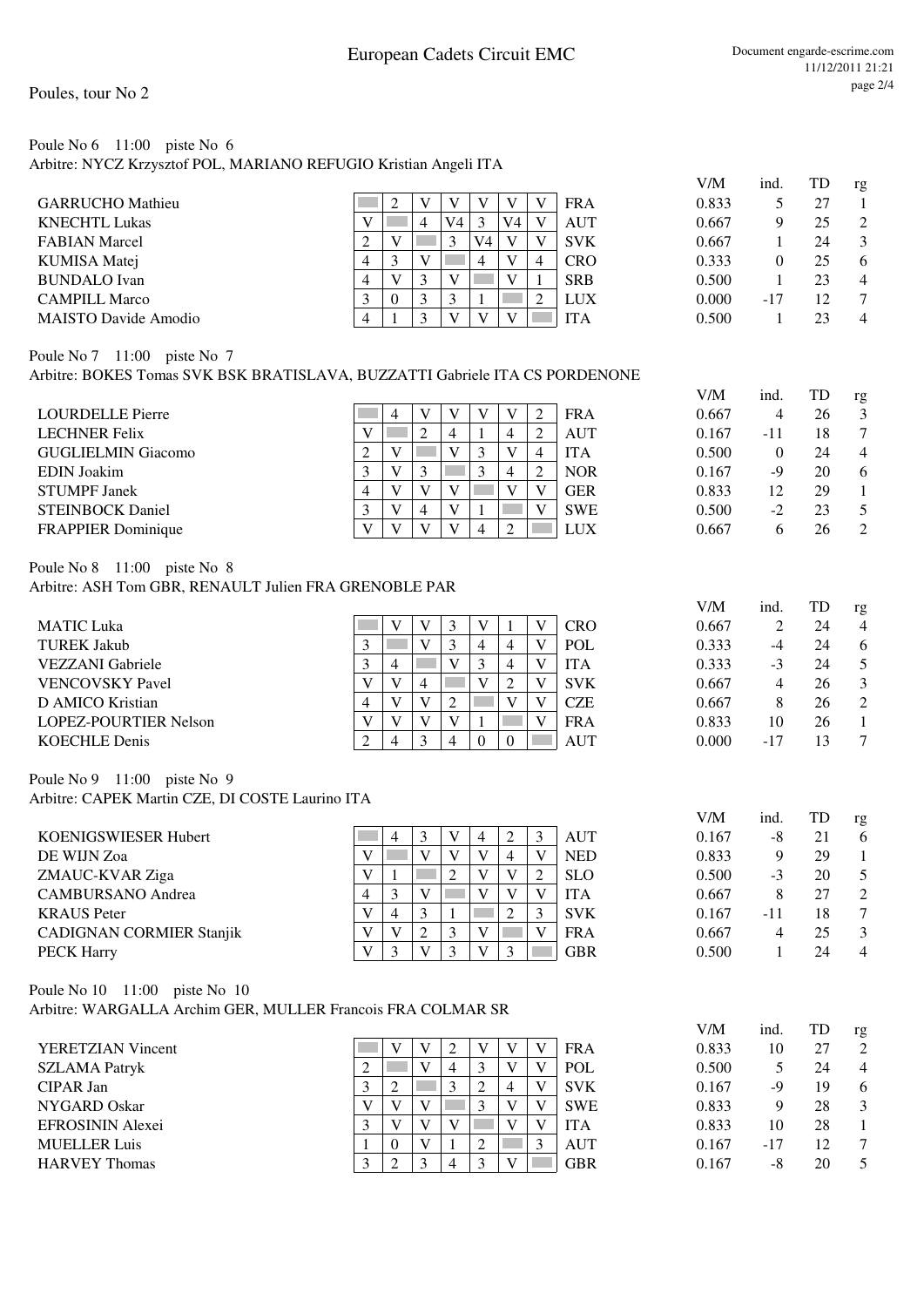#### Poule No 11 11:00 piste No 11 Arbitre: KATHAN Leonard AUT FTSJ FELDKIRCH

|                           |   |                |   |              |              |                |   |            | V/M   | ind.     | TD | rg             |
|---------------------------|---|----------------|---|--------------|--------------|----------------|---|------------|-------|----------|----|----------------|
| <b>BARIONOVI Riccardo</b> |   | 3              |   | V3           |              | V)             | 4 | <b>ITA</b> | 0.500 | 0        | 23 | $\overline{4}$ |
| <b>MALLO</b> Robin        |   |                | 4 |              | $\mathbf{V}$ | $\overline{4}$ |   | <b>FRA</b> | 0.500 | $\theta$ | 26 | 3              |
| <b>CURRAN-JONES Tomas</b> |   | N)             |   | ∠            |              |                |   | <b>GBR</b> | 0.500 | $-2$     | 21 | 5              |
| <b>TOSCA Marco</b>        |   | 4              |   |              | V            | $\mathbf{V}$   |   | <b>ITA</b> | 0.667 | 11       | 26 |                |
| <b>VARELA Loic</b>        | ◠ | $\overline{4}$ | V |              |              | V              | 4 | <b>FRA</b> | 0.333 | -6       | 21 |                |
| DABIJA Adrian             | 4 | V              | v | $\mathbf{c}$ | 4            |                |   | <b>ROU</b> | 0.500 | 2        | 26 | 2              |
| <b>MRAMOR Matevz</b>      |   | V              |   |              | $\mathbf{V}$ | $\overline{4}$ |   | <b>SLO</b> | 0.500 | $-5$     | 21 | 6              |

#### Poule No 12 11:00 piste No 12 Arbitre: LOIBNEGGER Thomas AUT KAC KLAGENFURT

|                            |              |   |              |          |          |            | <b>VIIVI</b> | ,,,,,, | .  | ء - |
|----------------------------|--------------|---|--------------|----------|----------|------------|--------------|--------|----|-----|
| <b>LUCCI</b> Francesco     |              |   | $\mathbf{V}$ |          |          | <b>ITA</b> | 0.500        |        |    |     |
| <b>FOURNERIE Alexandre</b> | V            |   | V            | V        |          | <b>FRA</b> | 0.500        |        | 24 | 6   |
| <b>MAJGIER Sebastian</b>   |              |   | V            | v        |          | <b>POL</b> | 0.667        |        |    |     |
| <b>MERENDI Manuele</b>     |              |   |              |          | $\Omega$ | <b>ITA</b> | 0.000        | $-26$  |    |     |
| <b>BERRY</b> Joffrey       | $\mathbf{V}$ | 4 | V            |          |          | <b>FRA</b> | 0.667        |        | 26 |     |
| <b>PEPLOW Laurence</b>     |              |   | $\mathbf{V}$ | 4        |          | <b>GBR</b> | 0.500        |        | 23 |     |
| <b>UYANIK Ozan</b>         | V            |   | V            | $\Omega$ |          | <b>TUR</b> | 0.667        | ۰.     | 20 | c   |
|                            |              |   |              |          |          |            |              |        |    |     |

Poule No 13 11:00 piste No yellow Arbitre: OTHMANOVA Sona SVK

| <b>MANUM Bendik Mogens</b>  |
|-----------------------------|
| <b>LEONE Alberto</b>        |
| LERUS-ROULEZ Hendrick       |
| <b>TOEGL Lennart</b>        |
| RADUCA Daniel               |
| <b>BEAUMONT Nicholas</b>    |
| <b>VERAS-REGENT Timotej</b> |

#### Poule No 14 11:00 piste No blue Arbitre: SCHOENTHALER Ernst AUT

| WALTER Noe              |
|-------------------------|
| <b>ATKIN Benjamin</b>   |
| <b>HOSKOVEC Vaclav</b>  |
| <b>GIANNOTTE Flavio</b> |
| <b>GEORGESCU Vlad</b>   |
| <b>BRUYELLE Thibaud</b> |
| <b>TRIVELLI Sergio</b>  |

Poule No 15 11:00 piste No green Arbitre: LINDE Birgitta SWE GFK

| <b>TAUSSAT Armand</b>  |
|------------------------|
| <b>AAGENAES Haakon</b> |
| CETIC Danilo           |
| <b>SELOI</b> Steeven   |
| <b>ABATE Riccardo</b>  |
| <b>GREALEY William</b> |
| <b>BIRO</b> David      |

| 0.333 |    |                |
|-------|----|----------------|
|       |    |                |
| 1.000 |    |                |
| 0.500 | Ξ, |                |
| 0.333 | -8 |                |
| 0.833 |    |                |
| 0.333 |    |                |
| 0.167 | -0 |                |
|       |    | 30<br>28<br>20 |

| <b>WALTER Noe</b>       |              |  |   |          |   | <b>GER</b> | 0.667 |     |    |  |
|-------------------------|--------------|--|---|----------|---|------------|-------|-----|----|--|
| <b>ATKIN Benjamin</b>   |              |  |   | $\theta$ |   | <b>GBR</b> | 0.167 | -10 | 19 |  |
| HOSKOVEC Vaclav         |              |  |   |          |   | <b>CZE</b> | 0.167 | -9  | 20 |  |
| <b>GIANNOTTE Flavio</b> |              |  | V | V4       |   | <b>LUX</b> | 0.667 |     |    |  |
| <b>GEORGESCU Vlad</b>   | $\mathbf{V}$ |  |   |          | ി | <b>ROU</b> | 0.333 | -0  | າາ |  |
| <b>BRUYELLE Thibaud</b> |              |  |   |          |   | <b>FRA</b> | 0.500 |     |    |  |
| <b>TRIVELLI Sergio</b>  |              |  |   |          |   | <b>ITA</b> | 1.000 |     | 30 |  |

|                        |              |  |   |            |            | VIIVI | THU. | ⊥  | цχ. |
|------------------------|--------------|--|---|------------|------------|-------|------|----|-----|
| TAUSSAT Armand         |              |  |   |            | <b>FRA</b> | 1.000 |      | 30 |     |
| <b>AAGENAES Haakon</b> |              |  |   |            | <b>NOR</b> | 0.333 |      |    |     |
| CETIC Danilo           |              |  |   | 4          | <b>SRB</b> | 0.167 | -12  |    |     |
| <b>SELOI</b> Steeven   | $\mathbf{V}$ |  | V |            | <b>FRA</b> | 0.833 |      | 28 |     |
| <b>ABATE Riccardo</b>  |              |  |   | $\sqrt{2}$ | <b>ITA</b> | 0.333 | -7   | 20 | 6   |
| GREALEY William        |              |  |   |            | <b>GBR</b> | 0.333 |      | 24 |     |
| <b>BIRO</b> David      |              |  | V |            | <b>ROU</b> | 0.500 |      |    |     |
|                        |              |  |   |            |            |       |      |    |     |

| V/M   | ind.           | TD | rg |
|-------|----------------|----|----|
| 0.500 | 7              | 25 | 4  |
| 0.500 | $\mathfrak{D}$ | 24 | 6  |
| 0.667 | 6              | 22 | 2  |
| 0.000 | $-26$          | 4  | 7  |
| 0.667 | 9              | 26 | 1  |
| 0.500 | 3              | 23 | 5  |
| 0.667 | $-1$           | 20 | 3  |

| V/M   | ind. | TD | rg |
|-------|------|----|----|
| 0.333 | -6   | 19 | 5  |
| 1.000 | 15   | 30 | 1  |
| 0.500 | $-2$ | 23 | 3  |
| 0.333 | -8   | 18 | 6  |
| 0.833 | 9    | 28 | 2  |
| 0.333 | 0    | 23 | 4  |
| 0.167 | -8   | 20 | 7  |

| V/M   | ind.  | TD | rg |
|-------|-------|----|----|
| 0.667 | 3     | 25 | 3  |
| 0.167 | $-10$ | 19 | 7  |
| 0.167 | -9    | 20 | 6  |
| 0.667 | 6     | 27 | 2  |
| 0.333 | -6    | 22 | 5  |
| 0.500 | 3     | 23 | 4  |
| 1.000 | 13    | 30 | 1  |
|       |       |    |    |

| V/M   | ind.          | TD | rg |
|-------|---------------|----|----|
| 1.000 | 13            | 30 | 1  |
| 0.333 | 0             | 25 | 4  |
| 0.167 | -12           | 17 | 7  |
| 0.833 | 8             | 28 | 2  |
| 0.333 | $-5$          | 20 | 6  |
| 0.333 | 0             | 24 | 5  |
| 0.500 | $\mathcal{A}$ | 21 | 3  |
|       |               |    |    |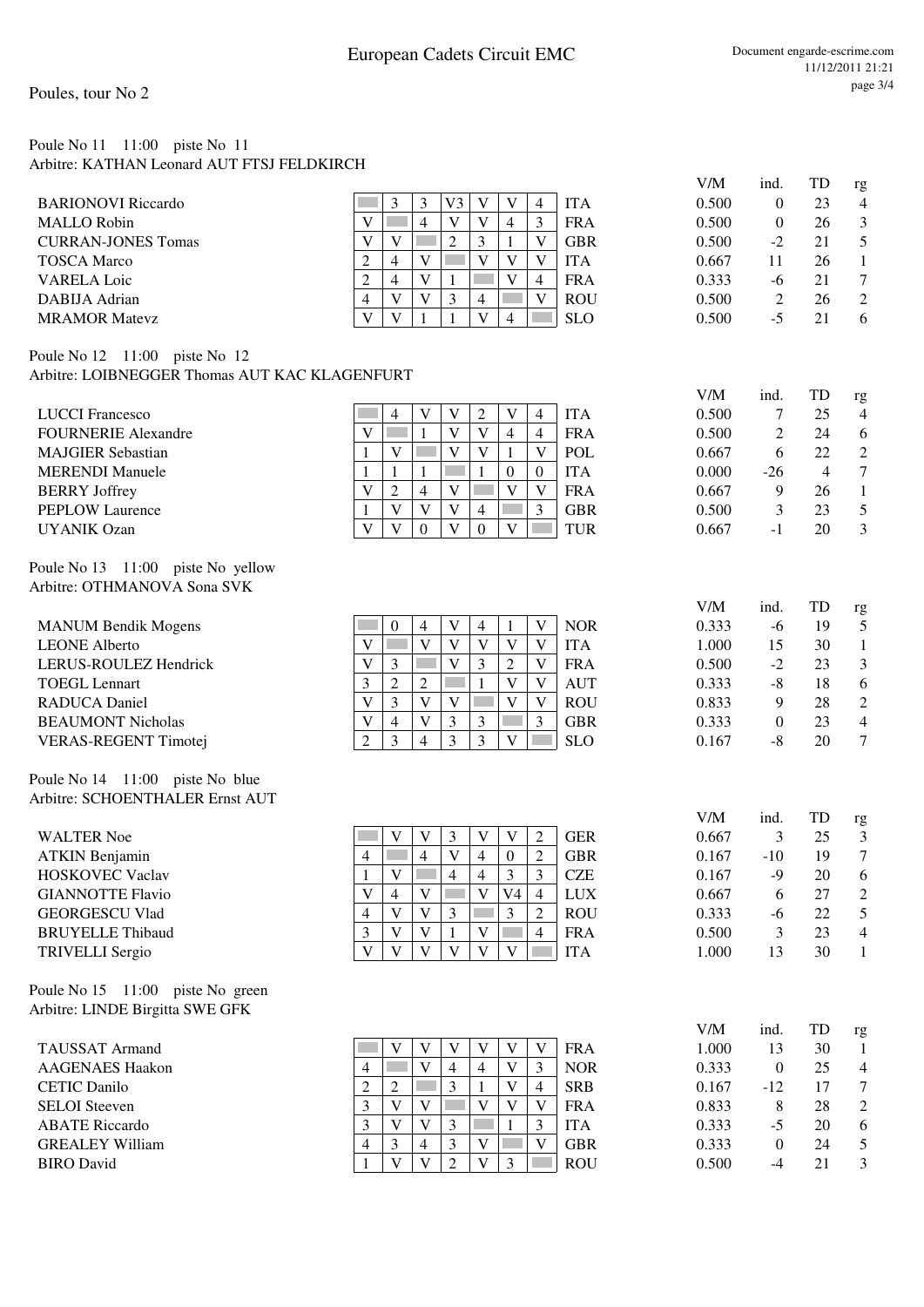#### Poule No 16 11:00 piste No red Arbitre: KLEINBERGER Sandra AUT

| <b>PREZIOSI</b> Alessio |
|-------------------------|
| PIRVULEASA Ovidiu       |
| <b>NICHOLS Harrison</b> |
| DI COSTE Matteo         |
| <b>ALLEGRE Paul</b>     |
| <b>CIESLIK</b> Pawel    |
| WEIDLICH Christoph      |

|                      |    |   |  |    |    |   |            |       |     |    | Ê |
|----------------------|----|---|--|----|----|---|------------|-------|-----|----|---|
| PREZIOSI Alessio     |    | 0 |  |    |    |   | <b>ITA</b> | 0.167 | -11 |    |   |
| PIRVULEASA Ovidiu    |    |   |  |    |    | ു | <b>ROU</b> | 0.667 |     | 26 |   |
| NICHOLS Harrison     |    |   |  |    |    |   | <b>GBR</b> | 0.500 | -0  |    |   |
| DI COSTE Matteo      | V3 |   |  | V4 | V4 |   | <b>ITA</b> | 0.833 |     | 24 |   |
| ALLEGRE Paul         |    |   |  |    |    |   | <b>FRA</b> | 0.500 |     |    |   |
| <b>CIESLIK Pawel</b> |    |   |  |    |    |   | <b>POL</b> | 0.500 |     | 26 |   |
| WEIDLICH Christoph   |    |   |  |    |    |   | <b>GER</b> | 0.333 | -   |    |   |

| 0.167<br>16<br>-11<br>26<br>0.667<br>8<br>0.500<br>19<br>-6<br>0.833<br>6<br>24<br>0.500<br>5<br>25<br>0.500<br>26<br>3 | ind. | TD | rg |
|-------------------------------------------------------------------------------------------------------------------------|------|----|----|
|                                                                                                                         |      |    | 7  |
|                                                                                                                         |      |    | 2  |
|                                                                                                                         |      |    | 5  |
|                                                                                                                         |      |    | 1  |
|                                                                                                                         |      |    | 3  |
|                                                                                                                         |      |    | 4  |
| 0.333<br>22<br>$-5$                                                                                                     |      |    | 6  |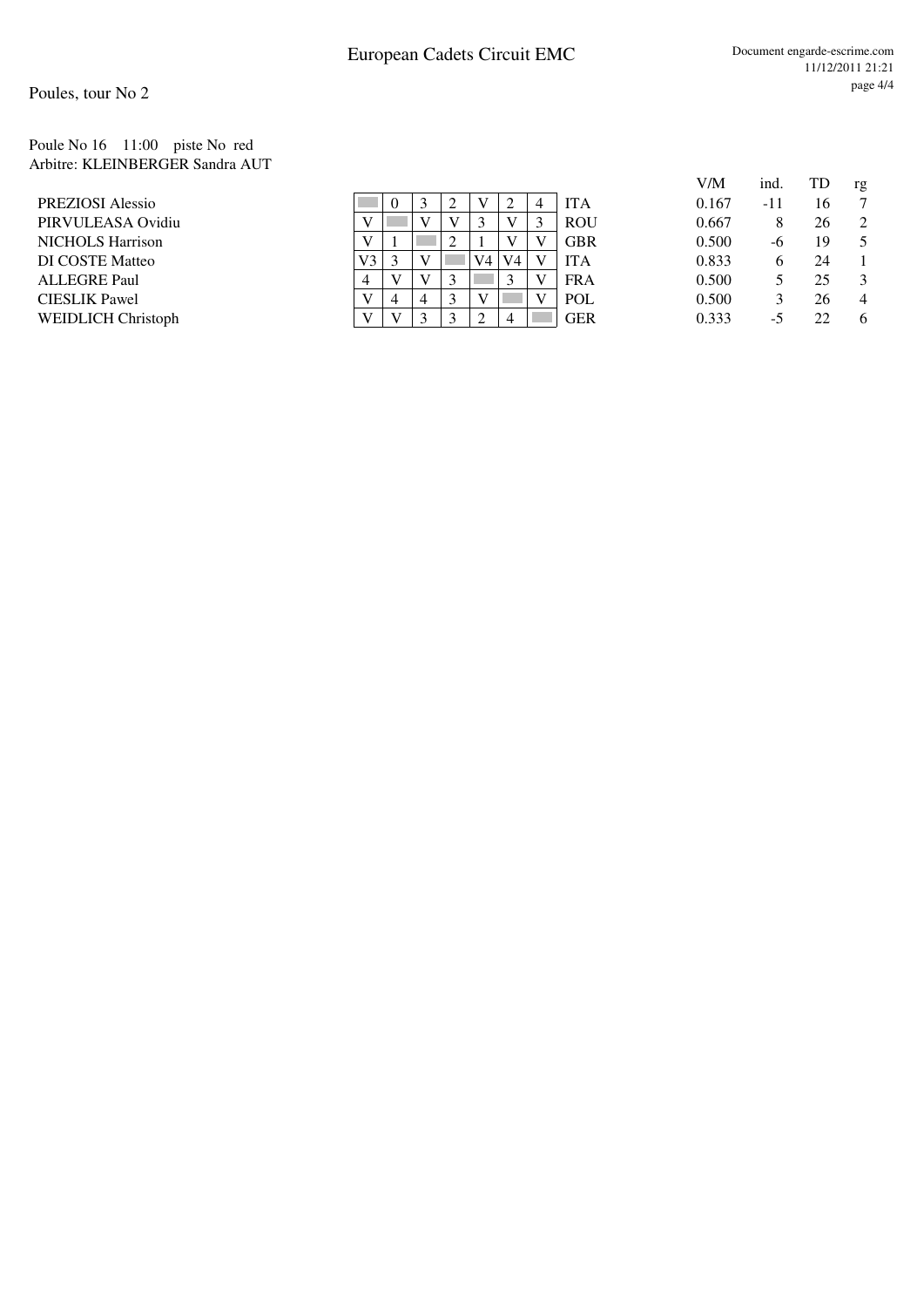### Classement, tour No 2 (ordre des rangs)

| rang           | nom prénom                      | nation     | vic/match | ind.             | TD | groupe   |
|----------------|---------------------------------|------------|-----------|------------------|----|----------|
| $\mathbf{1}$   | <b>RUBES Martin</b>             | <b>CZE</b> | 1.000     | 39               | 60 | qualifié |
| $\overline{2}$ | VICHI Edoardo                   | <b>ITA</b> | 1.000     | 34               | 60 | qualifié |
| 3              | <b>TRIVELLI Sergio</b>          | <b>ITA</b> | 0.917     | 22               | 57 | qualifié |
| $\overline{4}$ | <b>LEONE Alberto</b>            | <b>ITA</b> | 0.909     | 29               | 54 | qualifié |
| 5              | <b>BARLOT Jules</b>             | <b>FRA</b> | 0.833     | 29               | 58 | qualifié |
| 6              | DE WIJN Zoa                     | <b>NED</b> | 0.833     | 26               | 57 | qualifié |
| 7              | NYGARD Oskar                    | <b>SWE</b> | 0.833     | 25               | 56 | qualifié |
| 8              | D AMICO Kristian                | <b>CZE</b> | 0.833     | 20               | 56 | qualifié |
| 9              | <b>STEIS Lukas</b>              | <b>SVK</b> | 0.833     | 18               | 56 | qualifié |
| 10             | <b>LOURDELLE Pierre</b>         | <b>FRA</b> | 0.833     | 17               | 56 | qualifié |
| 11             | LOPEZ-POURTIER Nelson           | <b>FRA</b> | 0.818     | 18               | 49 | qualifié |
| 12             | <b>SCALZO</b> Giacomo           | <b>ITA</b> | 0.818     | 16               | 52 | qualifié |
| 13             | <b>GARRUCHO</b> Mathieu         | <b>FRA</b> | 0.818     | 12               | 50 | qualifié |
| 14             | <b>TOSCA Marco</b>              | <b>ITA</b> | 0.750     | 26               | 54 | qualifié |
| 15             | <b>LUND</b> Jonas               | <b>NOR</b> | 0.750     | 22               | 55 | qualifié |
| 16             | <b>MAJGIER Sebastian</b>        | <b>POL</b> | 0.750     | 20               | 49 | qualifié |
| 17             | <b>BIANCO</b> Gabriele          | <b>ITA</b> | 0.750     | 18               | 54 | qualifié |
| 18             | <b>YERETZIAN Vincent</b>        | <b>FRA</b> | 0.750     | 17               | 55 | qualifié |
| 19             | <b>STUMPF Janek</b>             | <b>GER</b> | 0.750     | 16               | 55 | qualifié |
| 20             | <b>MAISTO Davide Amodio</b>     | <b>ITA</b> | 0.750     | 14               | 53 | qualifié |
| 21             | <b>TAUSSAT Armand</b>           | <b>FRA</b> | 0.750     | 9                | 49 | qualifié |
| 22             | DI COSTE Matteo                 | <b>ITA</b> | 0.750     | 9                | 47 | qualifié |
| 23             | <b>CAMBURSANO</b> Andrea        | <b>ITA</b> | 0.727     | 17               | 48 | qualifié |
| 24             | EFROSININ Alexei                | <b>ITA</b> | 0.727     | 14               | 51 | qualifié |
| 25             | <b>SELOI</b> Steeven            | <b>FRA</b> | 0.727     | 11               | 49 | qualifié |
| 26             | <b>RADUCA Daniel</b>            | <b>ROU</b> | 0.727     | 9                | 46 | qualifié |
| 27             | <b>SIMONI Pierre</b>            | <b>FRA</b> | 0.667     | 13               | 54 | qualifié |
| 28             | <b>EKLUND Edvin</b>             | <b>SWE</b> | 0.667     | 13               | 52 | qualifié |
| 29             | <b>BERRY Joffrey</b>            | <b>FRA</b> | 0.667     | 12               | 50 | qualifié |
| 29             | <b>CADIGNAN CORMIER Stanjik</b> | <b>FRA</b> | 0.667     | 12               | 50 | qualifié |
| 31             | <b>ALLEGRE Paul</b>             | <b>FRA</b> | 0.667     | 11               | 50 | qualifié |
| 32             | LERUS-ROULEZ Hendrick           | <b>FRA</b> | 0.667     | 11               | 49 | qualifié |
| 33             | <b>KOENIGSWIESER Justus</b>     | <b>AUT</b> | 0.667     | 10               | 53 | qualifié |
| 34             | NICHOLS Harrison                | <b>GBR</b> | 0.667     | $\boldsymbol{0}$ | 47 | qualifié |
| 35             | <b>LUCCI</b> Francesco          | <b>ITA</b> | 0.636     | 20               | 49 | qualifié |
| 36             | <b>CRECCHI Bernardo</b>         | <b>ITA</b> | 0.636     | 14               | 49 | qualifié |
| 37             | <b>SZLAMA Patryk</b>            | POL        | 0.636     | 14               | 47 | qualifié |
| 38             | <b>MALLO Robin</b>              | <b>FRA</b> | 0.636     | 13               | 49 | qualifié |
| 39             | <b>WALTER Noe</b>               | <b>GER</b> | 0.636     | 11               | 47 | qualifié |
| 40             | <b>GIANNOTTE Flavio</b>         | <b>LUX</b> | 0.636     | 8                | 47 | qualifié |
| 41             | <b>GUGLIELMIN Giacomo</b>       | <b>ITA</b> | 0.636     | $\tau$           | 46 | qualifié |
| 42             | <b>MATIC Luka</b>               | <b>CRO</b> | 0.636     | $-1$             | 41 | qualifié |
| 43             | <b>MAURICE Quentin</b>          | <b>FRA</b> | 0.583     | 13               | 52 | qualifié |
| 44             | ERIKSEN Kai-Haakon              | <b>NOR</b> | 0.583     | 8                | 53 | qualifié |
| 45             | EPURESCU Andrei                 | <b>ROU</b> | 0.583     | $\,8\,$          | 51 | qualifié |
| 46             | <b>AAGENAES Haakon</b>          | <b>NOR</b> | 0.583     | $\tau$           | 51 | qualifié |
| 47             | <b>JOKINEN Simon</b>            | SWE        | 0.583     | $\tau$           | 50 | qualifié |
| 48             | <b>GREALEY William</b>          | <b>GBR</b> | 0.583     | 6                | 51 | qualifié |
| 49             | DABIJA Adrian                   | <b>ROU</b> | 0.583     | $\overline{4}$   | 50 | qualifié |
| 50             | VAGGO Victor                    | <b>SWE</b> | 0.583     | 4                | 49 | qualifié |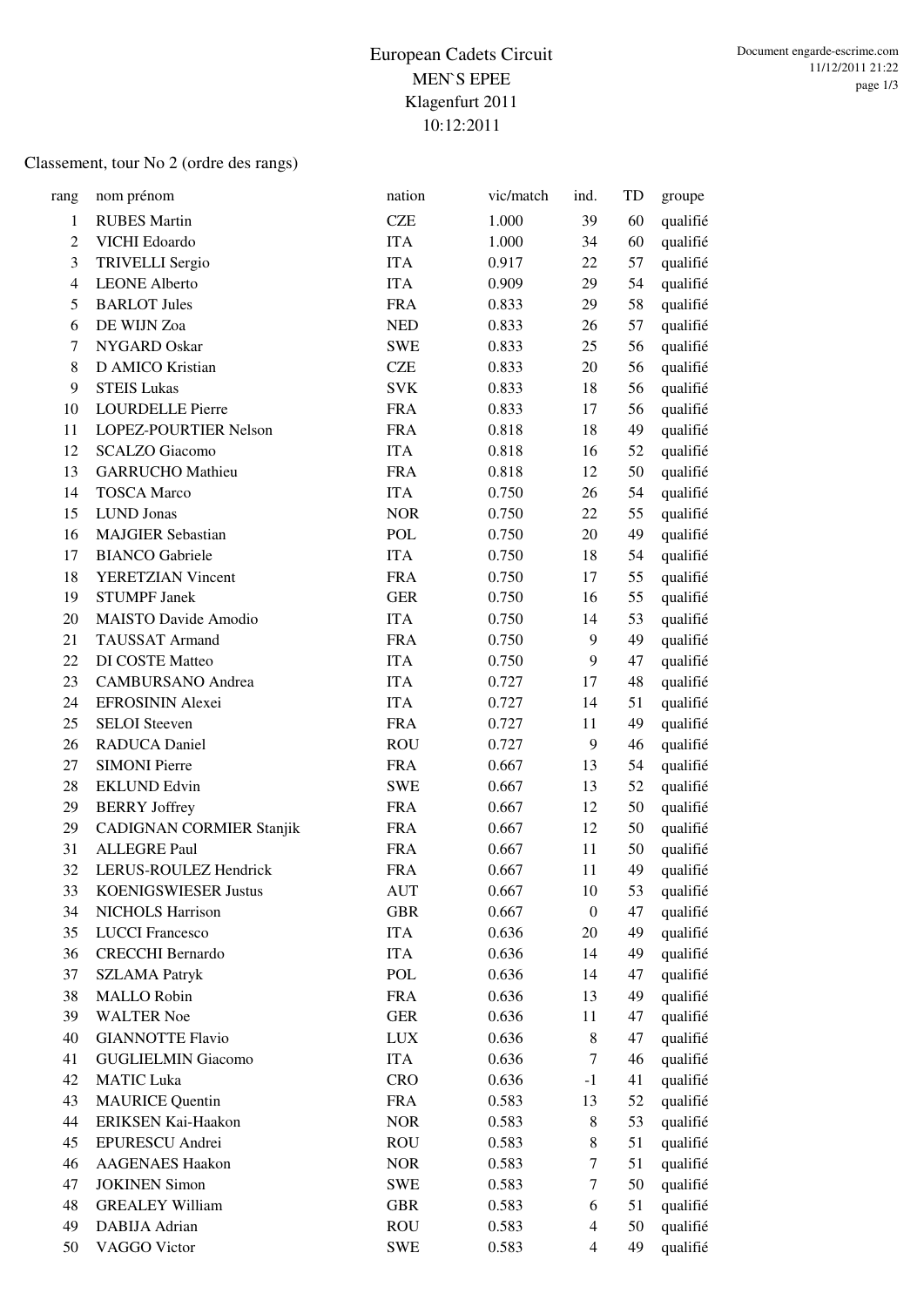### Classement, tour No 2 (ordre des rangs)

| rang | nom prénom                  | nation     | vic/match | ind.             | TD | groupe   |
|------|-----------------------------|------------|-----------|------------------|----|----------|
| 50   | <b>VENCOVSKY Pavel</b>      | <b>SVK</b> | 0.583     | $\overline{4}$   | 49 | qualifié |
| 52   | PIRVULEASA Ovidiu           | <b>ROU</b> | 0.583     | $\overline{4}$   | 47 | qualifié |
| 53   | <b>PEPLOW Laurence</b>      | <b>GBR</b> | 0.583     | $\overline{2}$   | 46 | qualifié |
| 54   | <b>FABIAN Marcel</b>        | <b>SVK</b> | 0.583     | $\sqrt{2}$       | 44 | qualifié |
| 55   | FRAPPIER Dominique          | <b>LUX</b> | 0.545     | 3                | 46 | qualifié |
| 56   | <b>BATTUT</b> Fabien        | <b>FRA</b> | 0.545     | $\overline{2}$   | 45 | qualifié |
| 57   | <b>CURRAN-JONES Tomas</b>   | <b>GBR</b> | 0.545     | $\boldsymbol{0}$ | 41 | qualifié |
| 58   | <b>UYANIK Ozan</b>          | <b>TUR</b> | 0.545     | $-1$             | 37 | qualifié |
| 59   | ZMAUC-KVAR Ziga             | <b>SLO</b> | 0.545     | $-4$             | 39 | qualifié |
| 60   | <b>TRAVAGLINO Stefano</b>   | <b>ITA</b> | 0.545     | $-5$             | 40 | qualifié |
| 61   | <b>BRUYELLE Thibaud</b>     | <b>FRA</b> | 0.500     | 9                | 49 | qualifié |
|      |                             |            |           | 6                |    |          |
| 62   | <b>BUNDALO</b> Ivan         | <b>SRB</b> | 0.500     |                  | 49 | qualifié |
| 63   | <b>KUMISA</b> Matej         | <b>CRO</b> | 0.500     | 5                | 49 | qualifié |
| 64   | <b>STEINBOCK Daniel</b>     | <b>SWE</b> | 0.500     | 5                | 47 | qualifié |
| 65   | <b>STEED Oliver</b>         | <b>GBR</b> | 0.500     | 5                | 46 | qualifié |
| 66   | <b>VEZZANI</b> Gabriele     | <b>ITA</b> | 0.500     | 3                | 52 | qualifié |
| 67   | <b>VERVOITTE Louis</b>      | <b>FRA</b> | 0.500     | $\overline{2}$   | 48 | qualifié |
| 68   | <b>KNECHTL Lukas</b>        | <b>AUT</b> | 0.500     | $\overline{2}$   | 44 | qualifié |
| 69   | <b>BEAUMONT Nicholas</b>    | <b>GBR</b> | 0.500     | $\mathbf{1}$     | 45 | qualifié |
| 70   | <b>FOURNERIE Alexandre</b>  | <b>FRA</b> | 0.500     | $\boldsymbol{0}$ | 47 | qualifié |
| 71   | <b>ABATE Riccardo</b>       | <b>ITA</b> | 0.500     | $\boldsymbol{0}$ | 43 | qualifié |
| 72   | <b>BIRO</b> David           | <b>ROU</b> | 0.500     | $-6$             | 42 | qualifié |
| 72   | <b>MRAMOR Matevz</b>        | <b>SLO</b> | 0.500     | $-6$             | 42 | qualifié |
| 74   | <b>ATKIN Benjamin</b>       | <b>GBR</b> | 0.500     | $-7$             | 43 | qualifié |
| 75   | <b>PECK Harry</b>           | <b>GBR</b> | 0.455     | 3                | 44 | qualifié |
| 76   | <b>WEIDLICH Christoph</b>   | <b>GER</b> | 0.455     | $\boldsymbol{0}$ | 45 | qualifié |
| 77   | <b>PUCHACHER Lukas</b>      | <b>AUT</b> | 0.455     | $-8$             | 40 | qualifié |
| 78   | RIEDEL Alexander            | <b>GER</b> | 0.417     | 5                | 49 | qualifié |
| 79   | <b>WORMAN</b> Craig         | <b>GBR</b> | 0.417     | $\overline{2}$   | 46 | qualifié |
| 80   | <b>BOTT Wulf</b>            | <b>GER</b> | 0.417     | $-3$             | 44 | qualifié |
| 81   | <b>NIESTROJ</b> Daniel      | POL        | 0.417     | $-5$             | 48 | qualifié |
| 82   | <b>GOKBULUT Orkun</b>       | <b>TUR</b> | 0.417     | $-6$             | 41 | qualifié |
| 83   | <b>KULT</b> Pavel           | <b>CZE</b> | 0.417     | $\mbox{-}8$      | 40 | qualifié |
| 84   | <b>CIPOLLONE Niccolo</b>    | <b>ITA</b> | 0.417     | $-9$             | 44 | qualifié |
| 85   | <b>MANUM Bendik Mogens</b>  | <b>NOR</b> | 0.417     | $-9$             | 42 | qualifié |
| 86   | <b>BARIONOVI Riccardo</b>   | <b>ITA</b> | 0.417     | $-11$            | 36 | qualifié |
| 87   | <b>CIESLIK Pawel</b>        | POL        | 0.364     | $-4$             | 41 | qualifié |
| 88   | <b>TUREK Jakub</b>          | POL        | 0.364     | $-5$             | 39 | qualifié |
| 89   | <b>VARELA Loic</b>          | <b>FRA</b> | 0.364     | $-6$             | 41 | éliminé  |
| 90   | KALONJI-FLAMENT Jeremie     | <b>FRA</b> | 0.364     | $-7$             | 39 | éliminé  |
| 91   |                             | <b>GBR</b> |           | $\boldsymbol{0}$ | 49 | éliminé  |
|      | <b>HORNBY Edgar</b>         |            | 0.333     |                  |    |          |
| 92   | <b>BUDEK Karol</b>          | POL        | 0.333     | $-5$             | 40 | éliminé  |
| 93   | <b>EDIN</b> Joakim          | <b>NOR</b> | 0.333     | $-9$             | 43 | éliminé  |
| 94   | <b>HARVEY Thomas</b>        | <b>GBR</b> | 0.333     | $-10$            | 41 | éliminé  |
| 95   | CIPAR Jan                   | <b>SVK</b> | 0.333     | $-10$            | 40 | éliminé  |
| 96   | <b>KRAUS</b> Peter          | <b>SVK</b> | 0.333     | $-12$            | 43 | éliminé  |
| 97   | <b>CONSTANTINESCU Ioan</b>  | <b>ROU</b> | 0.333     | $-12$            | 42 | éliminé  |
| 98   | <b>HOSKOVEC Vaclav</b>      | <b>CZE</b> | 0.333     | $-14$            | 42 | éliminé  |
| 99   | <b>VERAS-REGENT Timotej</b> | <b>SLO</b> | 0.333     | $-14$            | 39 | éliminé  |
| 100  | PREZIOSI Alessio            | <b>ITA</b> | 0.333     | $-14$            | 37 | éliminé  |
| 101  | <b>GEORGESCU Vlad</b>       | <b>ROU</b> | 0.333     | $-19$            | 35 | éliminé  |
| 102  | <b>TOEGL Lennart</b>        | <b>AUT</b> | 0.273     | $-12$            | 36 | éliminé  |
| 103  | FLATEN Adam Albrigtsen      | <b>NOR</b> | 0.250     | $-13$            | 40 | éliminé  |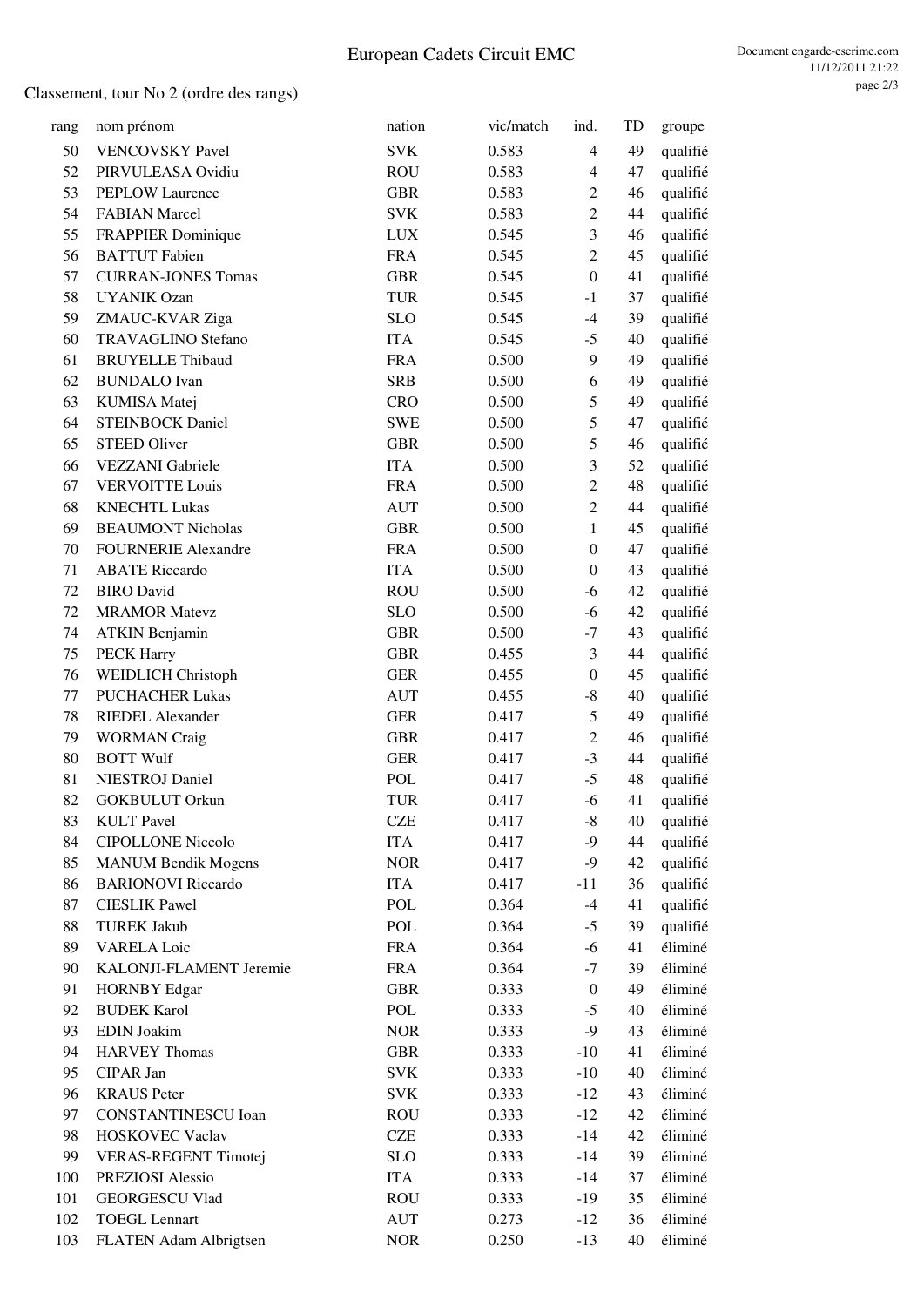# European Cadets Circuit EMC

### Classement, tour No 2 (ordre des rangs)

| rang | nom prénom                  | nation     | vic/match | ind.  | TD | groupe  |
|------|-----------------------------|------------|-----------|-------|----|---------|
| 104  | <b>KOENIGSWIESER Hubert</b> | AUT        | 0.250     | $-18$ | 39 | éliminé |
| 105  | <b>LECHNER Felix</b>        | <b>AUT</b> | 0.250     | $-19$ | 36 | éliminé |
| 106  | <b>MUELLER Luis</b>         | <b>AUT</b> | 0.250     | $-27$ | 28 | éliminé |
| 107  | <b>CETIC Danilo</b>         | <b>SRB</b> | 0.182     | $-18$ | 35 | éliminé |
| 108  | <b>CAMPILL Marco</b>        | <b>LUX</b> | 0.182     | $-23$ | 28 | éliminé |
| 109  | <b>RETLER Lukas</b>         | <b>GER</b> | 0.167     | $-20$ | 37 | éliminé |
| 110  | <b>MICHALIK Samuel</b>      | <b>SVK</b> | 0.167     | $-21$ | 34 | éliminé |
| 111  | <b>KOECHLE</b> Denis        | <b>AUT</b> | 0.167     | $-26$ | 32 | éliminé |
| 112  | <b>MERENDI Manuele</b>      | <b>ITA</b> | 0.167     | $-38$ | 18 | éliminé |
|      |                             |            |           |       |    |         |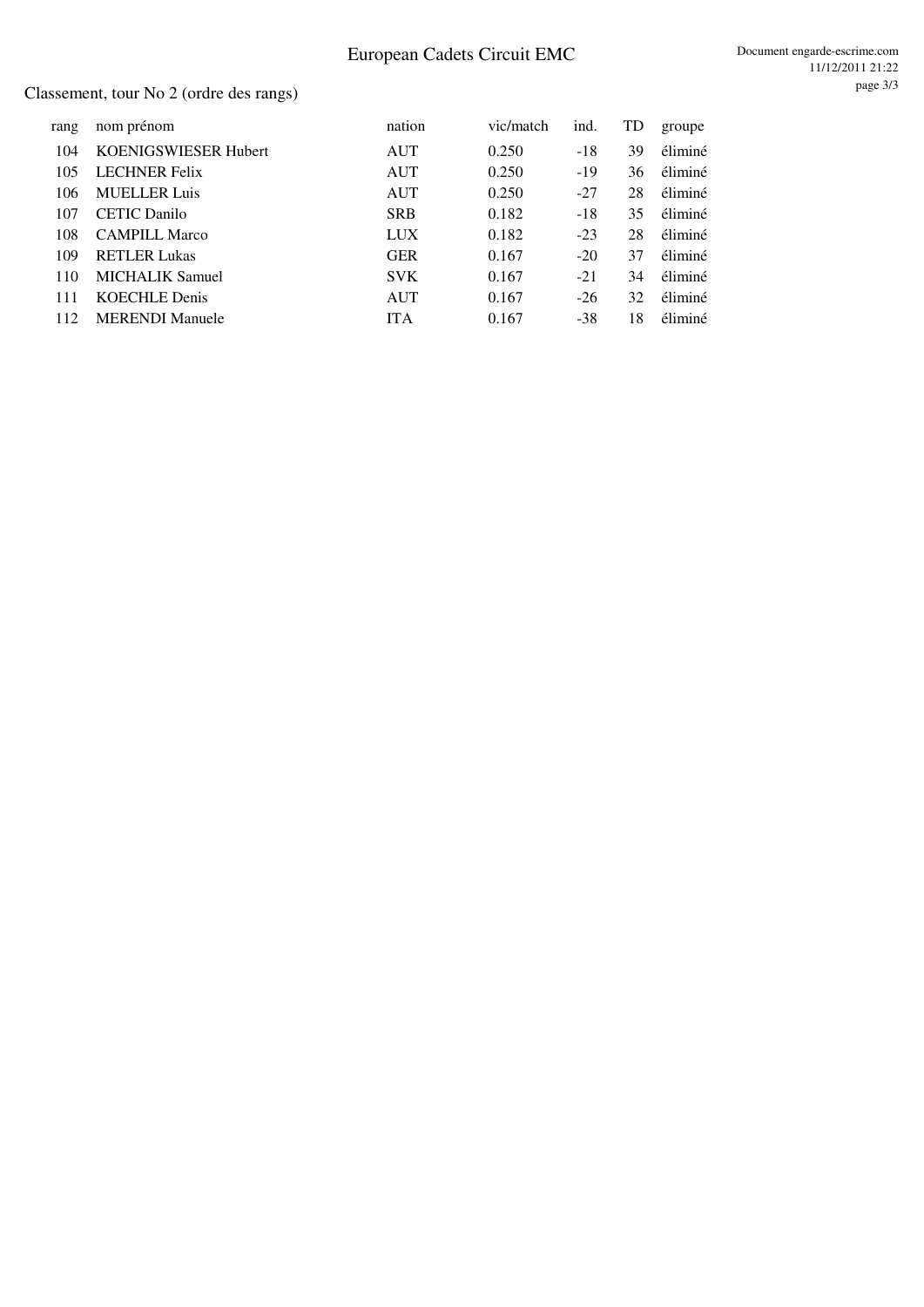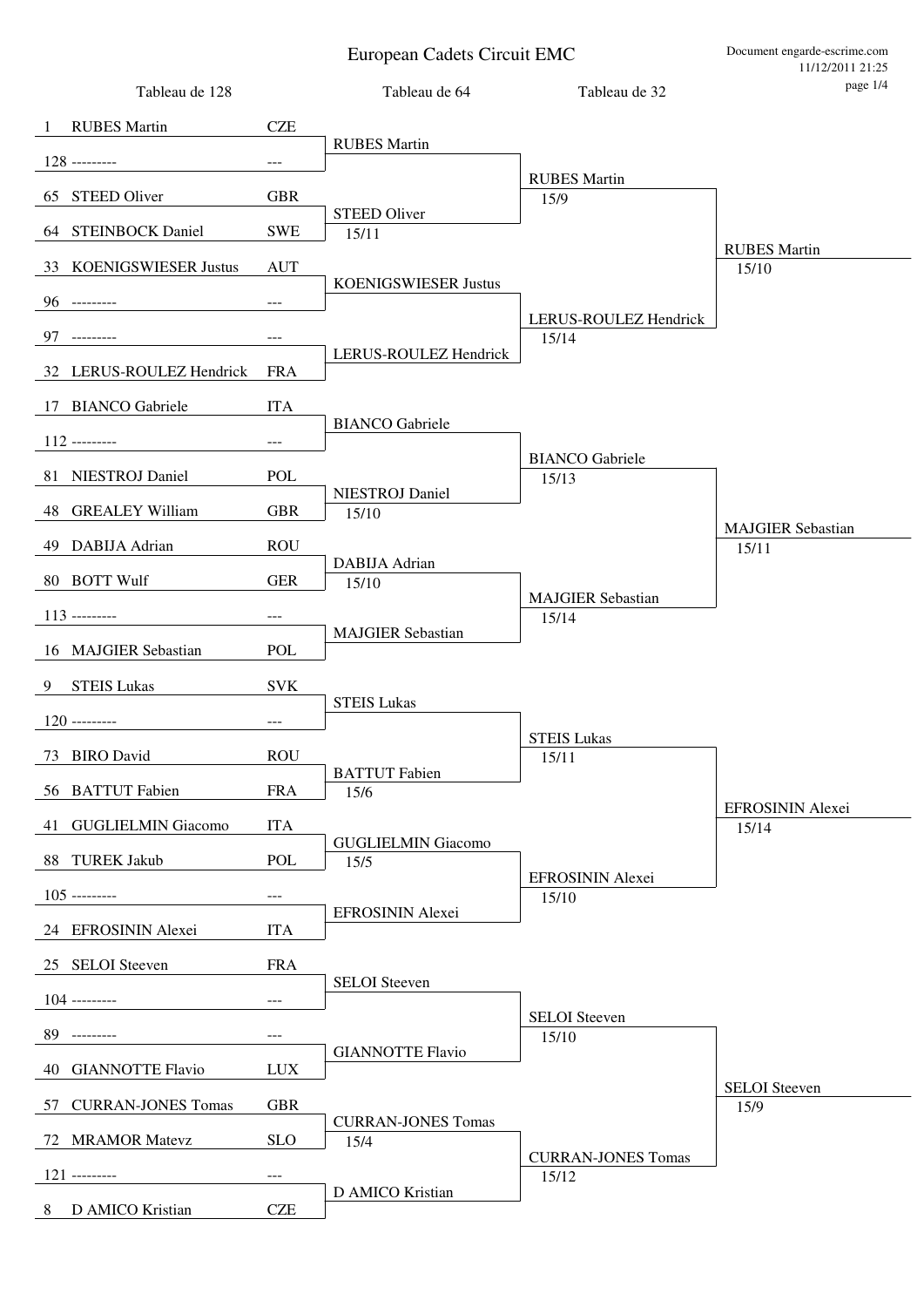| Tableau de 128            |            | Tableau de 64                      | Tableau de 32                       | page 214                            |
|---------------------------|------------|------------------------------------|-------------------------------------|-------------------------------------|
| <b>BARLOT Jules</b><br>5  | <b>FRA</b> |                                    |                                     |                                     |
| $124$ ---------           | ---        | <b>BARLOT Jules</b>                |                                     |                                     |
| 69 BEAUMONT Nicholas      | <b>GBR</b> |                                    | <b>BARLOT Jules</b><br>15/3         |                                     |
| 60 TRAVAGLINO Stefano     | <b>ITA</b> | <b>TRAVAGLINO Stefano</b><br>15/13 |                                     |                                     |
|                           |            |                                    |                                     | <b>BARLOT</b> Jules                 |
| 37 SZLAMA Patryk          | POL        | <b>SZLAMA Patryk</b>               |                                     | 15/9                                |
| 92 ---------              | ---        |                                    | <b>EKLUND Edvin</b>                 |                                     |
| $101$ ---------           | ---        | <b>EKLUND Edvin</b>                | 15/14                               |                                     |
| 28 EKLUND Edvin           | <b>SWE</b> |                                    |                                     |                                     |
| 21 TAUSSAT Armand         | <b>FRA</b> | <b>TAUSSAT Armand</b>              |                                     |                                     |
| $108$ --------            | $---$      |                                    |                                     |                                     |
| 85 MANUM Bendik Mogens    | <b>NOR</b> |                                    | <b>TAUSSAT Armand</b><br>15/13      |                                     |
| 44 ERIKSEN Kai-Haakon     | <b>NOR</b> | ERIKSEN Kai-Haakon<br>15/13        |                                     |                                     |
| 53 PEPLOW Laurence        | <b>GBR</b> |                                    |                                     | <b>SCALZO</b> Giacomo<br>15/8       |
| 76 WEIDLICH Christoph     | <b>GER</b> | <b>PEPLOW Laurence</b><br>15/12    |                                     |                                     |
|                           |            |                                    | <b>SCALZO</b> Giacomo               |                                     |
| $117$ ---------           | ---        | <b>SCALZO</b> Giacomo              | 15/11                               |                                     |
| 12 SCALZO Giacomo         | <b>ITA</b> |                                    |                                     |                                     |
| 13 GARRUCHO Mathieu       | <b>FRA</b> | <b>GARRUCHO</b> Mathieu            |                                     |                                     |
| $116$ ---------           | ---        |                                    | <b>GARRUCHO</b> Mathieu             |                                     |
| 77 PUCHACHER Lukas        | <b>AUT</b> | PIRVULEASA Ovidiu                  | 155/13                              |                                     |
| 52 PIRVULEASA Ovidiu      | <b>ROU</b> | 15/11                              |                                     |                                     |
| 45 EPURESCU Andrei        | <b>ROU</b> |                                    |                                     | <b>MAISTO Davide Amodio</b><br>15/6 |
| 84 CIPOLLONE Niccolo      | <b>ITA</b> | <b>EPURESCU Andrei</b><br>15/13    |                                     |                                     |
| $109$ ---------           | ---        |                                    | <b>MAISTO Davide Amodio</b><br>15/7 |                                     |
| 20 MAISTO Davide Amodio   | <b>ITA</b> | MAISTO Davide Amodio               |                                     |                                     |
| 29 BERRY Joffrey          | <b>FRA</b> |                                    |                                     |                                     |
| $100$ ---------           | $---$      | <b>BERRY</b> Joffrey               |                                     |                                     |
| 93 ---------              | ---        |                                    | <b>CRECCHI Bernardo</b><br>15/14    |                                     |
| 36 CRECCHI Bernardo       | <b>ITA</b> | <b>CRECCHI Bernardo</b>            |                                     |                                     |
| 61 BRUYELLE Thibaud       | <b>FRA</b> |                                    |                                     | <b>LEONE Alberto</b><br>15/13       |
| 68 KNECHTL Lukas          | <b>AUT</b> | <b>KNECHTL Lukas</b><br>14/6       |                                     |                                     |
| $125$ ---------           | $---$      |                                    | <b>LEONE Alberto</b>                |                                     |
|                           |            | <b>LEONE Alberto</b>               | 11/10                               |                                     |
| <b>LEONE Alberto</b><br>4 | <b>ITA</b> |                                    |                                     |                                     |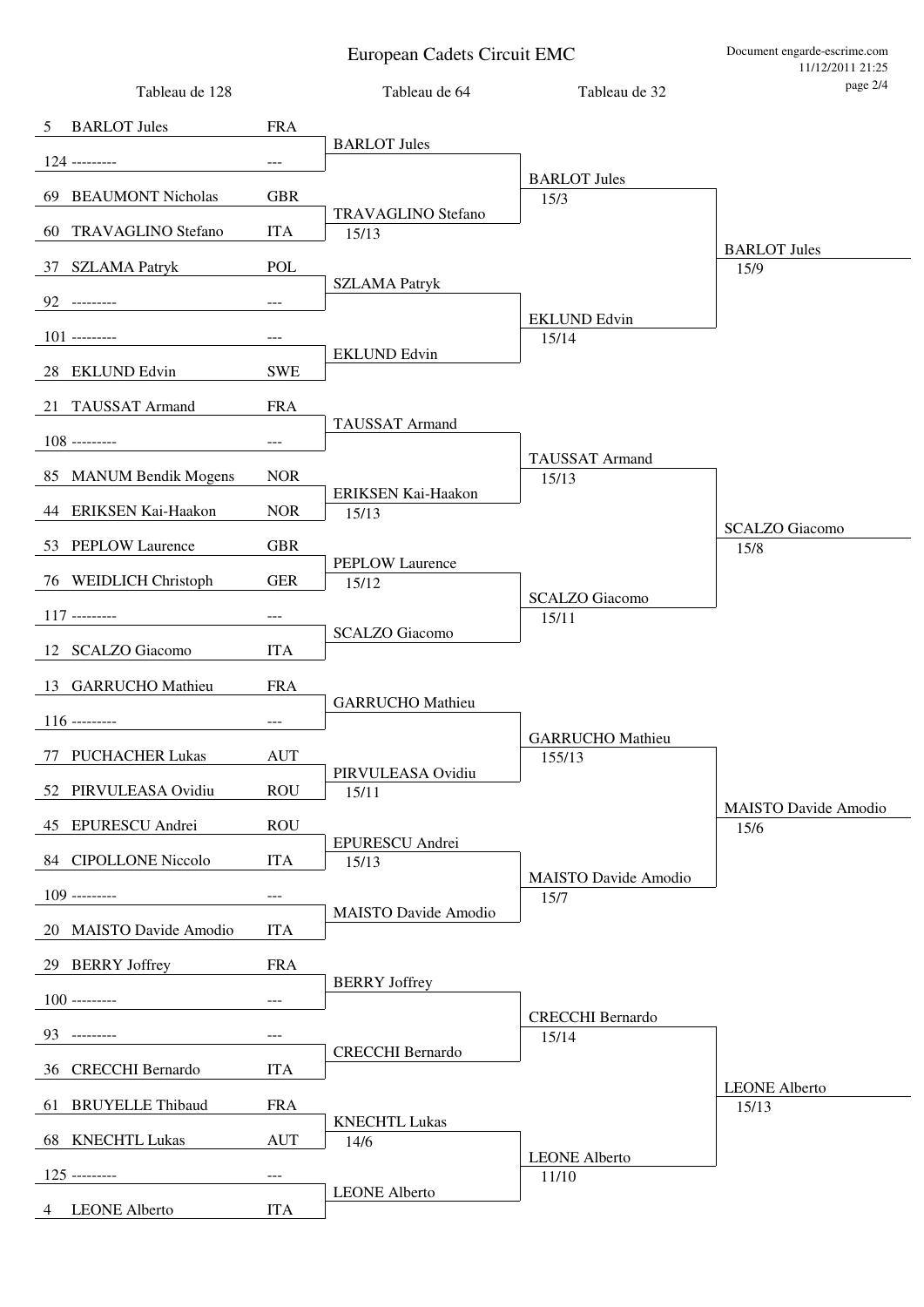| Tableau de 128           |                      | Tableau de 64              | Tableau de 32                    | $\mu$ agu $J/H$            |
|--------------------------|----------------------|----------------------------|----------------------------------|----------------------------|
| 3 TRIVELLI Sergio        | <b>ITA</b>           |                            |                                  |                            |
| $126$ ---------          | $---$                | <b>TRIVELLI Sergio</b>     |                                  |                            |
| 67 VERVOITTE Louis       | <b>FRA</b>           |                            | <b>TRIVELLI Sergio</b><br>15/2   |                            |
|                          |                      | <b>BUNDALO</b> Ivan        |                                  |                            |
| 62 BUNDALO Ivan          | <b>SRB</b>           | 15/10                      |                                  | <b>CADIGNAN CORMIER St</b> |
| 35 LUCCI Francesco       | <b>ITA</b>           | <b>LUCCI</b> Francesco     |                                  | 15/12                      |
| 94 ---------             | $\overline{a}$       |                            | <b>CADIGNAN CORMIER St</b>       |                            |
| 99 ---------             | $---$                |                            | 15/13                            |                            |
| 30 CADIGNAN CORMIER St   | <b>FRA</b>           | <b>CADIGNAN CORMIER St</b> |                                  |                            |
| 19 STUMPF Janek          | <b>GER</b>           |                            |                                  |                            |
| $110$ ---------          | $---$                | <b>STUMPF Janek</b>        |                                  |                            |
| 83 KULT Pavel            | <b>CZE</b>           |                            | <b>STUMPF Janek</b><br>15/8      |                            |
|                          |                      | <b>KULT</b> Pavel          |                                  |                            |
| 46 AAGENAES Haakon       | <b>NOR</b>           | 15/10                      |                                  | <b>STUMPF Janek</b>        |
| 51 VAGGO Victor          | <b>SWE</b>           | <b>RIEDEL Alexander</b>    |                                  | 15/11                      |
| 78 RIEDEL Alexander      | <b>GER</b>           | 15/10                      |                                  |                            |
| $115$ ---------          | $\hspace{0.05cm}---$ |                            | RIEDEL Alexander<br>15/9         |                            |
| 14 TOSCA Marco           | <b>ITA</b>           | <b>TOSCA</b> Marco         |                                  |                            |
| 11 LOPEZ-POURTIER Nelson | <b>FRA</b>           |                            |                                  |                            |
| $118$ ---------          | $---$                | LOPEZ-POURTIER Nelson      |                                  |                            |
|                          |                      |                            | LOPEZ-POURTIER Nelson            |                            |
| 75 PECK Harry            | <b>GBR</b>           | <b>PECK Harry</b>          | 15/7                             |                            |
| 54 FABIAN Marcel         | <b>SVK</b>           | 15/1                       |                                  | <b>BARIONOVI Riccardo</b>  |
| 43 MAURICE Quentin       | <b>FRA</b>           | <b>BARIONOVI Riccardo</b>  |                                  | 15/8                       |
| 86 BARIONOVI Riccardo    | <b>ITA</b>           | 15/11                      |                                  |                            |
| $107$ ---------          | $---$                |                            | <b>BARIONOVI Riccardo</b><br>9/8 |                            |
| 22 DI COSTE Matteo       | <b>ITA</b>           | DI COSTE Matteo            |                                  |                            |
| 27 SIMONI Pierre         | <b>FRA</b>           |                            |                                  |                            |
| $102$ ---------          | $\overline{a}$       | <b>SIMONI Pierre</b>       |                                  |                            |
| $91$ ---------           | $---$                |                            | <b>MALLO</b> Robin<br>15/13      |                            |
|                          |                      | <b>MALLO Robin</b>         |                                  |                            |
| 38 MALLO Robin           | <b>FRA</b>           |                            |                                  | <b>MALLO</b> Robin         |
| 59 ZMAUC-KVAR Ziga       | <b>SLO</b>           | <b>FOURNERIE Alexandre</b> |                                  | 15/7                       |
| 70 FOURNERIE Alexandre   | <b>FRA</b>           | 15/3                       | DE WIJN Zoa                      |                            |
| $123$ ----------         | $---$                |                            | 15/10                            |                            |
| DE WIJN Zoa<br>6         | <b>NED</b>           | DE WIJN Zoa                |                                  |                            |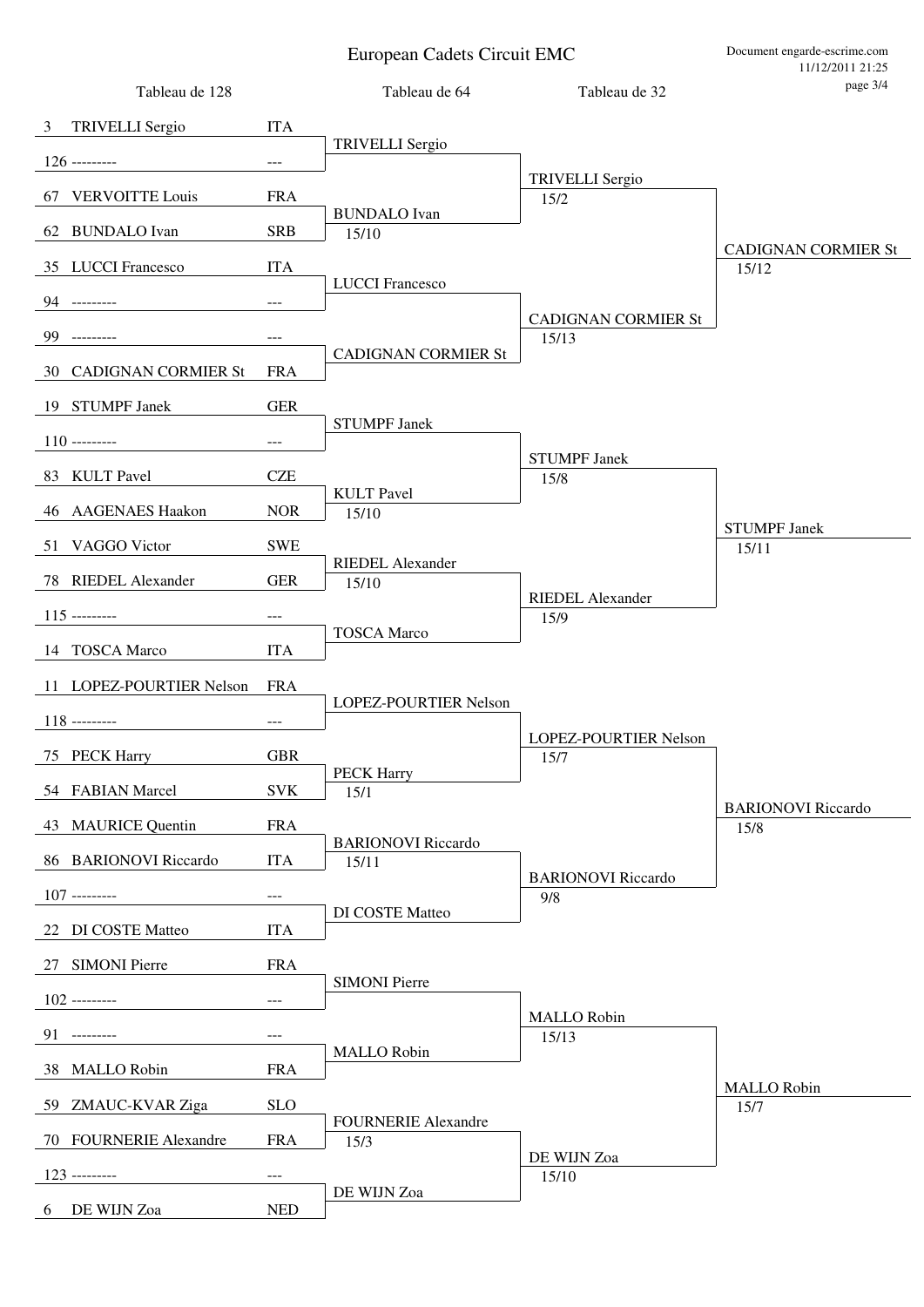| Tableau de 128        |                | Tableau de 64                 | Tableau de 32                    | $\mu$ agu $+n+$                  |
|-----------------------|----------------|-------------------------------|----------------------------------|----------------------------------|
| NYGARD Oskar<br>7     | <b>SWE</b>     |                               |                                  |                                  |
| $122$ ---------       | $---$          | NYGARD Oskar                  |                                  |                                  |
| 71 ABATE Riccardo     | <b>ITA</b>     |                               | <b>UYANIK Ozan</b><br>15/11      |                                  |
| 58 UYANIK Ozan        | <b>TUR</b>     | <b>UYANIK Ozan</b><br>15/9    |                                  |                                  |
|                       |                |                               |                                  | <b>UYANIK Ozan</b>               |
| 39 WALTER Noe         | <b>GER</b>     | <b>WALTER Noe</b>             |                                  | 15/6                             |
| 90 --------           | $-$            |                               | <b>WALTER Noe</b>                |                                  |
| $103$ ---------       | $ -$           | RADUCA Daniel                 | 15/14                            |                                  |
| 26 RADUCA Daniel      | <b>ROU</b>     |                               |                                  |                                  |
| 23 CAMBURSANO Andrea  | <b>ITA</b>     |                               |                                  |                                  |
| $106$ ---------       | $---$          | <b>CAMBURSANO</b> Andrea      |                                  |                                  |
| 87 CIESLIK Pawel      | POL            |                               | <b>CAMBURSANO</b> Andrea<br>15/9 |                                  |
| 42 MATIC Luka         | <b>CRO</b>     | <b>MATIC Luka</b><br>15/12    |                                  |                                  |
| 55 FRAPPIER Dominique | <b>LUX</b>     |                               |                                  | <b>CAMBURSANO</b> Andrea<br>15/9 |
| 74 ATKIN Benjamin     | <b>GBR</b>     | <b>FRAPPIER Dominique</b>     |                                  |                                  |
|                       |                | 15/9                          | <b>LOURDELLE Pierre</b>          |                                  |
| $119$ ---------       | $---$          | <b>LOURDELLE Pierre</b>       | 15/14                            |                                  |
| 10 LOURDELLE Pierre   | <b>FRA</b>     |                               |                                  |                                  |
| 15 LUND Jonas         | <b>NOR</b>     | <b>LUND</b> Jonas             |                                  |                                  |
| $114$ ---------       | $---$          |                               | <b>LUND</b> Jonas                |                                  |
| 79 WORMAN Craig       | <b>GBR</b>     |                               | 15/9                             |                                  |
| 50 VENCOVSKY Pavel    | <b>SVK</b>     | <b>WORMAN</b> Craig<br>15/9   |                                  |                                  |
| 47 JOKINEN Simon      | <b>SWE</b>     |                               |                                  | LUND Jonas<br>15/12              |
| 82 GOKBULUT Orkun     | <b>TUR</b>     | <b>JOKINEN</b> Simon<br>15/13 |                                  |                                  |
| $111$ ---------       | $---$          |                               | YERETZIAN Vincent                |                                  |
|                       |                | YERETZIAN Vincent             | 15/9                             |                                  |
| 18 YERETZIAN Vincent  | <b>FRA</b>     |                               |                                  |                                  |
| 31 ALLEGRE Paul       | <b>FRA</b>     | <b>ALLEGRE Paul</b>           |                                  |                                  |
| 98 ---------          | $\overline{a}$ |                               | <b>NICHOLS Harrison</b>          |                                  |
| 95 ---------          | $---$          | NICHOLS Harrison              | 15/13                            |                                  |
| 34 NICHOLS Harrison   | <b>GBR</b>     |                               |                                  |                                  |
| 63 KUMISA Matej       | <b>CRO</b>     |                               |                                  | VICHI Edoardo<br>10/8            |
| 66 VEZZANI Gabriele   | <b>ITA</b>     | VEZZANI Gabriele<br>15/10     |                                  |                                  |
| $127$ ---------       | $---$          |                               | VICHI Edoardo<br>15/13           |                                  |
| VICHI Edoardo<br>2    | <b>ITA</b>     | VICHI Edoardo                 |                                  |                                  |
|                       |                |                               |                                  |                                  |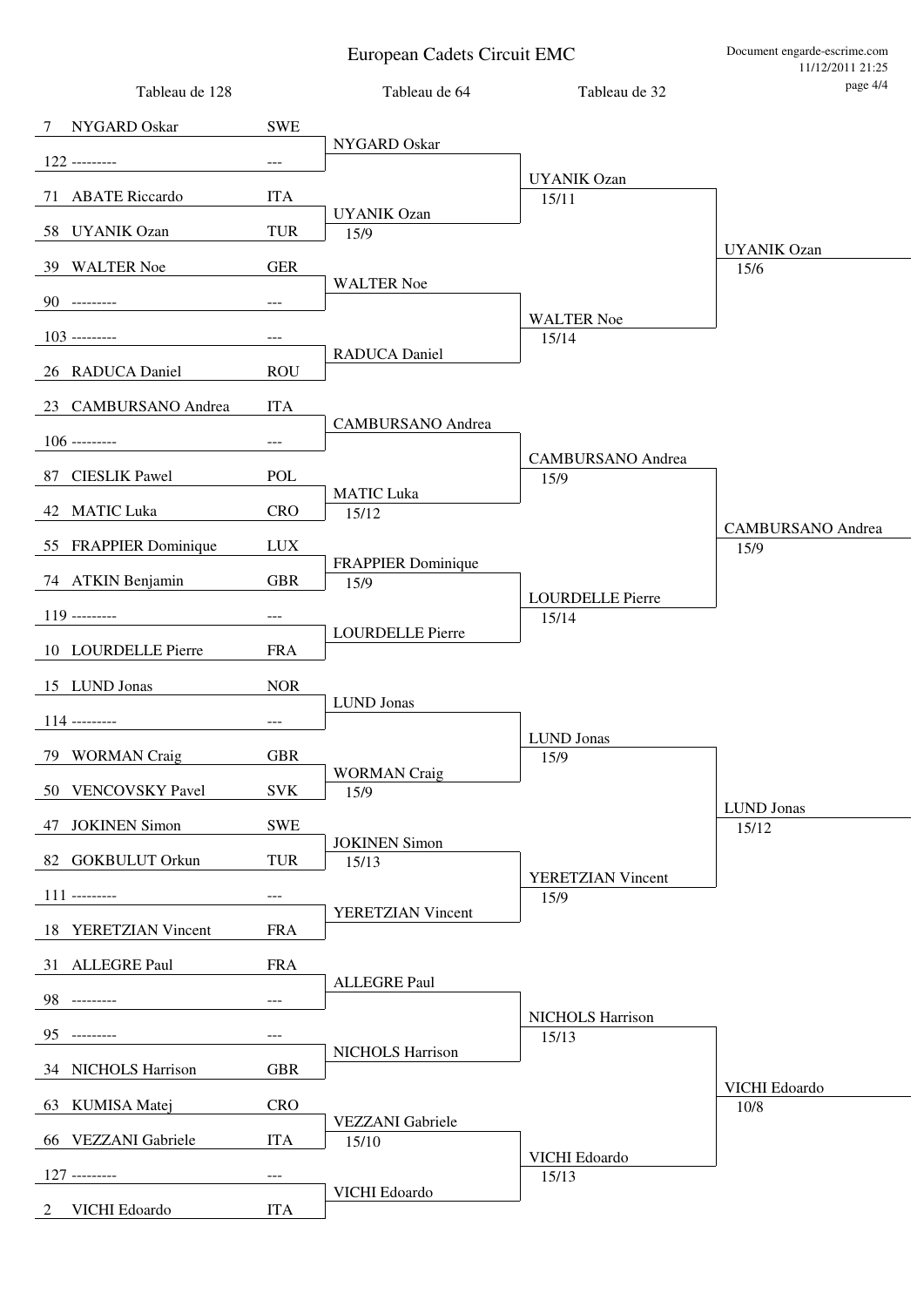|                | Tableau de 16               |            | Tableau de 8                         |                                      |
|----------------|-----------------------------|------------|--------------------------------------|--------------------------------------|
| 1              | <b>RUBES</b> Martin         | <b>CZE</b> |                                      |                                      |
| 16             | <b>MAJGIER Sebastian</b>    | POL        | <b>RUBES</b> Martin<br>15/11         |                                      |
| -9             | <b>EFROSININ Alexei</b>     | <b>ITA</b> |                                      | <b>RUBES Martin</b><br>15/4          |
| 8              | <b>SELOI</b> Steeven        | <b>FRA</b> | EFROSININ Alexei<br>15/11            |                                      |
| 5              | <b>BARLOT</b> Jules         | <b>FRA</b> |                                      |                                      |
| 12             | <b>SCALZO</b> Giacomo       | <b>ITA</b> | <b>SCALZO</b> Giacomo<br>15/13       |                                      |
| 13             | <b>MAISTO Davide Amodio</b> | <b>ITA</b> |                                      | <b>MAISTO Davide Amodio</b><br>15/10 |
| $\overline{4}$ | <b>LEONE Alberto</b>        | <b>ITA</b> | <b>MAISTO Davide Amodio</b><br>15/11 |                                      |
| 3              | <b>CADIGNAN CORMIER St</b>  | <b>FRA</b> |                                      |                                      |
| 14             | <b>STUMPF Janek</b>         | <b>GER</b> | <b>CADIGNAN CORMIER St</b><br>15/11  |                                      |
| 11             | <b>BARIONOVI Riccardo</b>   | <b>ITA</b> |                                      | <b>CADIGNAN CORMIER St</b><br>15/13  |
| 6              | <b>MALLO</b> Robin          | <b>FRA</b> | <b>MALLO</b> Robin<br>15/5           |                                      |
| 7              | <b>UYANIK Ozan</b>          | <b>TUR</b> |                                      |                                      |
| 10             | <b>CAMBURSANO Andrea</b>    | <b>ITA</b> | <b>UYANIK Ozan</b><br>15/12          |                                      |
| 15             | <b>LUND</b> Jonas           | <b>NOR</b> |                                      | <b>LUND</b> Jonas<br>15/8            |
| 2              | VICHI Edoardo               | <b>ITA</b> | <b>LUND</b> Jonas<br>15/11           |                                      |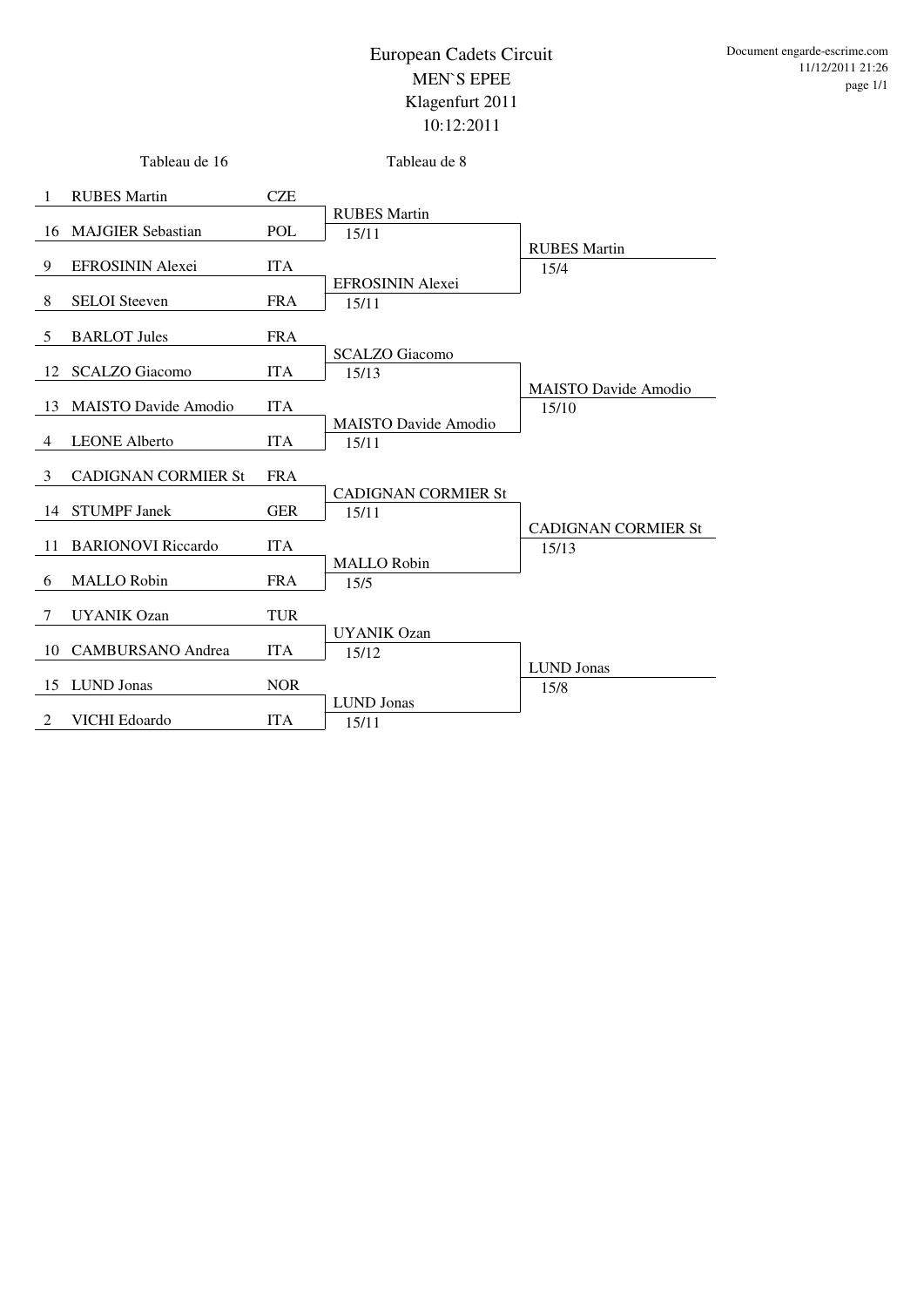Tableau des battus du tableau de 32

| $\mathbf{1}$<br>LERUS-ROULEZ Hendrick     | <b>FRA</b> |                              |
|-------------------------------------------|------------|------------------------------|
|                                           |            | <b>LERUS-ROULEZ Hendrick</b> |
| <b>BIANCO</b> Gabriele<br>16              | <b>ITA</b> | 15/7                         |
|                                           |            |                              |
| 9<br><b>STEIS Lukas</b>                   | <b>SVK</b> |                              |
|                                           |            | <b>STEIS Lukas</b>           |
| 8<br><b>CURRAN-JONES Tomas</b>            | <b>GBR</b> | 15/11                        |
|                                           |            |                              |
| 5<br><b>EKLUND Edvin</b>                  | <b>SWE</b> |                              |
|                                           |            | <b>EKLUND Edvin</b>          |
| 12<br><b>TAUSSAT Armand</b>               | <b>FRA</b> | 15/10                        |
|                                           |            |                              |
| 13<br><b>GARRUCHO</b> Mathieu             | <b>FRA</b> |                              |
|                                           |            | <b>GARRUCHO</b> Mathieu      |
| <b>CRECCHI Bernardo</b><br>$\overline{4}$ | <b>ITA</b> | 15/13                        |
|                                           |            |                              |
| 3<br><b>TRIVELLI Sergio</b>               | <b>ITA</b> |                              |
|                                           |            | <b>TRIVELLI Sergio</b>       |
| <b>RIEDEL Alexander</b><br>14             | <b>GER</b> | 15/11                        |
|                                           |            |                              |
| <b>LOPEZ-POURTIER Nelson</b><br>11        | <b>FRA</b> |                              |
|                                           |            | DE WIJN Zoa                  |
| DE WIJN Zoa<br>6                          | <b>NED</b> | 15/11                        |
|                                           |            |                              |
| 7<br><b>WALTER Noe</b>                    | <b>GER</b> |                              |
|                                           |            | <b>WALTER Noe</b>            |
| <b>LOURDELLE Pierre</b><br>10             | <b>FRA</b> | 15/6                         |
|                                           |            |                              |
| <b>YERETZIAN Vincent</b><br>15            | <b>FRA</b> |                              |
|                                           |            | <b>YERETZIAN Vincent</b>     |
| <b>NICHOLS Harrison</b><br>2              | <b>GBR</b> | 15/9                         |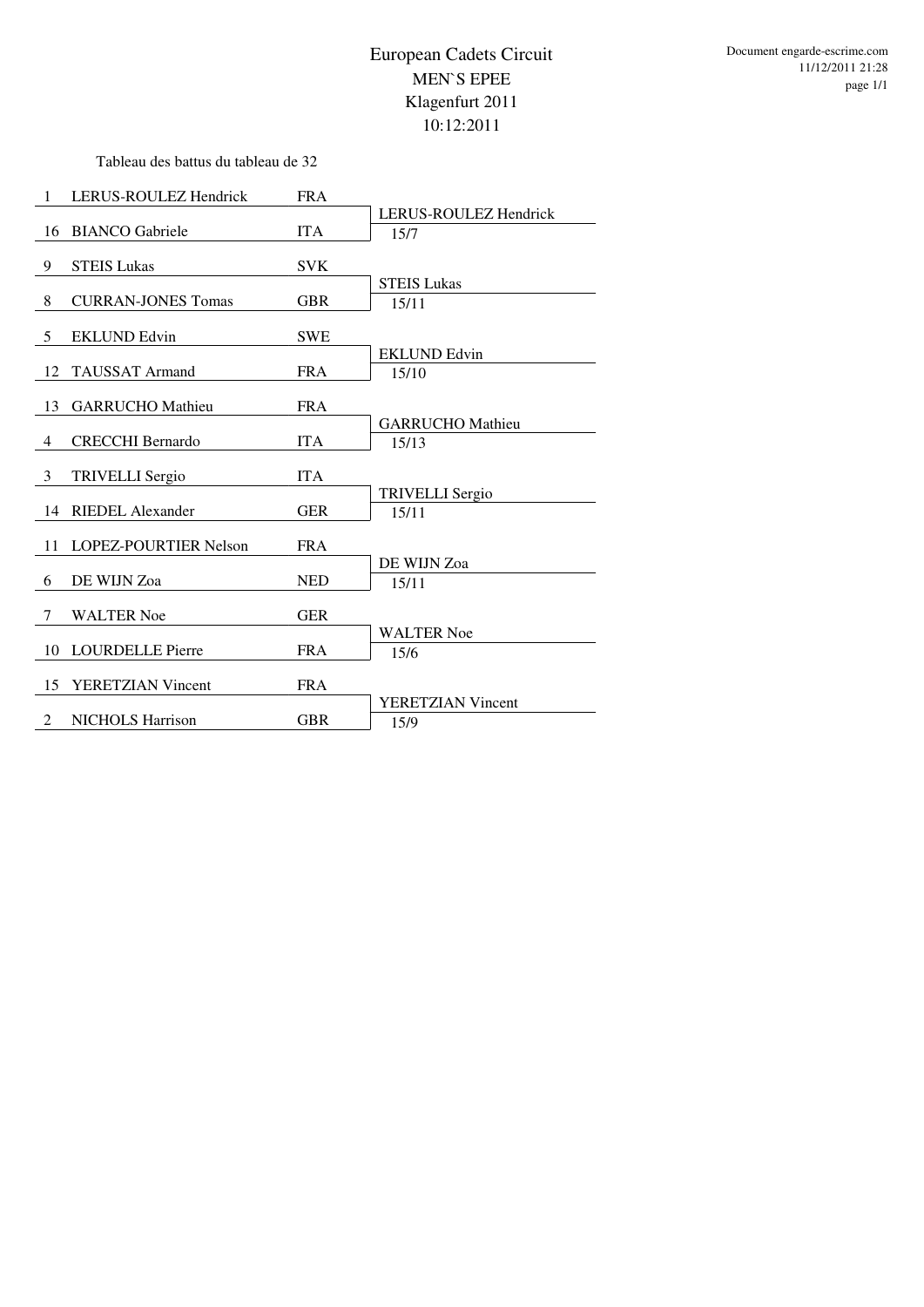|                | Tableaux E-F de 16        |            | Tableaux E-F de 8                     |                                 |
|----------------|---------------------------|------------|---------------------------------------|---------------------------------|
| -1             | <b>VICHI</b> Edoardo      | <b>ITA</b> |                                       |                                 |
| 16             | <b>WALTER Noe</b>         | <b>GER</b> | <b>VICHI</b> Edoardo<br>15/14         |                                 |
| 9              | <b>TRIVELLI Sergio</b>    | <b>ITA</b> |                                       | <b>TRIVELLI Sergio</b><br>15/12 |
| 8              | <b>BARIONOVI Riccardo</b> | <b>ITA</b> | <b>TRIVELLI Sergio</b><br>15/12       |                                 |
| 5              | <b>STUMPF Janek</b>       | <b>GER</b> |                                       |                                 |
|                | 12 GARRUCHO Mathieu       | <b>FRA</b> | <b>GARRUCHO</b> Mathieu<br>15/8       |                                 |
| 13             | <b>EKLUND Edvin</b>       | <b>SWE</b> |                                       | <b>EKLUND Edvin</b><br>15/13    |
| $\overline{4}$ | <b>MAJGIER Sebastian</b>  | POL        | <b>EKLUND Edvin</b><br>15/11          |                                 |
| 3              | <b>BARLOT Jules</b>       | <b>FRA</b> |                                       |                                 |
| 14             | YERETZIAN Vincent         | <b>FRA</b> | <b>BARLOT Jules</b><br>15/12          |                                 |
| 11             | <b>STEIS Lukas</b>        | <b>SVK</b> |                                       | <b>STEIS Lukas</b><br>15/13     |
| 6              | <b>CAMBURSANO</b> Andrea  | <b>ITA</b> | <b>STEIS Lukas</b><br>15/12           |                                 |
| 7              | <b>SELOI</b> Steeven      | <b>FRA</b> |                                       |                                 |
| 10             | DE WIJN Zoa               | <b>NED</b> | <b>SELOI</b> Steeven<br>15/7          |                                 |
|                | 15 LERUS-ROULEZ Hendrick  | <b>FRA</b> |                                       | LERUS-ROULEZ Hendrick<br>15/12  |
| 2              | <b>LEONE Alberto</b>      | <b>ITA</b> | <b>LERUS-ROULEZ Hendrick</b><br>15/12 |                                 |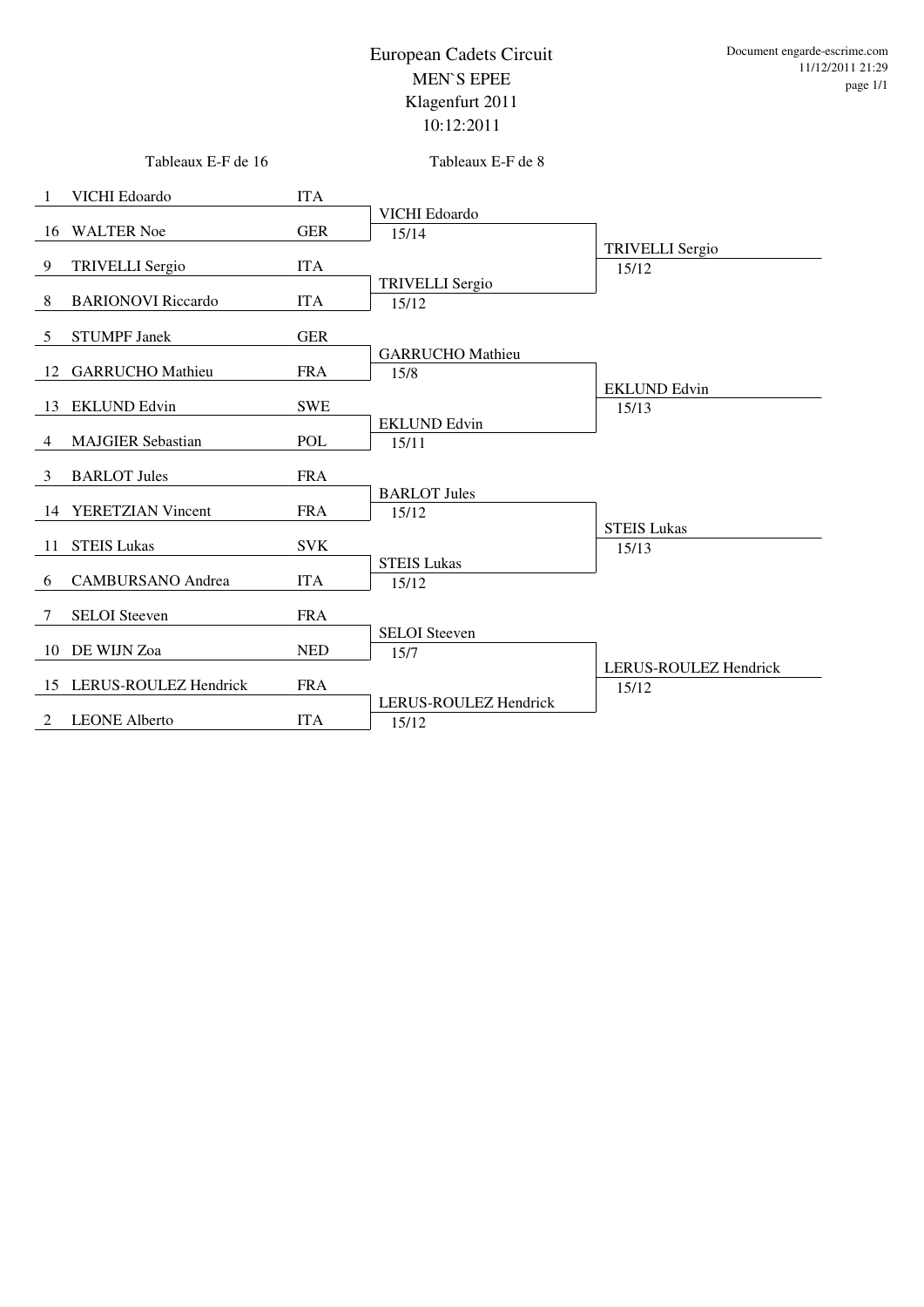Tableau G

|   | <b>SCALZO</b> Giacomo        | <b>ITA</b> |                               |
|---|------------------------------|------------|-------------------------------|
| 8 | <b>LERUS-ROULEZ Hendrick</b> | <b>FRA</b> | <b>SCALZO</b> Giacomo<br>15/7 |
| 5 | <b>TRIVELLI Sergio</b>       | <b>ITA</b> |                               |
|   |                              |            | <b>UYANIK Ozan</b>            |
| 4 | <b>UYANIK Ozan</b>           | <b>TUR</b> | 15/10                         |
|   |                              |            |                               |
| 3 | <b>MALLO</b> Robin           | <b>FRA</b> |                               |
|   |                              |            | <b>MALLO</b> Robin            |
| 6 | <b>STEIS Lukas</b>           | <b>SVK</b> | 15/8                          |
|   |                              |            |                               |
| 7 | <b>EKLUND</b> Edvin          | <b>SWE</b> |                               |
|   |                              |            | <b>EFROSININ Alexei</b>       |
| 2 | <b>EFROSININ Alexei</b>      | <b>ITA</b> | 15/10                         |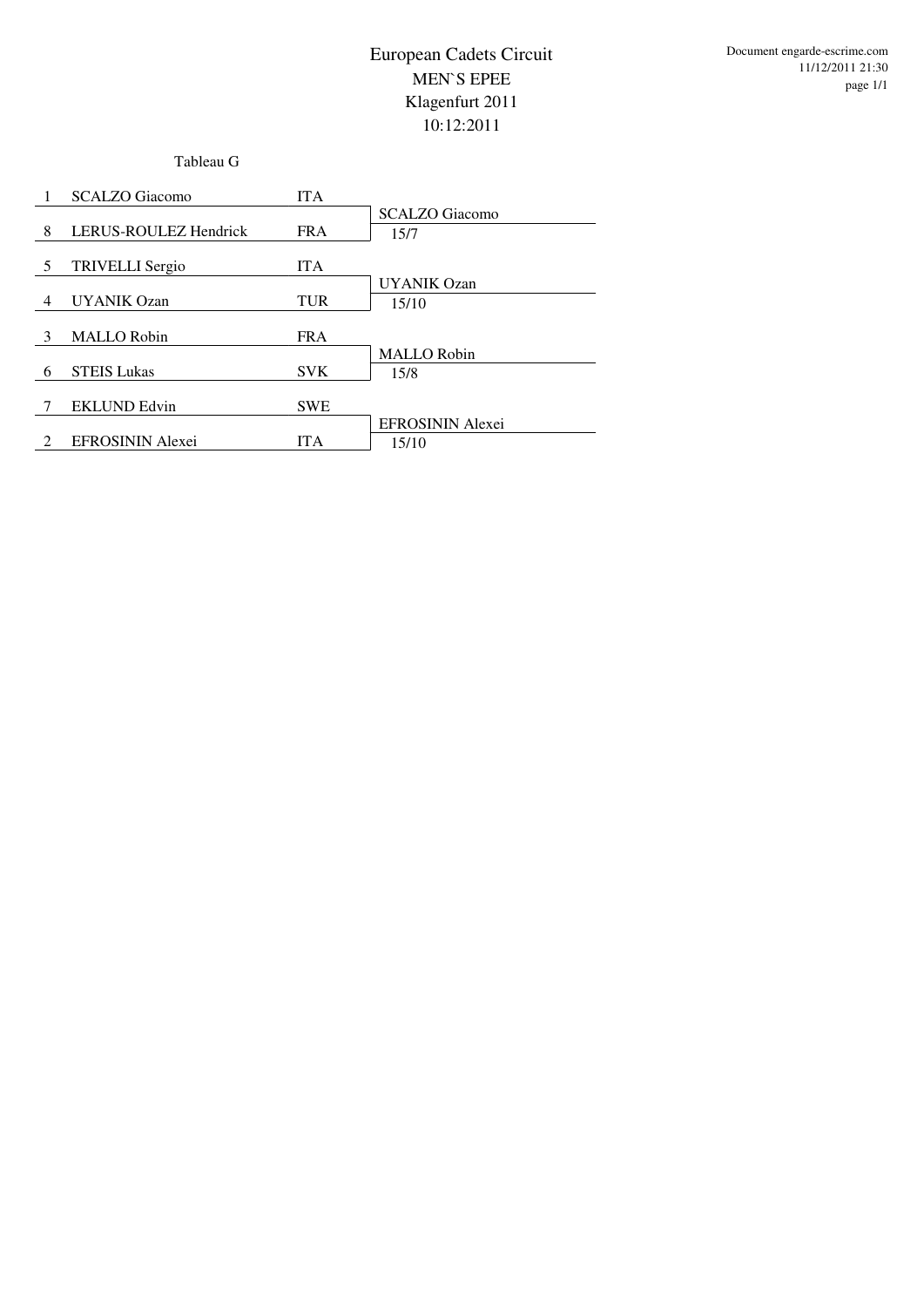|               | Tableau final de 8          |            | Halbfinale            | Finale              |                     |
|---------------|-----------------------------|------------|-----------------------|---------------------|---------------------|
| -1            | <b>RUBES Martin</b>         | CZE        |                       |                     |                     |
|               |                             |            | <b>RUBES</b> Martin   |                     |                     |
| 8             | <b>UYANIK Ozan</b>          | <b>TUR</b> | 15/11                 |                     |                     |
|               |                             |            |                       | <b>RUBES</b> Martin |                     |
| 5             | <b>SCALZO</b> Giacomo       | <b>ITA</b> |                       | 15/13               |                     |
|               |                             |            | <b>SCALZO</b> Giacomo |                     |                     |
| 4             | CADIGNAN CORMIER Stanjik    | <b>FRA</b> | 15/13                 |                     |                     |
|               |                             |            |                       |                     | <b>RUBES Martin</b> |
| 3             | <b>MAISTO Davide Amodio</b> | <b>ITA</b> |                       |                     | 15/12               |
|               |                             |            | EFROSININ Alexei      |                     |                     |
| -6            | <b>EFROSININ Alexei</b>     | <b>ITA</b> | 15/4                  |                     |                     |
|               |                             |            |                       | <b>LUND</b> Jonas   |                     |
|               | <b>MALLO Robin</b>          | <b>FRA</b> |                       | 15/8                |                     |
|               |                             |            | <b>LUND Jonas</b>     |                     |                     |
| $\mathcal{L}$ | <b>LUND</b> Jonas           | <b>NOR</b> | 15/11                 |                     |                     |
|               |                             |            |                       |                     |                     |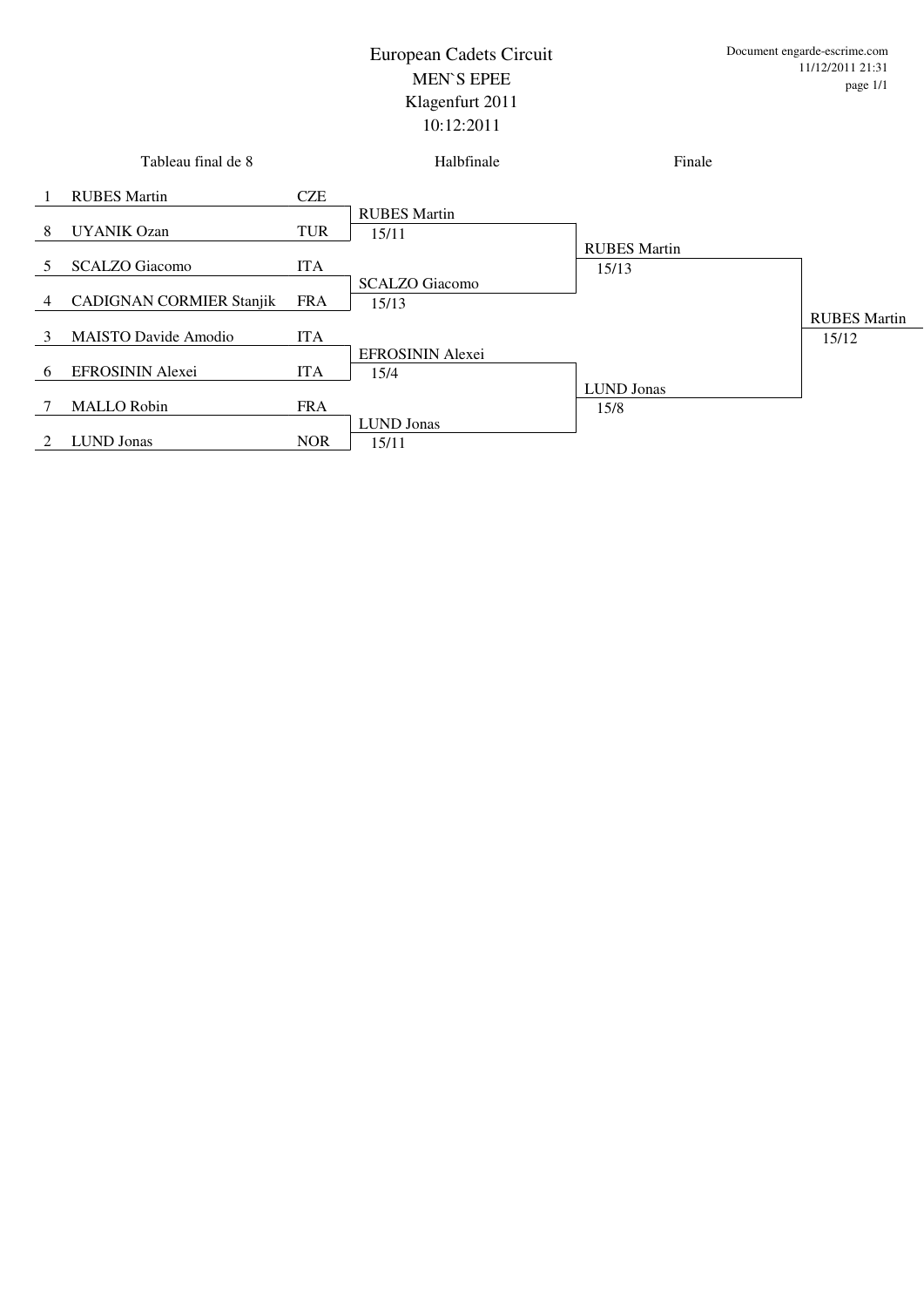Classement général (ordre des rangs)

| rang         | nom prénom                      | nation     | club                        | date de naissance |  |
|--------------|---------------------------------|------------|-----------------------------|-------------------|--|
| $\mathbf{1}$ | <b>RUBES Martin</b>             | CZE        | TJ LOKOMOTIVA KARLOV        | 16/9/1996         |  |
| 2            | <b>LUND Jonas</b>               | <b>NOR</b> | <b>BYGDO FEKTEKLUBB</b>     | 24/4/1995         |  |
| 3            | EFROSININ Alexei                | <b>ITA</b> | <b>CS FORLIVESE</b>         | 5/6/1995          |  |
| 3            | <b>SCALZO</b> Giacomo           | <b>ITA</b> | <b>CUS CATANIA</b>          | 7/2/1995          |  |
| 5            | <b>MAISTO Davide Amodio</b>     | <b>ITA</b> |                             | 2/5/1996          |  |
| 6            | <b>CADIGNAN CORMIER Stanjik</b> | <b>FRA</b> | <b>CAYENNE CE</b>           | 9/1/1995          |  |
| 7            | <b>MALLO Robin</b>              | <b>FRA</b> |                             | 20/12/1995        |  |
| 8            | <b>UYANIK Ozan</b>              | <b>TUR</b> | <b>MERSIN BUYUKSEHIR BE</b> | 2/9/1995          |  |
| 9            | <b>TRIVELLI Sergio</b>          | <b>ITA</b> |                             | 1/4/1996          |  |
| 10           | <b>STEIS Lukas</b>              | <b>SVK</b> | <b>BSK BRATISLAVA</b>       | 21/4/1995         |  |
| 11           | <b>EKLUND Edvin</b>             | <b>SWE</b> | <b>MF19</b>                 | 20/1/1995         |  |
| 12           | LERUS-ROULEZ Hendrick           | <b>FRA</b> | PETIT BOURG                 | 31/5/1996         |  |
| 13           | VICHI Edoardo                   | <b>ITA</b> |                             | 12/5/1995         |  |
| 14           | <b>BARLOT</b> Jules             | <b>FRA</b> | <b>COLMAR SR</b>            | 18/1/1995         |  |
| 15           | <b>GARRUCHO</b> Mathieu         | <b>FRA</b> | <b>LYON MDF</b>             | 21/6/1995         |  |
| 16           | <b>SELOI</b> Steeven            | <b>FRA</b> |                             | 7/4/1995          |  |
| 17           | <b>LEONE Alberto</b>            | <b>ITA</b> |                             | 4/4/1995          |  |
| 18           | DE WIJN Zoa                     | <b>NED</b> | <b>ZEEMACHT</b>             | 31/8/1995         |  |
| 19           | <b>MAJGIER Sebastian</b>        | <b>POL</b> | PIAST GLIWICE               | 13/3/1995         |  |
| 20           | <b>YERETZIAN Vincent</b>        | <b>FRA</b> | <b>GRENOBLE PAR</b>         | 28/7/1995         |  |
| 21           | <b>STUMPF Janek</b>             | <b>GER</b> | FC TAUBERBISCHOFSHEI        | 10/12/1995        |  |
| $22\,$       | <b>CAMBURSANO</b> Andrea        | <b>ITA</b> |                             | 16/2/1995         |  |
| 23           | <b>WALTER Noe</b>               | <b>GER</b> | <b>OSNABRUCKER SC</b>       | 25/10/1996        |  |
| 24           | <b>BARIONOVI Riccardo</b>       | <b>ITA</b> |                             | 9/7/1995          |  |
| 25           | <b>LOURDELLE Pierre</b>         | <b>FRA</b> | <b>ARRAS CE</b>             | 19/7/1996         |  |
| 26           | LOPEZ-POURTIER Nelson           | <b>FRA</b> | <b>VENISSIEUX</b>           | 31/5/1995         |  |
| 27           | <b>BIANCO</b> Gabriele          | <b>ITA</b> |                             | 16/3/1996         |  |
| 28           | <b>TAUSSAT Armand</b>           | <b>FRA</b> | <b>MOULINS BOUR</b>         | 5/7/1995          |  |
| 29           | NICHOLS Harrison                | <b>GBR</b> |                             | 6/6/1996          |  |
| 30           | <b>CRECCHI Bernardo</b>         | <b>ITA</b> | <b>CUS SIENA ASD</b>        | 12/7/1995         |  |
| 31           | <b>CURRAN-JONES Tomas</b>       | <b>GBR</b> | <b>BRIXTON FENCING CLUB</b> | 10/10/1995        |  |
| 32           | <b>RIEDEL Alexander</b>         | <b>GER</b> | FA WALDKIRCH                | 30/5/1995         |  |
| 33           | NYGARD Oskar                    | <b>SWE</b> | WFF                         | 26/2/1995         |  |
| 34           | D AMICO Kristian                | <b>CZE</b> | <b>SC PRAHA</b>             | 22/4/1997         |  |
| 35           | <b>TOSCA Marco</b>              | <b>ITA</b> | <b>CS NAPOLI</b>            | 26/10/1995        |  |
| 36           | DI COSTE Matteo                 | <b>ITA</b> |                             | 8/1/1995          |  |
| 37           | <b>RADUCA Daniel</b>            | <b>ROU</b> | <b>CSA STEAUA BUCURESTI</b> | 15/5/1995         |  |
| 38           | <b>SIMONI Pierre</b>            | <b>FRA</b> | NOUMEA CSANC                | 4/1/1995          |  |
| 39           | <b>BERRY</b> Joffrey            | <b>FRA</b> | <b>USM GAGNY</b>            | 23/3/1995         |  |
| 40           | <b>ALLEGRE Paul</b>             | <b>FRA</b> | <b>NEVERS CE</b>            | 2/6/1996          |  |
| 41           | <b>KOENIGSWIESER Justus</b>     | <b>AUT</b> |                             | 10/6/1995         |  |
| 42           | <b>LUCCI</b> Francesco          | <b>ITA</b> | <b>SCHERMA KOALA</b>        | 7/8/1995          |  |
| 43           | <b>SZLAMA Patryk</b>            | POL        | PIAST GLIWICE               | 18/3/1996         |  |
| 44           | <b>GIANNOTTE Flavio</b>         | <b>LUX</b> | <b>CE SUD</b>               | 6/5/1995          |  |
| 45           | <b>GUGLIELMIN Giacomo</b>       | <b>ITA</b> |                             | 31/12/1996        |  |
| 46           | <b>MATIC Luka</b>               | <b>CRO</b> | MK VMD                      | 27/10/1995        |  |
| 47           | ERIKSEN Kai-Haakon              | <b>NOR</b> | <b>NJARD FEKTING</b>        | 29/6/1995         |  |
| 48           | <b>EPURESCU Andrei</b>          | <b>ROU</b> | <b>CSA STEAUA BUCURESTI</b> | 2/9/1996          |  |
| 49           | <b>JOKINEN</b> Simon            | <b>SWE</b> | UF                          | 20/5/1995         |  |
| 50           | DABIJA Adrian                   | <b>ROU</b> | <b>CS ANEFS BUCURESTI</b>   | 16/2/1997         |  |
|              |                                 |            |                             |                   |  |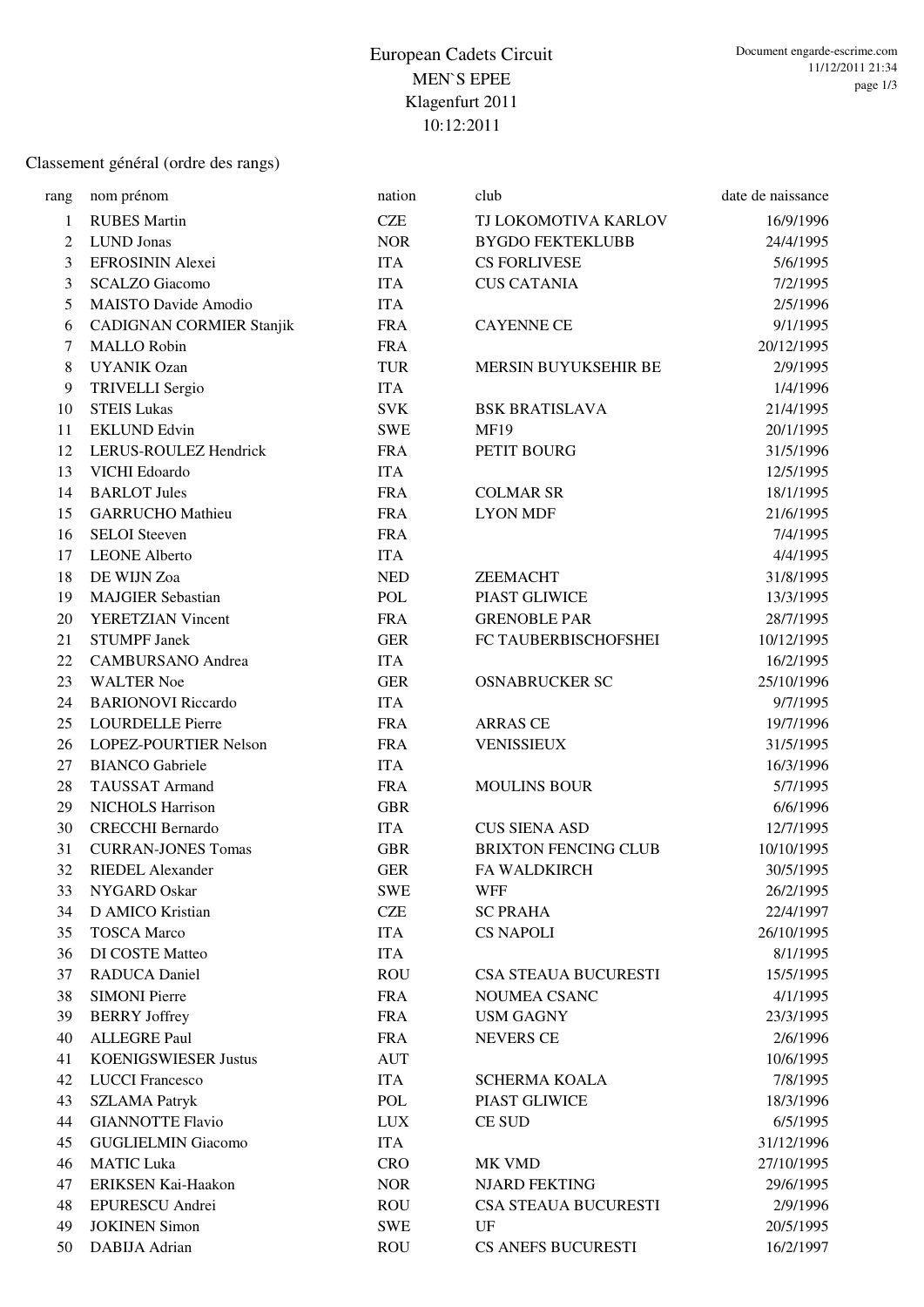# European Cadets Circuit EMC

Classement général (ordre des rangs)

Ė

| rang | nom prénom                  | nation             | club                        | date de naissance |
|------|-----------------------------|--------------------|-----------------------------|-------------------|
| 51   | PIRVULEASA Ovidiu           | <b>ROU</b>         | LPS CRAIOVA                 | 5/9/1995          |
| 52   | <b>PEPLOW Laurence</b>      | <b>GBR</b>         |                             | 20/7/1995         |
| 53   | FRAPPIER Dominique          | <b>LUX</b>         | <b>CE SUD</b>               | 26/12/1996        |
| 54   | <b>BATTUT</b> Fabien        | <b>FRA</b>         | <b>VENISSIEUX</b>           | 14/4/1996         |
| 55   | <b>TRAVAGLINO Stefano</b>   | <b>ITA</b>         |                             | 25/3/1995         |
| 56   | <b>BUNDALO</b> Ivan         | <b>SRB</b>         | MK OMLADINAC                | 30/1/1995         |
| 57   | <b>STEED Oliver</b>         | <b>GBR</b>         | <b>SKIPTON FENCING CLUB</b> | 22/1/1997         |
| 58   | <b>VEZZANI</b> Gabriele     | <b>ITA</b>         |                             | 29/4/1996         |
| 59   | <b>KNECHTL Lukas</b>        | $\mathop{\rm AUT}$ | OFC BONN                    | 24/2/1997         |
| 60   | <b>FOURNERIE Alexandre</b>  | <b>FRA</b>         | <b>VAL LES BAIN</b>         | 20/1/1995         |
| 61   | <b>PECK Harry</b>           | <b>GBR</b>         |                             | 1/1/1996          |
| 62   | <b>WORMAN Craig</b>         | <b>GBR</b>         |                             | 20/3/1996         |
| 63   | <b>NIESTROJ</b> Daniel      | POL                | PIAST GLIWICE               | 8/6/1995          |
|      | <b>KULT</b> Pavel           | <b>CZE</b>         | <b>SC PRAHA</b>             |                   |
| 64   |                             | <b>FRA</b>         | <b>ORNON ESCR</b>           | 31/3/1995         |
| 65   | <b>MAURICE Quentin</b>      |                    |                             | 20/7/1995         |
| 66   | <b>AAGENAES Haakon</b>      | <b>NOR</b>         | <b>NJARD FEKTING</b>        | 22/3/1995         |
| 67   | <b>GREALEY William</b>      | <b>GBR</b>         |                             | 1/1/1995          |
| 68   | VAGGO Victor                | <b>SWE</b>         | <b>KF99</b>                 | 14/2/1995         |
| 68   | <b>VENCOVSKY Pavel</b>      | <b>SVK</b>         | <b>SLAVIA UK BRATISLAVA</b> | 9/11/1995         |
| 70   | <b>FABIAN Marcel</b>        | <b>SVK</b>         | <b>KSS ZVOLEN</b>           | 28/5/1995         |
| 71   | ZMAUC-KVAR Ziga             | <b>SLO</b>         | <b>SK BRANIK</b>            | 19/6/1995         |
| 72   | <b>BRUYELLE Thibaud</b>     | <b>FRA</b>         | <b>LEVALLOIS</b>            | 26/5/1996         |
| 73   | <b>KUMISA</b> Matej         | <b>CRO</b>         | <b>CAFC MLADOST</b>         | 1/12/1996         |
| 74   | <b>STEINBOCK Daniel</b>     | <b>SWE</b>         | UF                          | 11/2/1996         |
| 75   | <b>VERVOITTE Louis</b>      | <b>FRA</b>         | <b>DOUAI CE</b>             | 23/5/1996         |
| 76   | <b>BEAUMONT Nicholas</b>    | <b>GBR</b>         |                             | 5/4/1995          |
| 77   | <b>ABATE Riccardo</b>       | <b>ITA</b>         | <b>CS CASALE</b>            | 9/5/1999          |
| 78   | <b>BIRO</b> David           | <b>ROU</b>         | <b>CRISUL</b>               | 22/1/1999         |
| 78   | <b>MRAMOR Matevz</b>        | <b>SLO</b>         | TABOR-LJUBLJANA             | 10/8/1995         |
| 80   | <b>ATKIN Benjamin</b>       | <b>GBR</b>         |                             | 30/5/1996         |
| 81   | <b>WEIDLICH Christoph</b>   | <b>GER</b>         | <b>UFC FRANKFURT</b>        | 8/1/1995          |
| 82   | <b>PUCHACHER Lukas</b>      | <b>AUT</b>         | <b>KAC KLAGENFURT</b>       | 6/6/1996          |
| 83   | <b>BOTT Wulf</b>            | <b>GER</b>         | TG SCHWEINFUERT             | 8/1/1996          |
| 84   | <b>GOKBULUT Orkun</b>       | <b>TUR</b>         | KONYA FERDI                 | 8/4/1997          |
| 85   | <b>CIPOLLONE Niccolo</b>    | <b>ITA</b>         |                             | 2/10/1997         |
| 86   | <b>MANUM Bendik Mogens</b>  | <b>NOR</b>         | <b>NJARD FEKTING</b>        | 10/4/1996         |
| 87   | <b>CIESLIK Pawel</b>        | <b>POL</b>         | PIAST GLIWICE               | 5/4/1995          |
| 88   | <b>TUREK Jakub</b>          | POL                | PIAST GLIWICE               | 12/3/1996         |
|      |                             |                    |                             |                   |
| 89   | <b>VARELA Loic</b>          | <b>FRA</b>         | <b>ST GRATIEN</b>           | 21/7/1995         |
| 90   | KALONJI-FLAMENT Jeremie     | <b>FRA</b>         | <b>LEVALLOIS</b>            | 11/6/1995         |
| 91   | <b>HORNBY Edgar</b>         | <b>GBR</b>         | <b>EGHAM FENCING CLUB</b>   | 4/4/1996          |
| 92   | <b>BUDEK Karol</b>          | <b>POL</b>         | <b>KKS KRAKOW</b>           | 8/8/1996          |
| 93   | EDIN Joakim                 | <b>NOR</b>         | <b>BYGDO FEKTEKLUBB</b>     | 24/3/1995         |
| 94   | <b>HARVEY Thomas</b>        | <b>GBR</b>         | TRURO FENCING CLUB          | 20/3/1995         |
| 95   | <b>CIPAR Jan</b>            | <b>SVK</b>         | <b>BSK BRATISLAVA</b>       | 25/3/1997         |
| 96   | <b>KRAUS</b> Peter          | <b>SVK</b>         | <b>SLAVIA UK BRATISLAVA</b> | 30/11/1995        |
| 97   | <b>CONSTANTINESCU Ioan</b>  | <b>ROU</b>         | CS ANEFS BUCURESTI          | 6/6/1996          |
| 98   | <b>HOSKOVEC Vaclav</b>      | <b>CZE</b>         | FC KARLIN PRAHA             | 14/6/1995         |
| 99   | <b>VERAS-REGENT Timotej</b> | <b>SLO</b>         | TABOR-LJUBLJANA             | 1/11/1996         |
| 100  | PREZIOSI Alessio            | <b>ITA</b>         | CS RAVENNATE DELLA S        | 23/10/1999        |
| 101  | <b>GEORGESCU Vlad</b>       | <b>ROU</b>         | CS ANEFS BUCURESTI          | 11/1/1997         |
| 102  | <b>TOEGL Lennart</b>        | <b>AUT</b>         |                             | 2/2/1996          |
| 103  | FLATEN Adam Albrigtsen      | <b>NOR</b>         | <b>NJARD FEKTING</b>        | 23/9/1995         |
|      |                             |                    |                             |                   |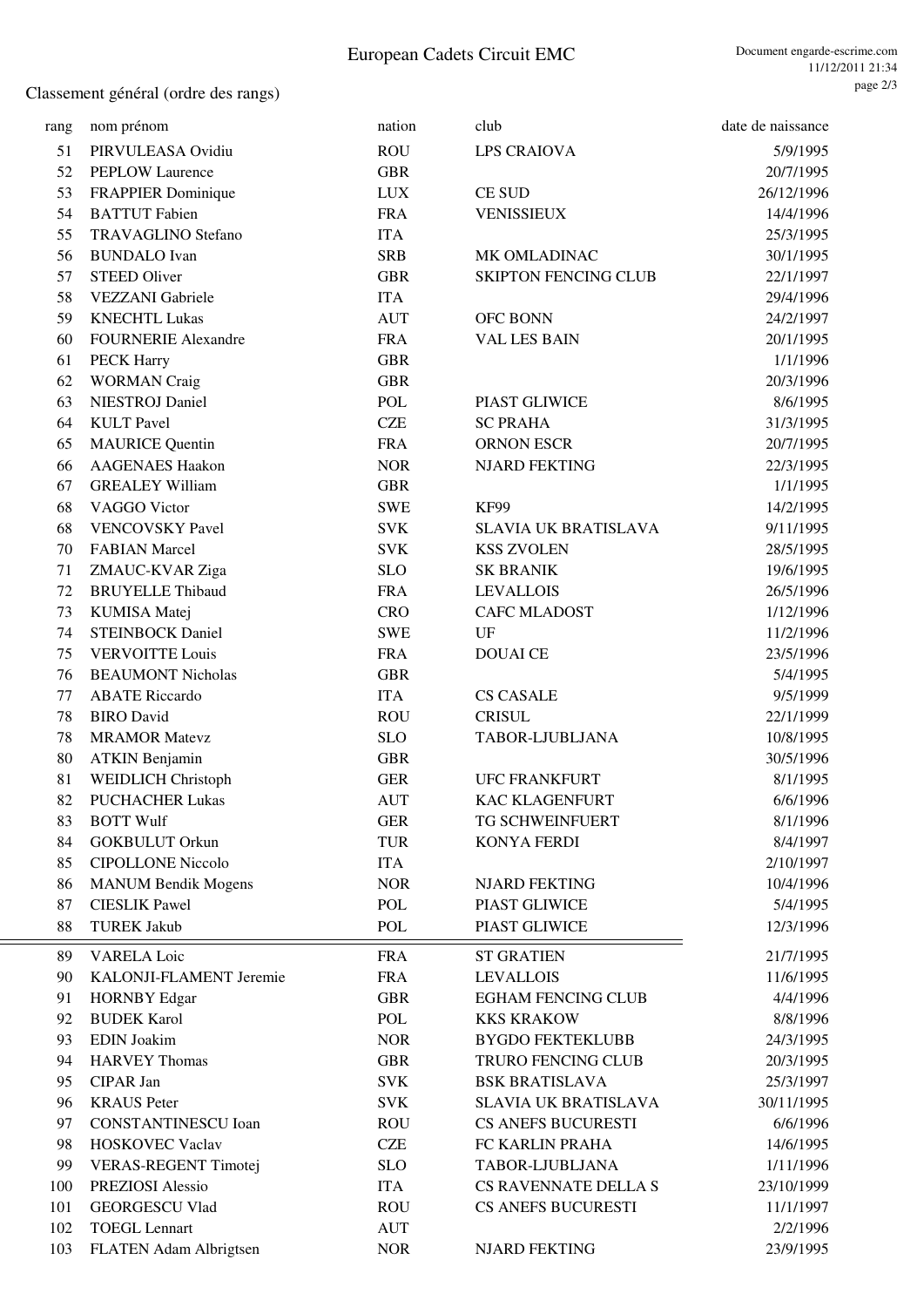|  | Classement général (ordre des rangs) |
|--|--------------------------------------|
|--|--------------------------------------|

| rang | nom prénom                          | nation     | club                        | date de naissance |
|------|-------------------------------------|------------|-----------------------------|-------------------|
| 104  | KOENIGSWIESER Hubert                | <b>AUT</b> | <b>FUL LINZ</b>             | 12/11/1996        |
| 105  | <b>LECHNER Felix</b>                | <b>AUT</b> |                             | 21/9/1995         |
| 106  | <b>MUELLER Luis</b>                 | <b>AUT</b> |                             | 14/9/1998         |
| 107  | <b>CETIC Danilo</b>                 | <b>SRB</b> | MK POBEDNIK                 | 11/12/1996        |
| 108  | <b>CAMPILL Marco</b>                | <b>LUX</b> | <b>CE SUD</b>               | 11/12/1995        |
| 109  | <b>RETLER Lukas</b>                 | <b>GER</b> | <b>VFL MARBURG</b>          | 20/1/1997         |
| 110  | <b>MICHALIK Samuel</b>              | <b>SVK</b> | <b>SLAVIA UK BRATISLAVA</b> | 3/7/1997          |
| 111  | <b>KOECHLE Denis</b>                | <b>AUT</b> |                             | 24/12/1997        |
| 112  | <b>MERENDI Manuele</b>              | <b>ITA</b> | CS RAVENNATE DELLA S        | 19/1/1998         |
| 113  | <b>HUNGERBUEHLER Nicolas</b>        | SUI        | <b>CAL LAUSANNE</b>         | 16/5/1996         |
| 114  | <b>AVIS Anthony</b>                 | <b>GBR</b> |                             | 22/5/1995         |
| 115  | CIGANIK Ondrej                      | <b>CZE</b> | FC KARLIN PRAHA             | 29/5/1995         |
| 116  | MIROVSKY Vojtech                    | <b>CZE</b> | <b>USK PRAHA</b>            | 28/8/1995         |
| 117  | FRIEDL Fabian                       | <b>AUT</b> |                             | 25/12/1995        |
| 118  | <b>PFISTER Bastien</b>              | SUI        | <b>CAL LAUSANNE</b>         | 4/9/1995          |
| 119  | <b>MAHRINGER Josef</b>              | <b>AUT</b> | <b>FUL LINZ</b>             | 2/7/1997          |
| 120  | <b>NADASKI</b> Filip                | <b>SRB</b> | MK SOKO                     | 29/11/1995        |
| 121  | <b>GEHLES Maximilian</b>            | <b>GER</b> | FC TAUBERBISCHOFSHEI        | 20/1/1996         |
| 122  | <b>MED Johan-Andreas</b>            | <b>NOR</b> | <b>NJARD FEKTING</b>        | 23/11/1995        |
| 123  | <b>VINKOVIC Goran</b>               | <b>CRO</b> | <b>CAFC MLADOST</b>         | 17/3/1997         |
| 124  | <b>ODEVCI Hasan Barkant</b>         | <b>TUR</b> | <b>AFYON ESKRIM GSK</b>     | 2/6/1996          |
| 125  | <b>STRELOV Miron</b>                | <b>CRO</b> | MK VMD                      | 19/9/1997         |
| 126  | <b>OCHS</b> Vincent                 | <b>GER</b> | FA WALDKIRCH                | 16/12/1996        |
| 127  | <b>MARCILLE-OGIER Thomas</b>        | SUI        |                             | 12/8/1996         |
| 128  | <b>HASLINGER David</b>              | <b>AUT</b> |                             | 29/8/1995         |
| 129  | <b>ILLE</b> Simon                   | <b>SVK</b> | <b>SLAVIA UK BRATISLAVA</b> | 28/12/1997        |
| 130  | <b>ZLACKY Filip</b>                 | <b>SVK</b> | <b>SLAVIA UK BRATISLAVA</b> | 15/12/1997        |
| 131  | <b>WALLA Aaron</b>                  | <b>AUT</b> |                             | 22/11/1996        |
| 132  | PECANAC Slobodan                    | <b>SRB</b> | MK OMLADINAC                | 23/5/1997         |
| 133  | <b>BLASCHKA</b> Simon               | <b>CZE</b> | FC KARLIN PRAHA             | 7/10/1996         |
| 134  | <b>STIRBU Valentin</b>              | <b>ROU</b> | <b>CS ANEFS BUCURESTI</b>   | 10/11/1995        |
| 135  | <b>GUSTENAU Gustav</b>              | <b>AUT</b> |                             | 1/6/1997          |
| 136  | <b>TELLANDER Felix</b>              | <b>SWE</b> | <b>LFK</b>                  | 9/3/1995          |
| 137  | <b>NORDVIK KROHN Otthar Andreas</b> | <b>NOR</b> | <b>NJARD FEKTING</b>        | 9/2/1996          |
| 138  | <b>TULUK Servet Mehmet</b>          | <b>TUR</b> |                             | 1/6/1998          |
| 139  | <b>VESANEN Niklas</b>               | <b>FIN</b> | ESPOON MIEKKAILIJAT         | 20/1/1996         |
| 140  | LEDINEK Timotej                     | <b>SLO</b> | <b>SK BRANIK</b>            | 9/10/1997         |
| 141  | <b>VARGA</b> Peter                  | <b>CZE</b> | <b>SC PRAHA</b>             | 7/5/1996          |
|      |                                     |            |                             |                   |